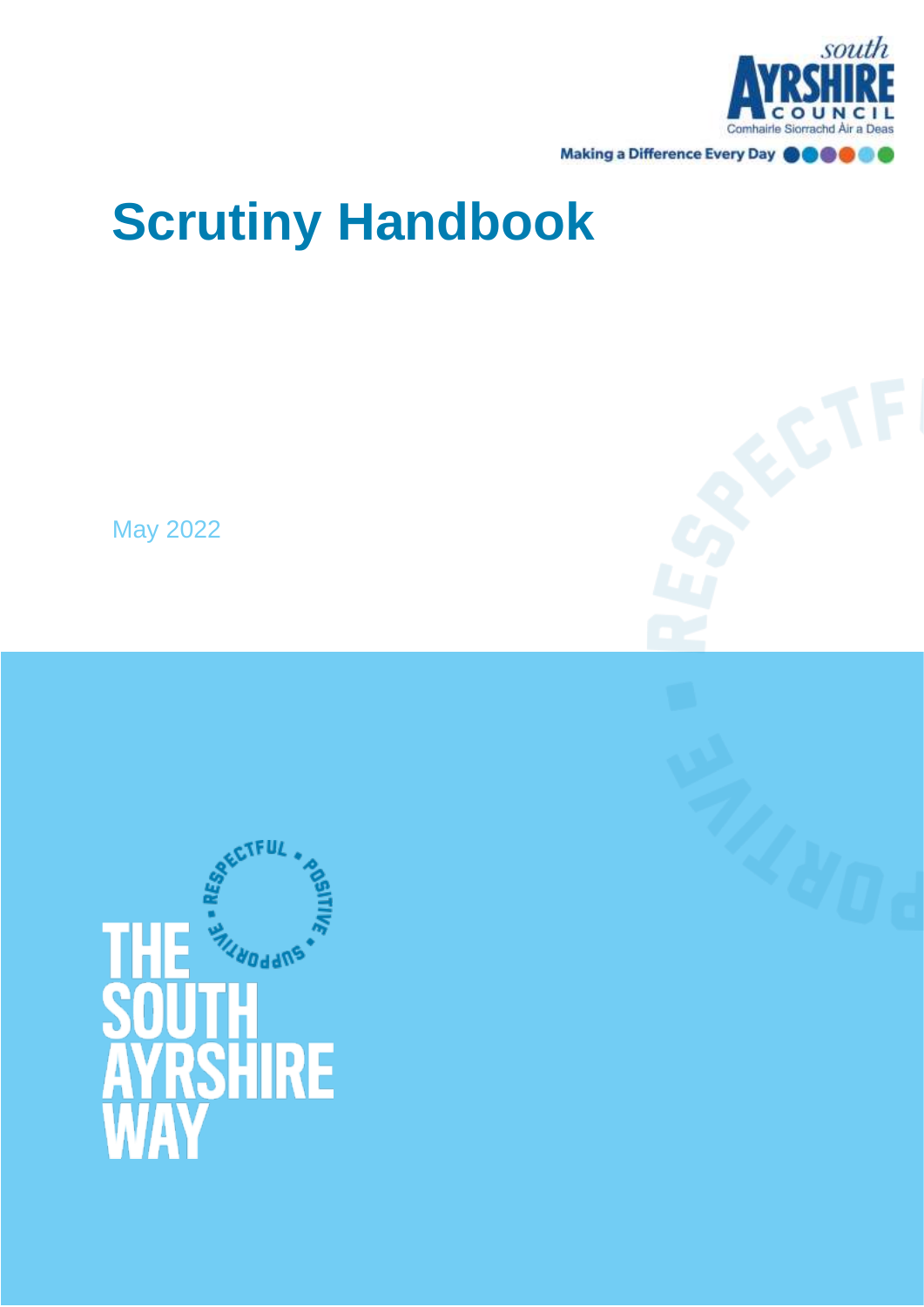# **Foreword**

This Handbook is a guide for Elected Members and officers. It provides information and guidance on the operating principles and techniques of the Council's scrutiny arrangements.

Different sections of the Handbook will have more or less relevance for each of the Council's three Scrutiny Panels, however the Handbook also has a general overview of scrutiny which will be useful for all Members in their scrutiny role.

The three Scrutiny Panels are made up of Administration, Opposition and Independent Members. The ethos of scrutiny is to provide constructive challenge to the Council's decision-making and performance regardless of the Council's political composition. In doing so, this approach supports all services and Panels to improve performance and outcomes for the benefit of the people who live in the South Ayrshire local authority area.

Councillor Peter Henderson Council Leader

Councillor Martin Dowey Chair of Audit and Governance Panel

Councillor Hugh Hunter Chair of Partnerships Panel

Councillor Alec Clark Chair of Service and Performance Panel

**November 2020**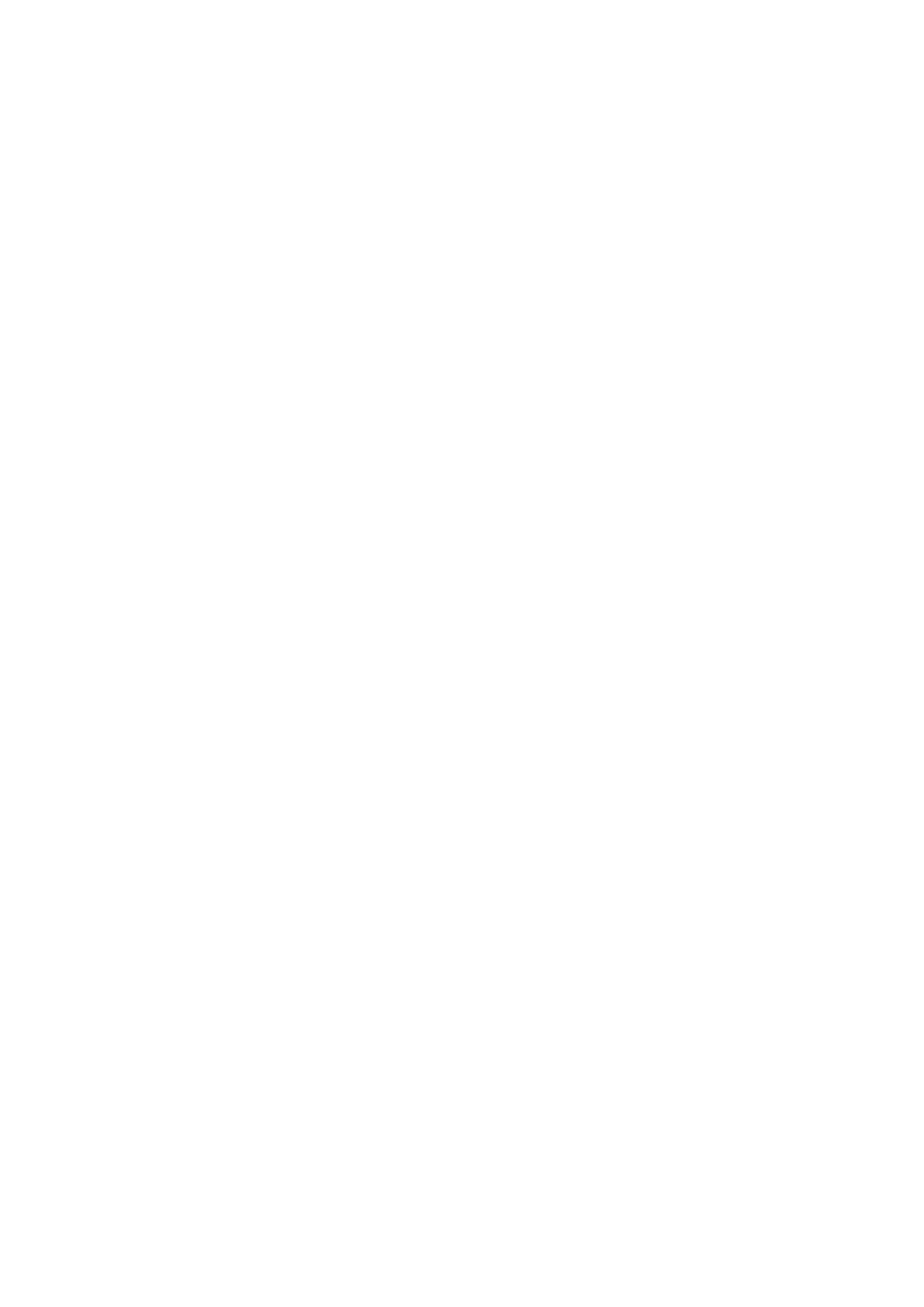# **Contents**

|                  |                                                                                                                                       | Page            |
|------------------|---------------------------------------------------------------------------------------------------------------------------------------|-----------------|
| <b>Section 1</b> | An Overview of Scrutiny in South Ayrshire<br><b>Council</b>                                                                           |                 |
| 1                | What is Scrutiny?                                                                                                                     | $\overline{1}$  |
| 2                | An Overview of Scrutiny in South Ayrshire Council                                                                                     | $\overline{3}$  |
| 3                | <b>Political Decision-Making Structure</b>                                                                                            | $\overline{5}$  |
| $\overline{4}$   | The Council Plan in the Context of Scrutiny                                                                                           | $\underline{6}$ |
| 5                | Corporate Approach to Scrutiny                                                                                                        | $\underline{7}$ |
| 6                | Supporting Members in their Scrutiny Role                                                                                             | $\overline{9}$  |
| <b>Section 2</b> | The Work of the Audit and Governance Panel                                                                                            |                 |
| 1                | <b>Audit and Governance Panel Work Programme</b>                                                                                      | <u> 10</u>      |
| $\overline{2}$   | The Call-In Process                                                                                                                   | <u>14</u>       |
| <b>Section 3</b> | The Work of the Partnerships Panel                                                                                                    |                 |
| 1                | Partnerships Panel Work Programme                                                                                                     | 16              |
| 2                | The Protocol for Petitions from the Public                                                                                            | <u>18</u>       |
| <b>Section 4</b> | The Work of the Service and Performance Panel                                                                                         |                 |
| 1                | Service and Performance Panel Work Programme                                                                                          | <u> 19</u>      |
| $\overline{2}$   | <b>Scrutiny Review Process</b>                                                                                                        | <u>21</u>       |
| Appendices       | <b>Forms and Protocols</b>                                                                                                            |                 |
| 1                | Questioning Techniques - Guidance for all Members<br>of the Council                                                                   | <u> 24</u>      |
| 2                | <b>Audit and Governance Panel - Call-In Requisition</b>                                                                               | 28              |
| 3                | Partnerships Panel - Petitions Protocol                                                                                               | 30              |
| 4                | Selecting a Scrutiny Review - Service and<br>Performance Panel - Scrutiny Review - Evaluation<br>Criteria                             | $\overline{35}$ |
| 5                | Determining the Proposed Scope of a Scrutiny<br>Review - Service and Performance Panel - Scrutiny<br><b>Review - Scoping Template</b> | $\overline{36}$ |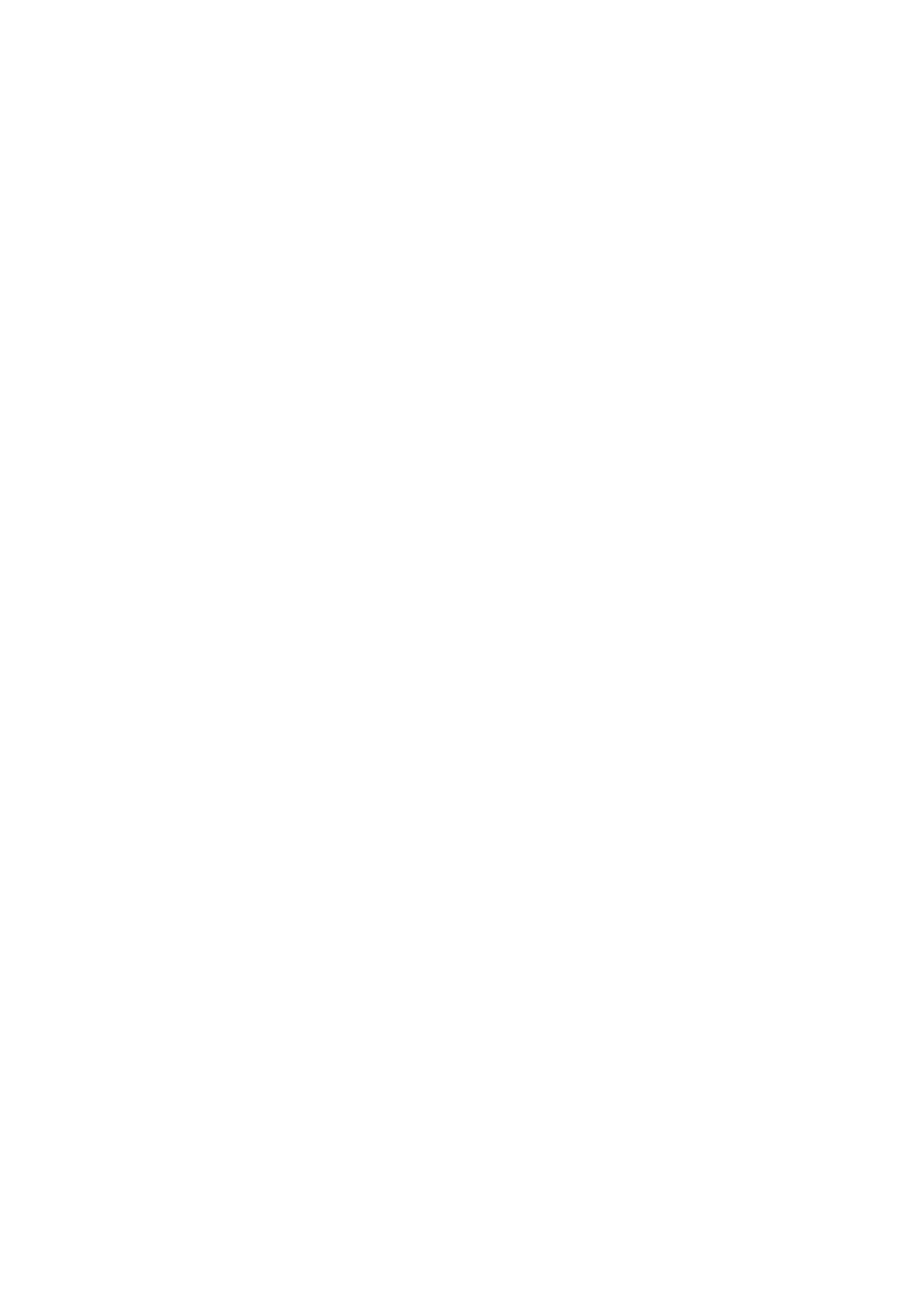# **Section 1**

# **An Overview of Scrutiny in South Ayrshire Council**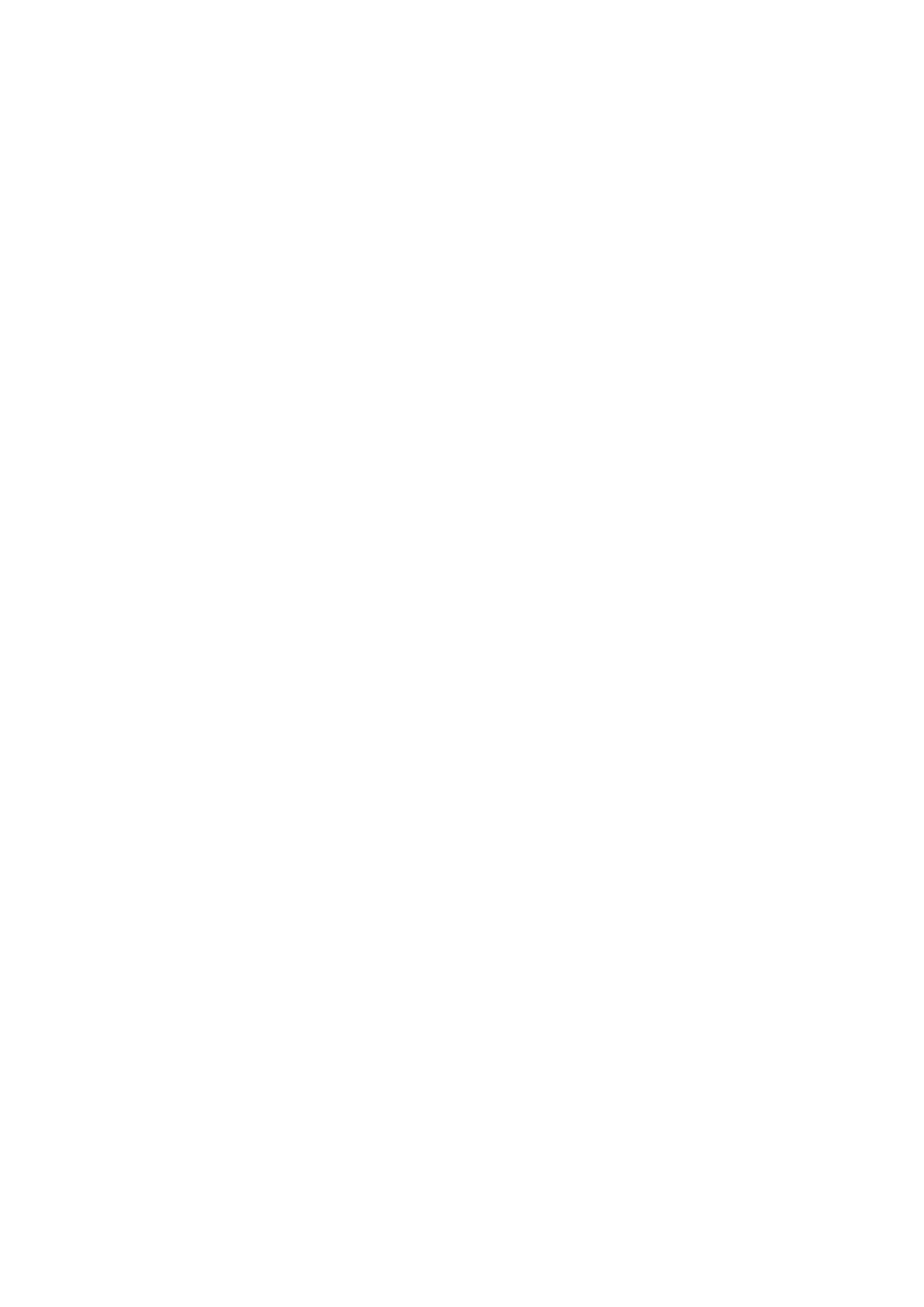# <span id="page-7-0"></span>**1. What is Scrutiny?**

**A typical dictionary definition of scrutiny is:**

- **1.** *careful inspection – a close, careful and thorough examination or inspection;*
- **2.** *observation – a careful study or surveillance; and*

### **3.** *gaze – a searching look.*

As outlined above, the role of scrutiny has various meanings although it is generally recognised as a mechanism to challenge the policy and decision-making processes implemented within any given organisational structure.

The CIPFA/ SOLACE Guidance Note for Scottish Authorities on Delivering Good Governance in Local Government states:

'*There is no legislative definition of scrutiny for Scottish local government. The four principles of good scrutiny (as defined by the Centre for Public Scrutiny) can be used in the absence of any legislative definition:*

#### *Provides critical friend challenge to executive policy makers and decision takers*

- *- Constructive, robust and purposeful challenge; and*
- *- Non-aggressive to create optimum conditions for investigative evidence-based process*
- *Enables the voice and concerns of the public*
	- *- Meetings conducted in public which invite and enable public participation; and*
	- *- Innovative public communication, consultation and feedback*
- *Carried out by independent-minded Councillors who lead and own the process*
	- *- Councillors actively engage in the scrutiny function to drive improvement; and*
	- *- Areas are reviewed in an apolitical atmosphere*
- *Drives improvement in public services*
	- *- Promotes community well-being and improves the quality of life; and*
	- *- Strategic review of corporate policies, plans, performance and budgets'*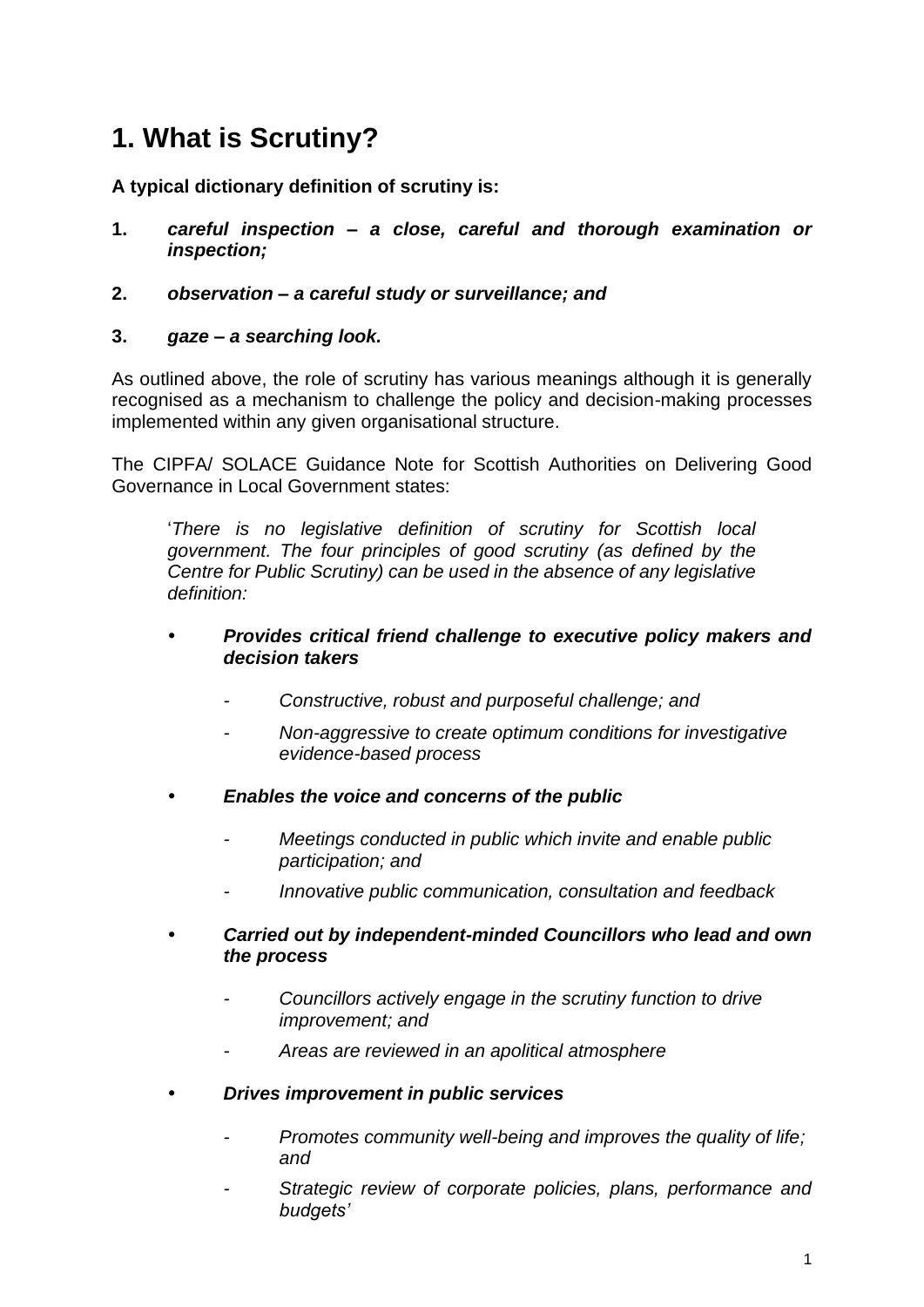In a Council operating under an executive decision-making model, there is an additional role for scrutiny, namely, the holding to account of the executive. In South Ayrshire Council, the executive body is the Cabinet.

The CIPFA Guidance Note goes on to say:

*'Inherently, the role of an Elected Member is about undertaking scrutiny within the local authority. Active scrutiny and challenge should pervade all aspects of Elected Member involvement within the authority.........It is a fundamental element of good governance that robust, open, objective challenge and review is embedded in the decision-making process, and authorities should periodically review their decision-making arrangements to ensure that these provide for adequate challenge, scrutiny and review.'*

In general, scrutiny is not a 'decision-making role' although clearly it supports effective decision-making and operates to challenge and hold to account the decision-making structure. The Council's Scheme of Delegation is clear that the responsibility of each Scrutiny Panel includes making recommendations to the Cabinet (or Council if appropriate) on matters where actions may require to be taken as a result of issues identified through scrutiny processes.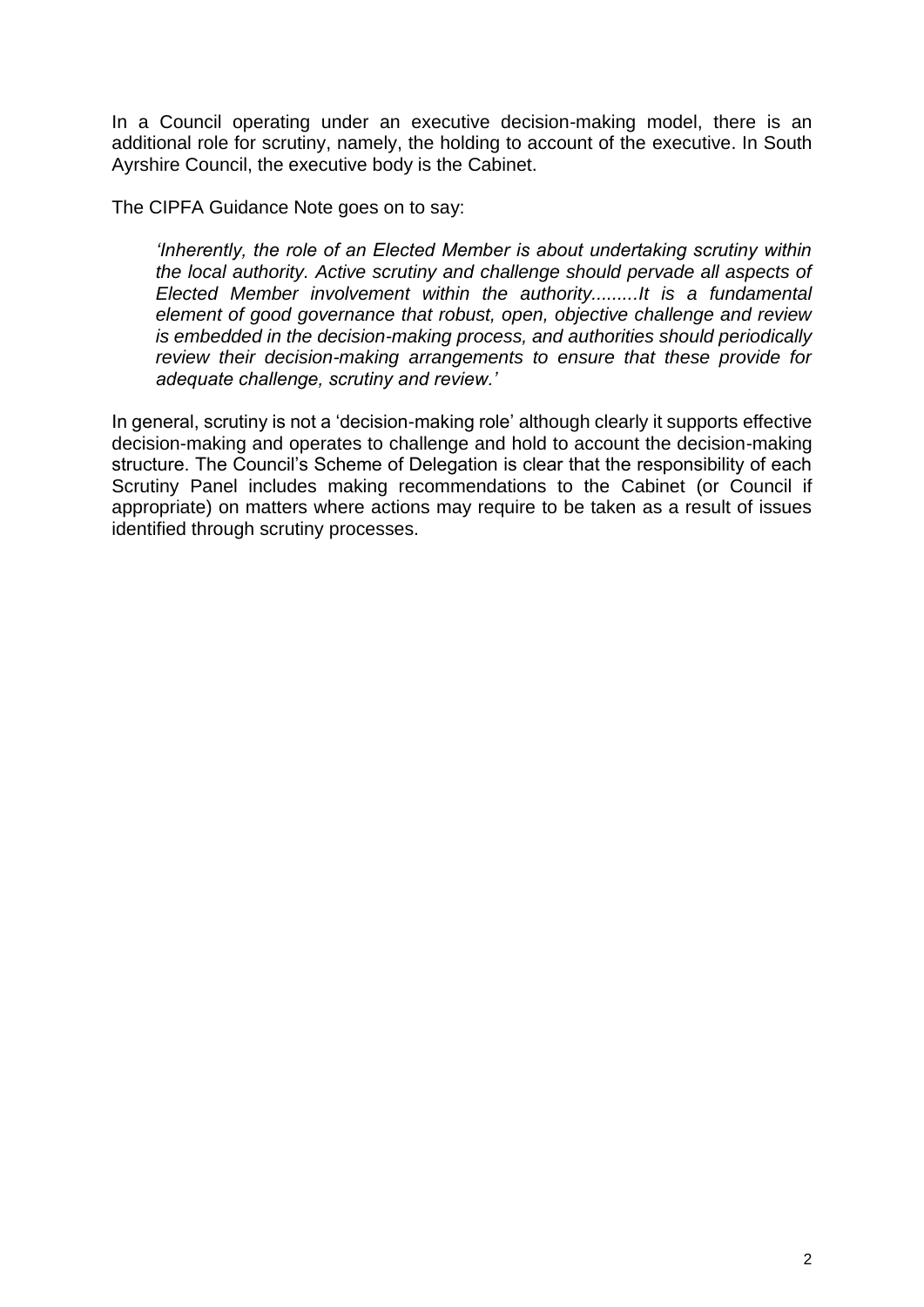# <span id="page-9-0"></span>**2. An Overview of Scrutiny in South Ayrshire Council**

Within the context of South Ayrshire Council, the role of scrutiny has always been considered a vital part of the Council's democratic structure and recognised from the perspective of a 'critical friend' challenge.

In summer 2014, the Council implemented a series of recommendations relating to the structures and remits of four of its Panels, partly in cognisance of a review of scrutiny but also due to a number of key issues as follows:

- consideration of best practice in scrutiny;
- move to a corporate model for reporting against the Council Plan and Service and Improvement Plans (SIPs) based on service remits rather than portfolio remits; and
- links to follow up of Best Value Audit Action Plan in relation to the effectiveness of current scrutiny arrangements and Panel remits.

These considerations led to the establishment of four new Panels which were assigned different aspects of scrutiny activity designed to reflect:

- a commitment to strong governance and assurance;
- new and current ways of working, including shared services and alternative service delivery mechanisms;
- the corporate approach to performance management and continuous improvement in services;
- corporate improvement themes, including the Best Value Action Plan resulting from the Best Value Audit Follow Up report;
- a greater emphasis on partnership working and providing better links with our communities; and
- continuing 'critical friend' challenge.

This approach recognised the desire for the Council to better reflect the concerns and interests of our partners, communities and our service users in ensuring successful delivery of agreed outcomes and to offer full opportunity for all Members to participate in challenge and review from a 'critical friend' perspective.

In early 2017, prior to the local government election in May 2017, a working group comprising Elected Members and officers considered, amongst other things, the Council's scrutiny arrangements, and recommended that the number of Scrutiny Panels be reduced from 4 to 3.This proposal was adopted by the Council in October 2017 and the Scheme of Delegation was updated accordingly. In turn, this document has been updated to reflect the changes arising.

In order to support this approach to scrutiny, the development of a Scrutiny Handbook is considered a useful tool to consolidate various elements of the scrutiny journey. In conjunction with the development of this Handbook, a review of the [Audit Committee](http://ww20.south-ayrshire.gov.uk/corporateservices/LegalAdmin/CommitteeInformation/Audit%20Committee%20Handbook.pdf)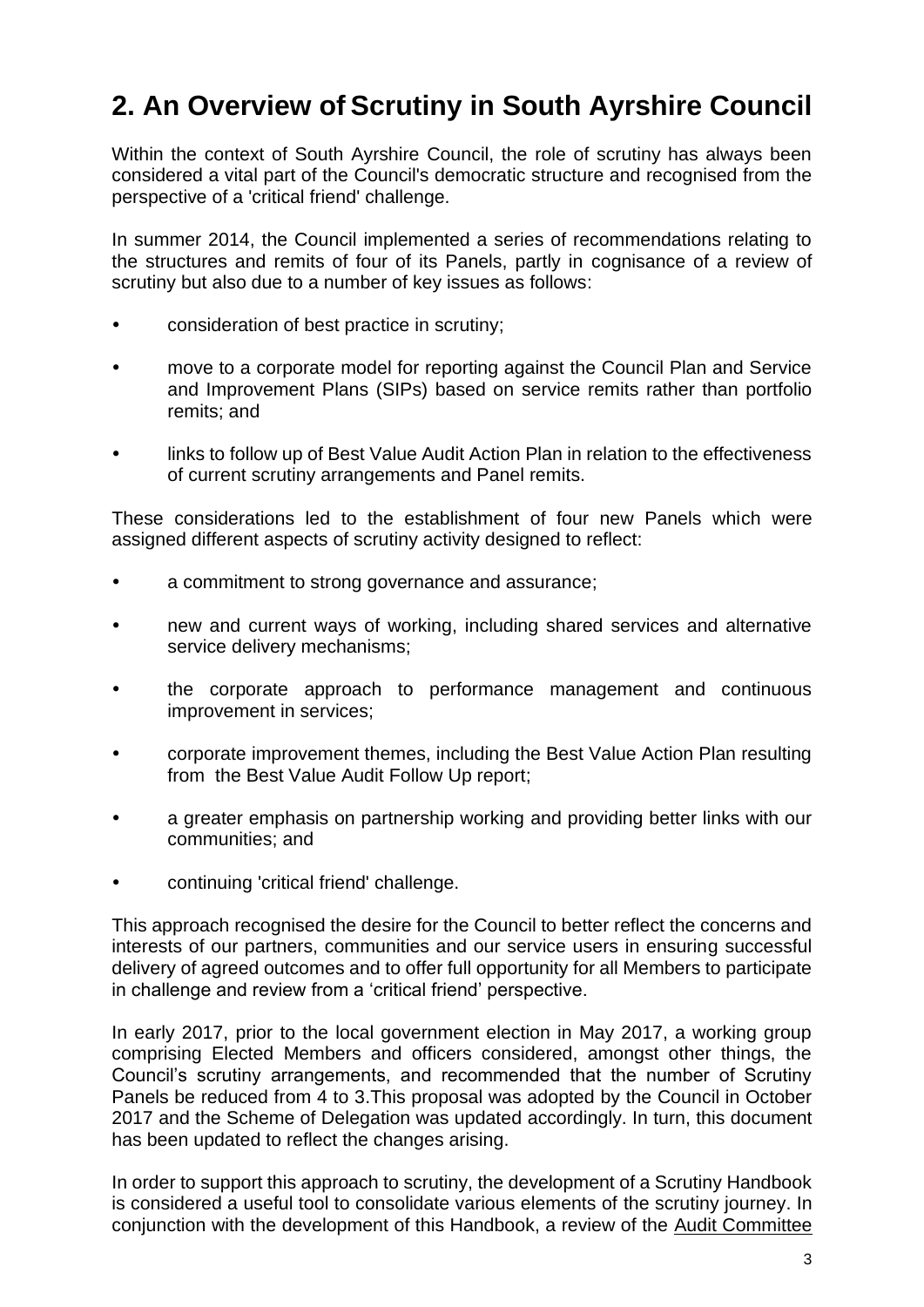[Handbook](http://ww20.south-ayrshire.gov.uk/corporateservices/LegalAdmin/CommitteeInformation/Audit%20Committee%20Handbook.pdf) has been undertaken to reflect the formation of the Audit and Governance Panel and its critical assurance role. This overview approach places a greater emphasis on scrutiny as an opportunity for 'critical friend' challenge, to meet the demand for a more effective and outcomes-focused approach, and to support effective decision-making.

The following diagram outlines the political decision-making structure and an overview of the corporate approach to scrutiny.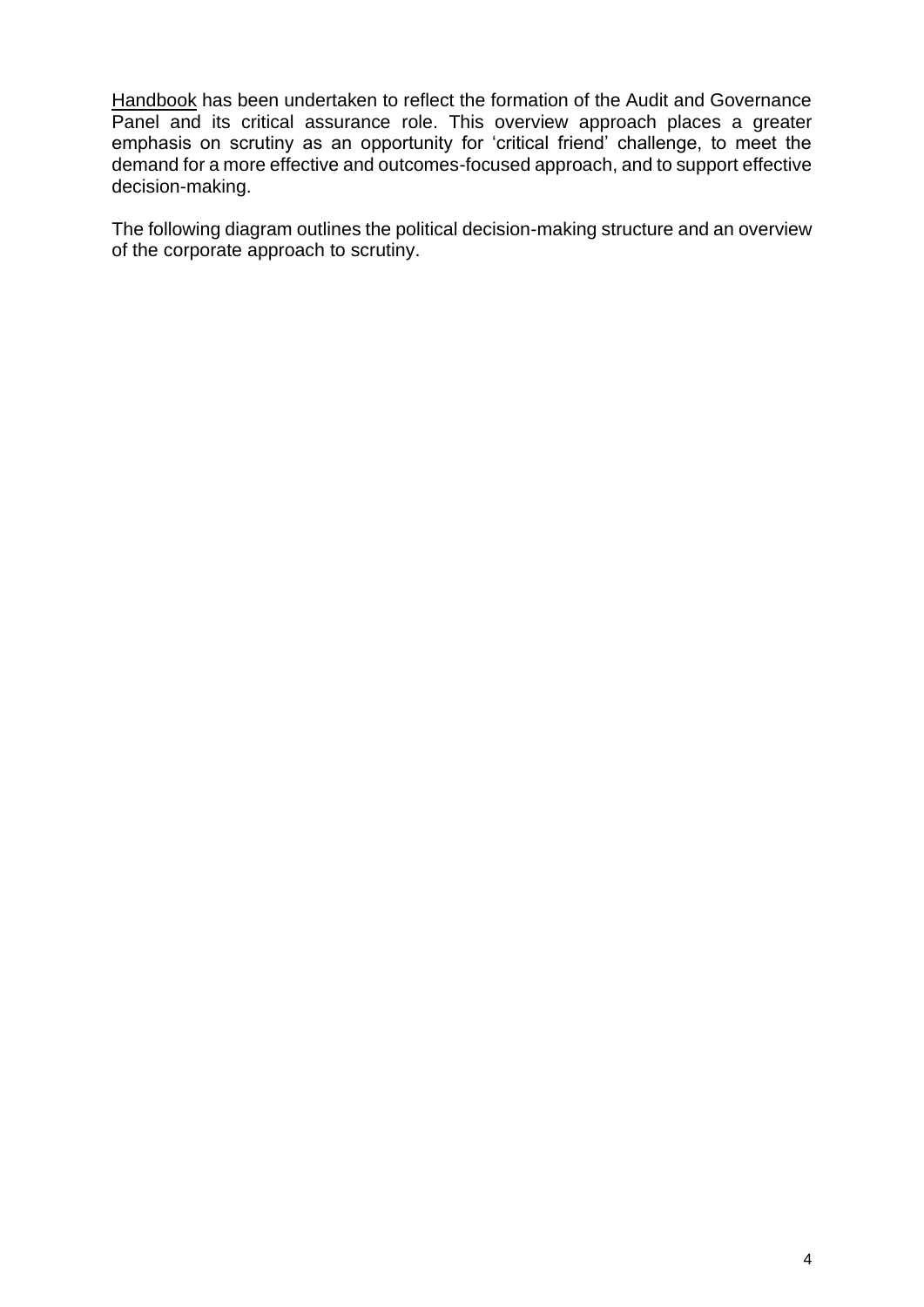<span id="page-11-0"></span>

## **3. Political Decision-Making Structure**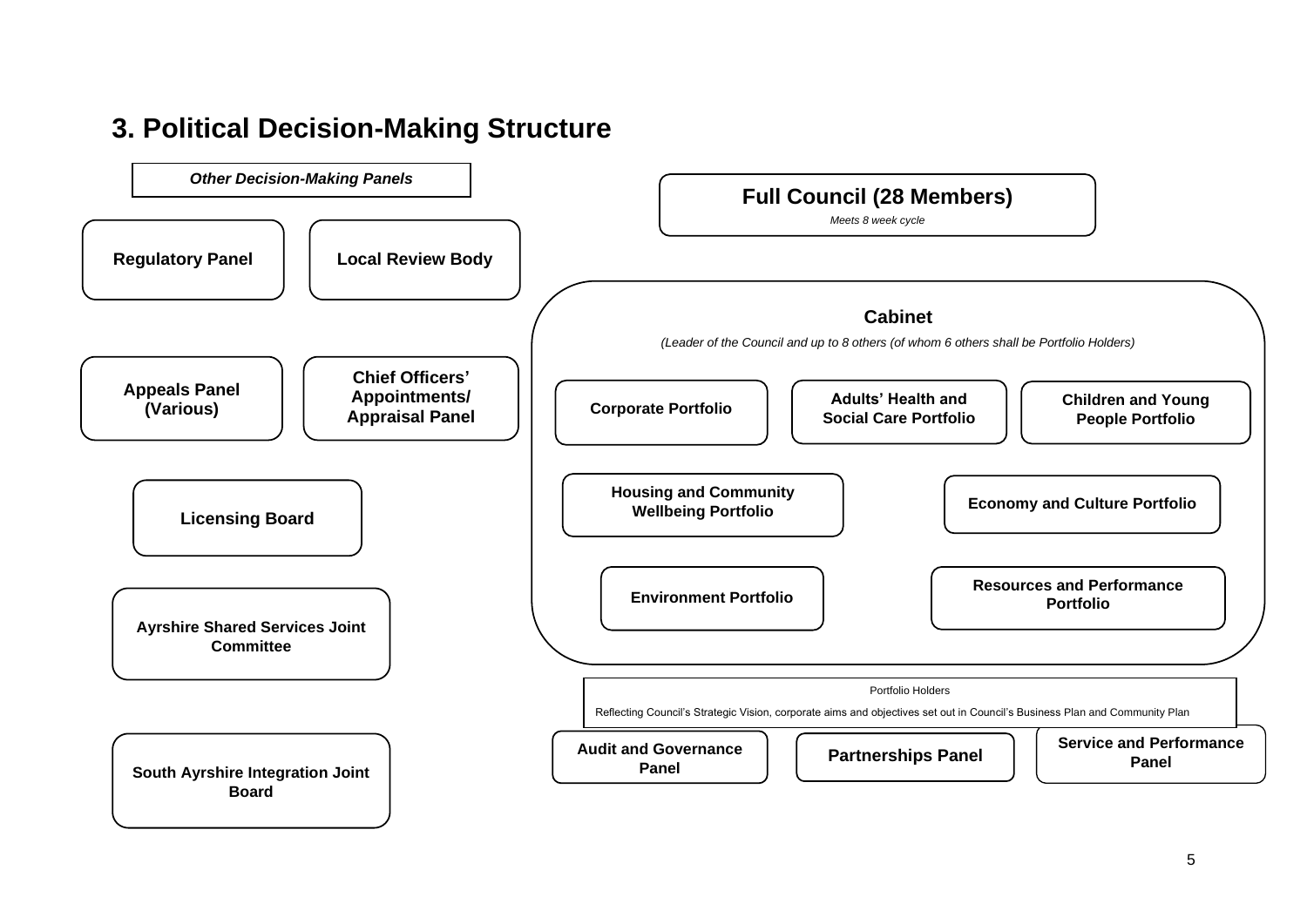# <span id="page-12-0"></span>**4. The Council Plan in the Context of Scrutiny**

The [Council Plan for 2018 -](https://ww20.south-ayrshire.gov.uk/ext/committee/committeepapers2017/South%20Ayrshire%20Council/14%20December%202017/item%2015%20SAC-14dec17-Council%20Plan%202018-22.pdf) 2022 sets out the Council's vision, with a focus on:

#### **'Our People, Our Place'**

The Council Plan identifies the following strategic objectives:

- Effective leadership that promotes fairness:
- Reduce poverty and disadvantage;
- Health and care systems that meet people's needs;
- Make the most of the local economy;
- Increase the profile and reputation of South Ayrshire and the Council; and
- Enhanced environment through social, cultural and economic activities.

Through keeping this focus and these strategic objectives at the forefront, scrutiny can be considered the mechanism to challenge the effectiveness of the Council in achieving the associated outcomes, driving continuous improvement and achieving best value for the people and places of South Ayrshire.

However, progress is not achieved by the Council in isolation, the latest Council Plan reflecting the agreed direction for partnership working as set out within the [Local](https://www.south-ayrshire.gov.uk/cpp/documents/South%20Ayrshire%20CPP%20-%20Local%20Outcome%20Improvement%20Plan%20and%20Local%20Place%20Plans.pdf)  [Outcomes Improvement Plan,](https://www.south-ayrshire.gov.uk/cpp/documents/South%20Ayrshire%20CPP%20-%20Local%20Outcome%20Improvement%20Plan%20and%20Local%20Place%20Plans.pdf) the [Children's Services Plan,](https://www.south-ayrshire.gov.uk/documents/children) together with many of the priorities of the [South Ayrshire Health and Social Care Partnership Strategic Plan.](https://www.south-ayrshire.gov.uk/health-social-care-partnership/documents/South%20Ayrshire%20Health%20and%20Social%20Care%20Partnership%20Strategic%20Plan%202016%20to%202019%20Volume%201.pdf)

A broad range of scrutiny is required to effectively monitor and evaluate progress across these plans. Members need to ensure they maintain a clear focus and proportionality in their associated scrutiny, to help drive improvement for our people and places, without unduly burdening the range of organisations and stakeholders involved.

The Council's ['Performance Management Framework'](https://ww20.south-ayrshire.gov.uk/ext/committee/committeepapers2017/Service%20and%20Performance%20Panel/28%20June%202017/item%205%20Performance%20Management%20Framework.pdf) (currently being reviewed and updated) sets out how the various elements of the Council's plans are taken forward, reviewed and evaluated, to support the delivery of the Council's overarching Vision. The Council's Scrutiny Panels play a key role in monitoring and evaluating them.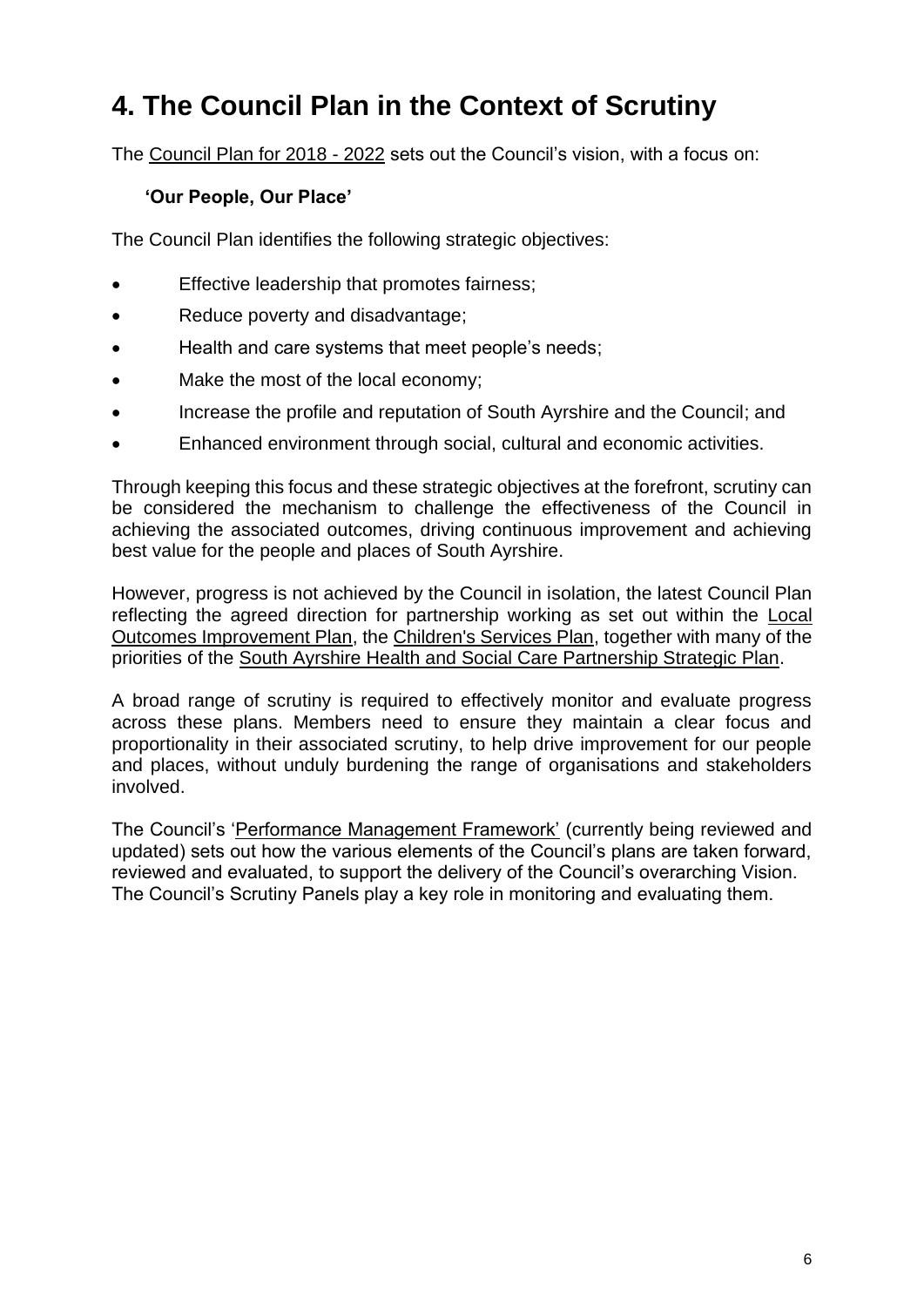# <span id="page-13-0"></span>**5. Corporate Approach to Scrutiny**

The previous section provides an overview of the Council's political decision-making structure and, as previously mentioned, the following Panels play a key role in scrutiny:

- the Audit and Governance Panel;
- the Partnerships Panel; and
- the Service and Performance Panel.

In essence, these three Panels scrutinise different aspects of the Council's business, and these can be summarised as follows.

#### *Audit and Governance Panel*

Although the Audit and Governance Panel is guided by the [Audit Committee](http://ww20.south-ayrshire.gov.uk/corporateservices/LegalAdmin/CommitteeInformation/Audit%20Committee%20Handbook.pdf)  [Handbook](http://ww20.south-ayrshire.gov.uk/corporateservices/LegalAdmin/CommitteeInformation/Audit%20Committee%20Handbook.pdf) , this Panel also has scrutiny activity embedded within its remit, in particular in relation to corporate improvement themes and in following up internal and external audit points. Therefore, this Handbook provides some general as well as specific guidance in terms of the scrutiny function.

Consideration of any decisions made by the Cabinet that are called-in falls under the remit of the Audit and Governance Panel (see Section 2 of this Handbook for further information).

*Lead officers:* Head of Finance and ICT or Head of Legal, HR and Regulatory Services (for call-ins).

#### *Partnerships Panel*

The Partnerships Panel will provide a scrutiny overview of service delivery through or in partnership with external bodies having regard to 'Following the Public Pound'.

*Lead officer(s):*Director – Place and Head of Legal, HR and Regulatory Services.

#### *Service and Performance Panel*

The Service and Performance Panel reviews the SIPs and, from this, the requirement for a Scrutiny Review may emerge, the process for which is outlined within Section 4 Part 2 of this Handbook.

*Lead officer(s):*Depute Chief Executive and Director – People and Head of Legal, HR and Regulatory Services.

Although the remits of the three Scrutiny Panels capture different scrutiny activity, there is consistency in the approach being undertaken. Each Scrutiny Panel, with support from a designated lead officer(s), will develop an annual work programme mapping out the Panel's direction on a flexible and ongoing basis within the terms of its remit. This approach will also take cognisance of statutory deadlines, reporting frameworks and requirements including those of external partners, which are factored into the programme at appropriate intervals to ensure ongoing regular reporting of agenda items pertinent to each Scrutiny Panel. This approach is designed to ensure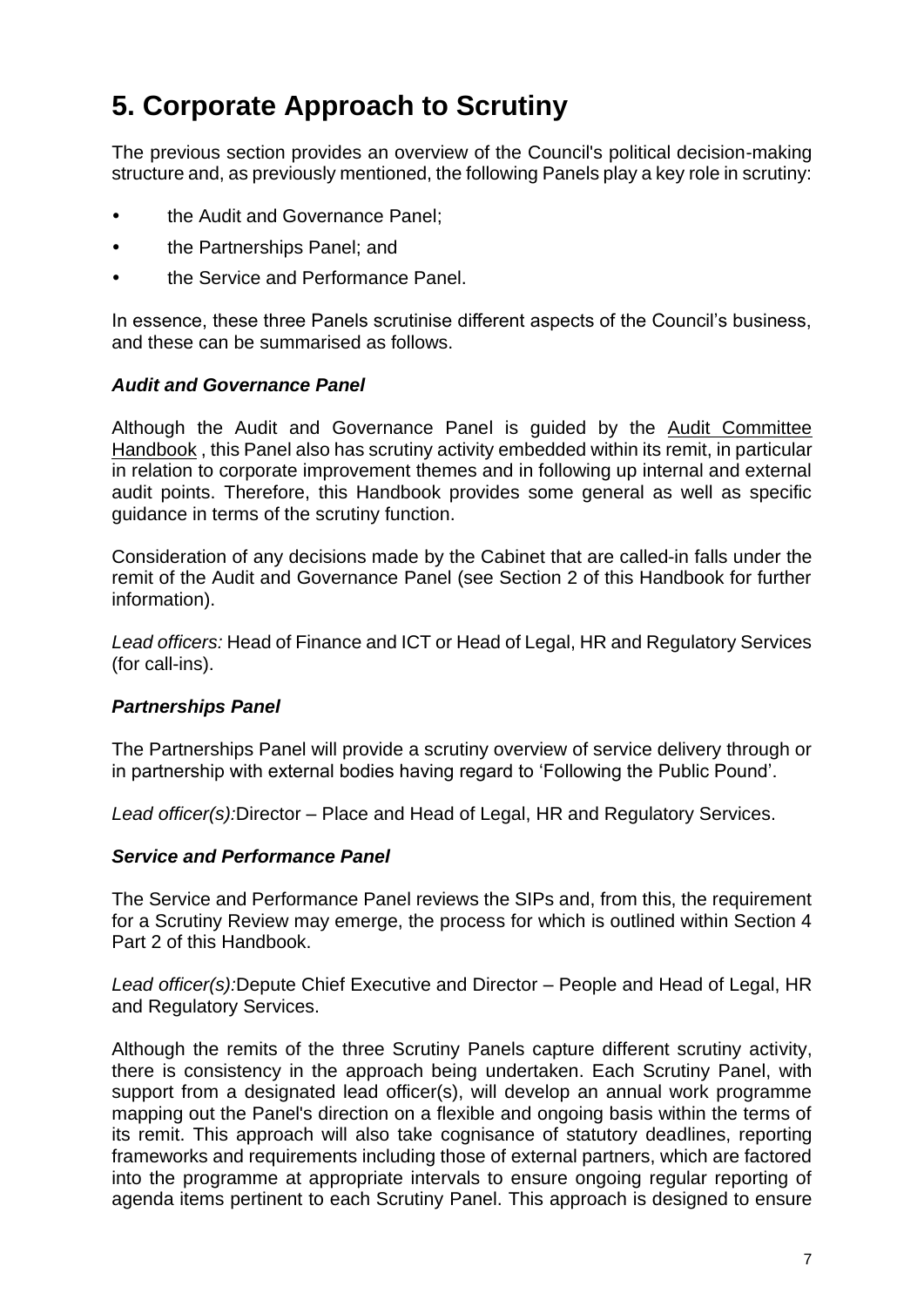that the work programme is relevant, structured and deliverable for Panel Members and officers alike.

The Council's Standing Orders Relating to Meetings (SO 35.1(6)) recognise the need for a flexible approach to the conduct of Scrutiny Panel meetings and to encourage interest and participation in the scrutiny process and allow for open debate. Therefore, the strict procedural rules which apply to other Council meetings can be relaxed on direction from the Chair where appropriate.

The Council's Scheme of Delegation also recognises that the three Scrutiny Panels must work together to deliver effective scrutiny of the Council's business and performance. As such each Scrutiny Panel has the power to remit matters to other Panels where appropriate for further detailed scrutiny and to make recommendations to Cabinet (or Council where appropriate) where further actions may require to be taken as a result of issues identified through scrutiny processes.

In terms of business generally, Scrutiny Panels should also operate in public in an open and transparent manner. However, on occasion some issues may be required to be considered in private in accordance with the Council's Standing Orders.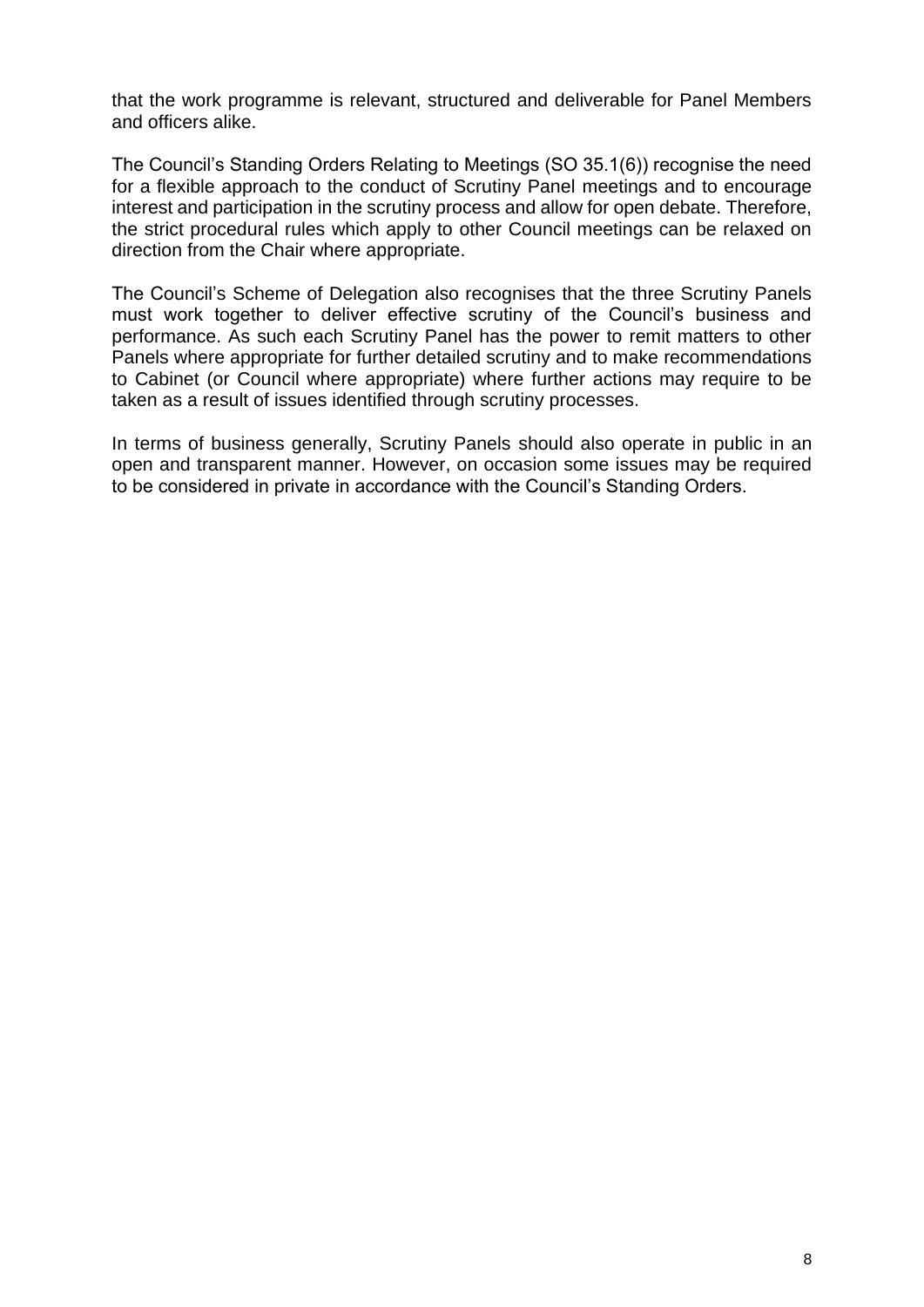# <span id="page-15-0"></span>**6. Supporting Members in their Scrutiny Role**

As highlighted in the CIPFA Guidance Note, all Elected Members have individual responsibility to undertake scrutiny within the local authority area.

CIPFA training was provided for Members in February 2018 including consideration of effective questioning techniques. An extract from those training materials is attached as [Appendix 1](#page-41-0) to this Handbook. Members may find it useful to revisit these techniques from time to time to refresh their understanding and approach to their role in scrutiny. Further options for scrutiny training will be explored and delivered to Members as and when required to enhance the scrutiny role as part of a continuous improvement journey. This could take the form of a training needs analysis, how to obtain further training and a list of resources available from various sources.

Lead officers have been appointed to provide support to each of the Panels. Each lead officer will liaise with the respective Panel Chair to discuss agenda planning and work programme co-ordination. Additionally, the introduction of an action log is considered a useful mechanism for formally recording progress with the work programme for each Scrutiny Panel. The action log is subsequently presented to meetings as a standing item on the agenda. In this way, Members can monitor and review the progress that is being made with regards to the Work programme and adopt a flexible but controlled approach to developing areas for further scrutiny. This joined up approach is a mechanism to aid Members undertake their scrutiny role in an open and transparent way.

Also, it is recognised that Portfolio Holders, as the Cabinet decision-makers, are accountable to Scrutiny Panels, therefore it is expected that Portfolio Holders attend Scrutiny Panel meetings depending on the nature of the agenda and its relevance to the Portfolio Holder in that instance. There may be opportunity for Portfolio Holders to contribute to the debate if the Scrutiny Panel appear minded to make recommendations to Cabinet. Likewise, there is opportunity for Scrutiny Panel Chairs to attend and observe Cabinet meetings where possible.

In addition, quarterly meetings of the Chairs of the Scrutiny Panels and Portfolio Holders are held, providing a forum for discussion and support a corporate approach to scrutiny, performance and improvement, and to facilitate joint working across the Panels and support more effective decision making and scrutiny.

Overall, these various measures provide a mechanism for peer support and selfdevelopment for Members without comprising the role of scrutiny.

The following sections of this Handbook take a detailed look at each of the individual Scrutiny Panels and their respective remits as well as highlighting the key functions for each Panel. The remits are extracted from the Council's Scheme of Delegation. Just as the Council's Scheme of Delegation and Standing Orders Relating to Meetings are subject to regular review, so too will this Handbook be, to ensure that Scrutiny processes in South Ayrshire remain fit for purpose.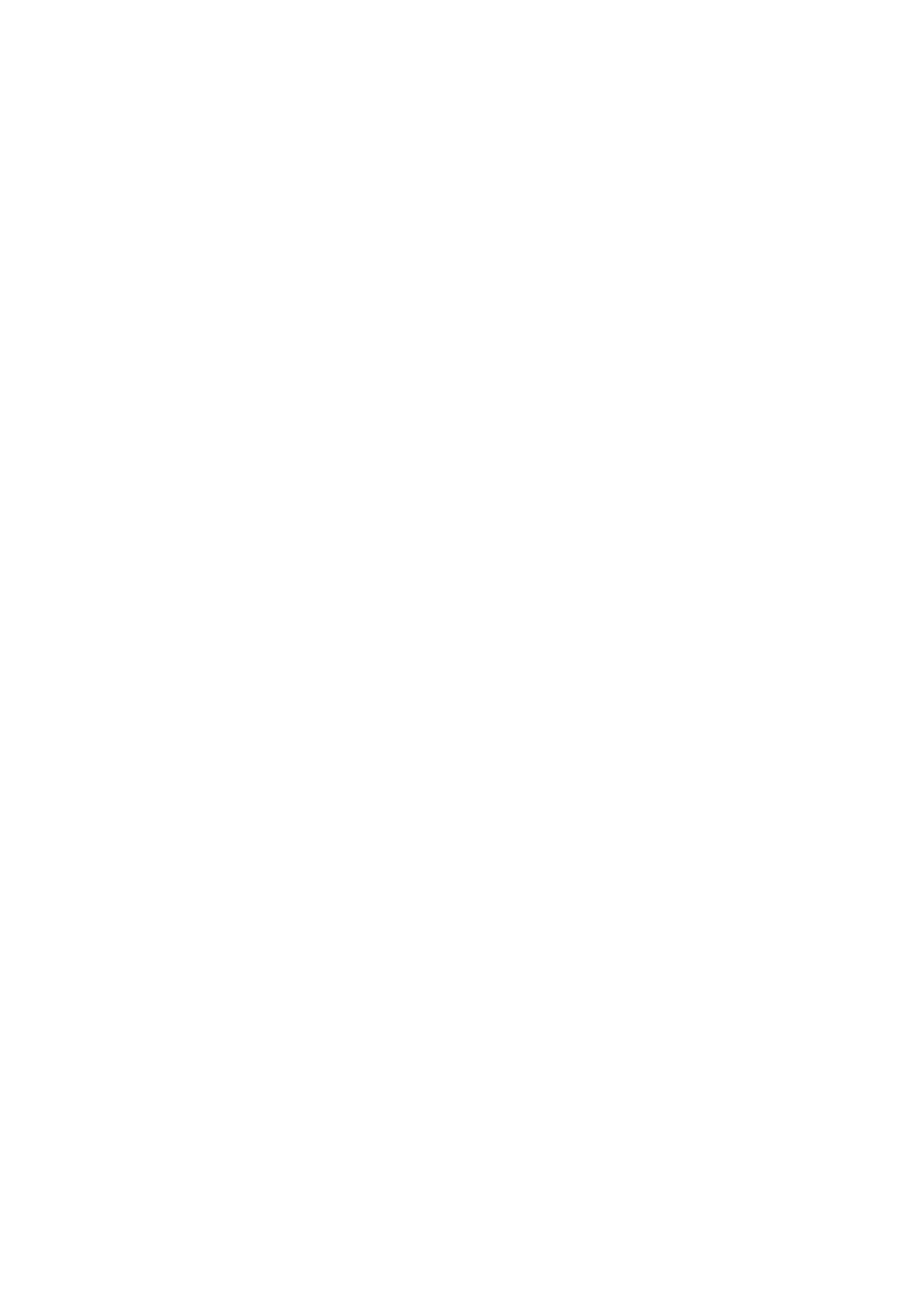# **Section 2**

# **The Work of the Audit and Governance Panel**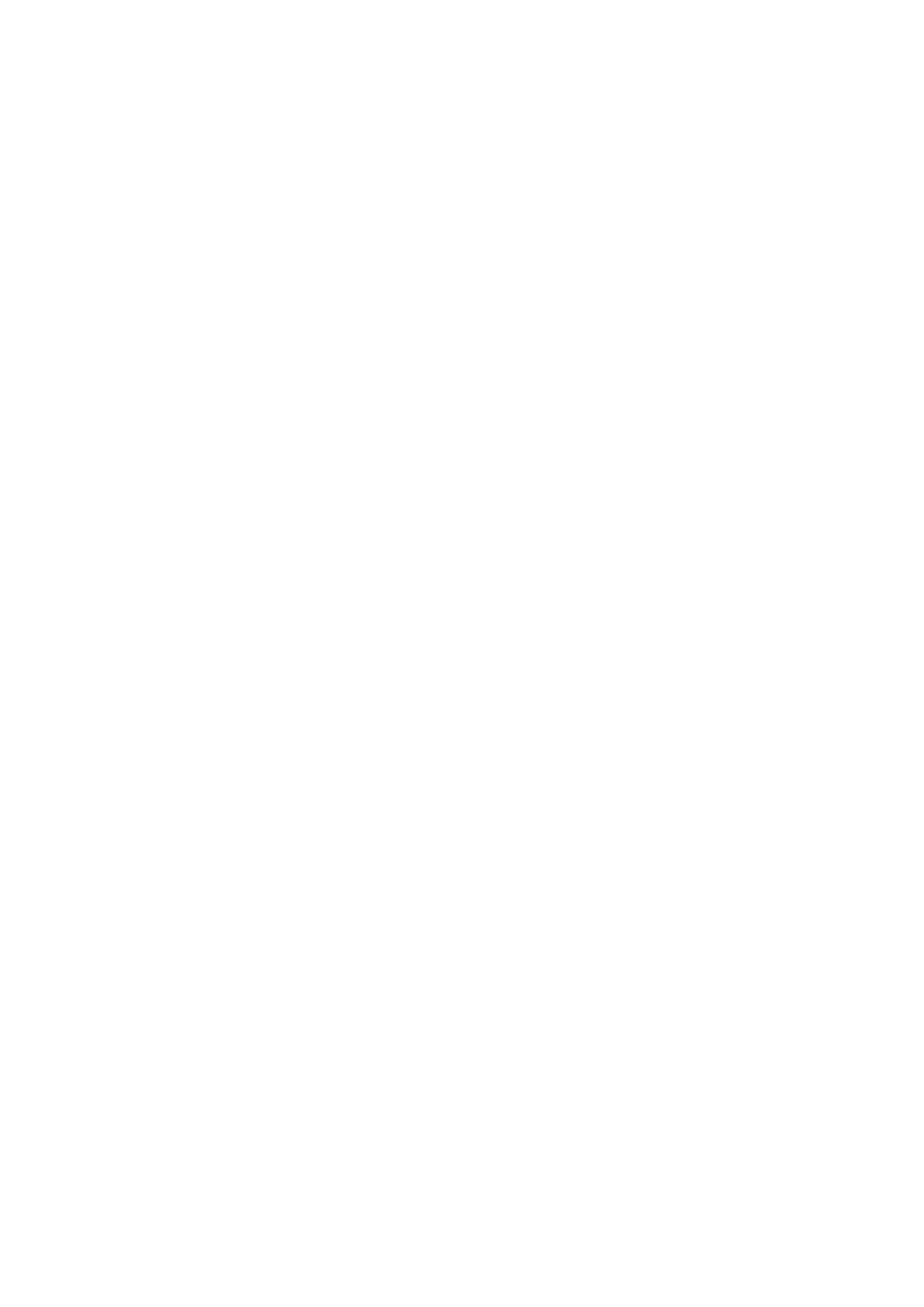# <span id="page-19-0"></span>**1. Audit and Governance Panel Work Programme**

## *Eight weekly meetings :Eight members*

A snapshot of the key functions:

- Audit Committee of the Council;
- External and Internal Audit reports and following up on actions arising;
- Risk Management;
- Annual External Audit process and Best Value Review;
- Good Governance;
- Call-ins from Cabinet (4 weekly); and
- Review process for Community Asset Transfers.

The [Audit Committee Handbook](http://ww20.south-ayrshire.gov.uk/corporateservices/LegalAdmin/CommitteeInformation/Audit%20Committee%20Handbook.pdf) sets out in detail the remit and role of this Panel and the way in which it undertakes its role, including its critical relationships with both Internal and External auditors and key Council officers. The timeframe for regular audit and governance reporting, reflecting statutory reporting frameworks, is mapped out within the Audit Committee Handbook, supported by the Panel's annual work programme.

This Panel undertakes the key scrutiny role of holding to account the Cabinet through the calling in of decisions taken by that Panel. All called in decisions are remitted to this Panel for consideration in accordance with the agreed procedures under Standing Orders.

This Panel plays a key role in receiving and approving the audited annual accounts and the Report to Members of the Council and the Controller of Audit on the annual audit. The panel continuously monitors management action taken in response to the issues raised by the external auditors, including but not limited to issues arising from the Strategic Audit Priorities as set out by the Accounts Commission, which the Accounts Commission sets out in the following terms:

- *Council priorities and long term planning* The clarity of Council priorities and quality of long-term planning to achieve these.
- *Service delivery*  How effectively Councils are evaluating and implementing options for significant changes in delivering services.
- *Resource*  How effectively Councils are ensuring Members and officers have the right knowledge, skills and time to lead and manage delivery of the Council priorities.
- *Citizen involvement*  How effectively Councils are involving citizens in decisions about services.
- *Quality of public performance reporting*  The quality of Council public performance reporting to help citizens gauge improvement.

This remit closely links with the Panel's role to monitor follow-up to Best Value Audit reports.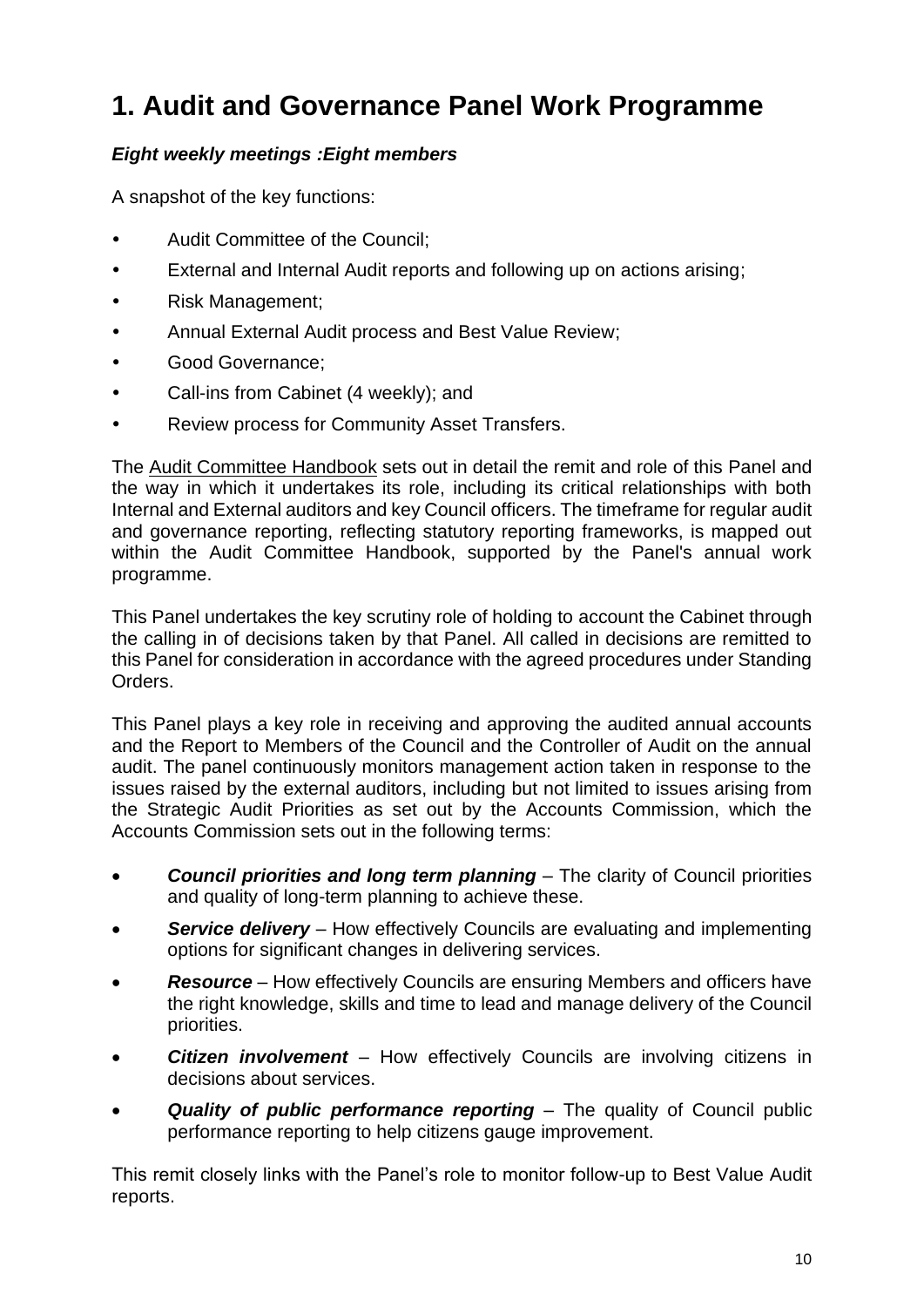This Panel also has responsibility for the Council's Local Code of Corporate Governance, delivered through the 'Delivering Good Governance Framework', and as such has a role to consider the effectiveness of scrutiny within the Council. The Panel is also tasked with promoting high standards of conduct by all Elected Members of the Council.

The full Panel remit is as undernoted:

- 1.1 To act as the Audit Committee of the Council within the remit and powers as set out in detail in the [Audit Committee Handbook](http://ww20.south-ayrshire.gov.uk/corporateservices/LegalAdmin/CommitteeInformation/Audit%20Committee%20Handbook.pdf) approved by Council, and including:
	- (1) considering the overall adequacy and effectiveness of the Council's framework of governance, risk management and control arrangements, including the associated anti-fraud and anti-corruption arrangements;
	- (2) undertaking regular scrutiny of the Council's risk register and challenging the effectiveness of the risk mitigations put in place by risk owners to reduce the risks in line with the Council's risk tolerance;
	- (3) receiving and considering the Council's unaudited Annual Accounts (including the statements which form part of the Annual Accounts) as submitted to the auditor by the proper officer (unless received and considered by full Council);
	- (4) receiving and considering the Annual Report on the Audit (Report to Those Charged with Governance), prior to its submission to full Council for information;
	- (5) receiving, considering and approving the audited Annual Accounts (including the statements which form part of the Annual Accounts) by no later than 30 September immediately following the financial year to which the accounts relate (unless received, considered and approved by full Council), and in so doing to have regard to any report made or advice provided on the Annual Accounts by the proper officer or appointed auditor;
	- (6) ensuring that any issues arising from the process of drawing up, auditing and certifying the Annual Accounts are properly dealt with;
	- (7) undertaking the same role and remit as set out in paragraphs (3), (4), (5) and (6) above in relation to the Annual Accounts of charitable trusts administered by the Council and of which Councillors are Trustees;
	- (8) receiving and reviewing summary Internal Audit reports and the main issues arising, and seek assurance that action has been taken where necessary;
	- (9) receiving the annual report of the Chief Internal Auditor and monitoring the performance of the Internal Audit service;
	- (10) receiving and considering all reports of the external auditors, Audit Scotland, Accounts Commission (and other inspection agencies, where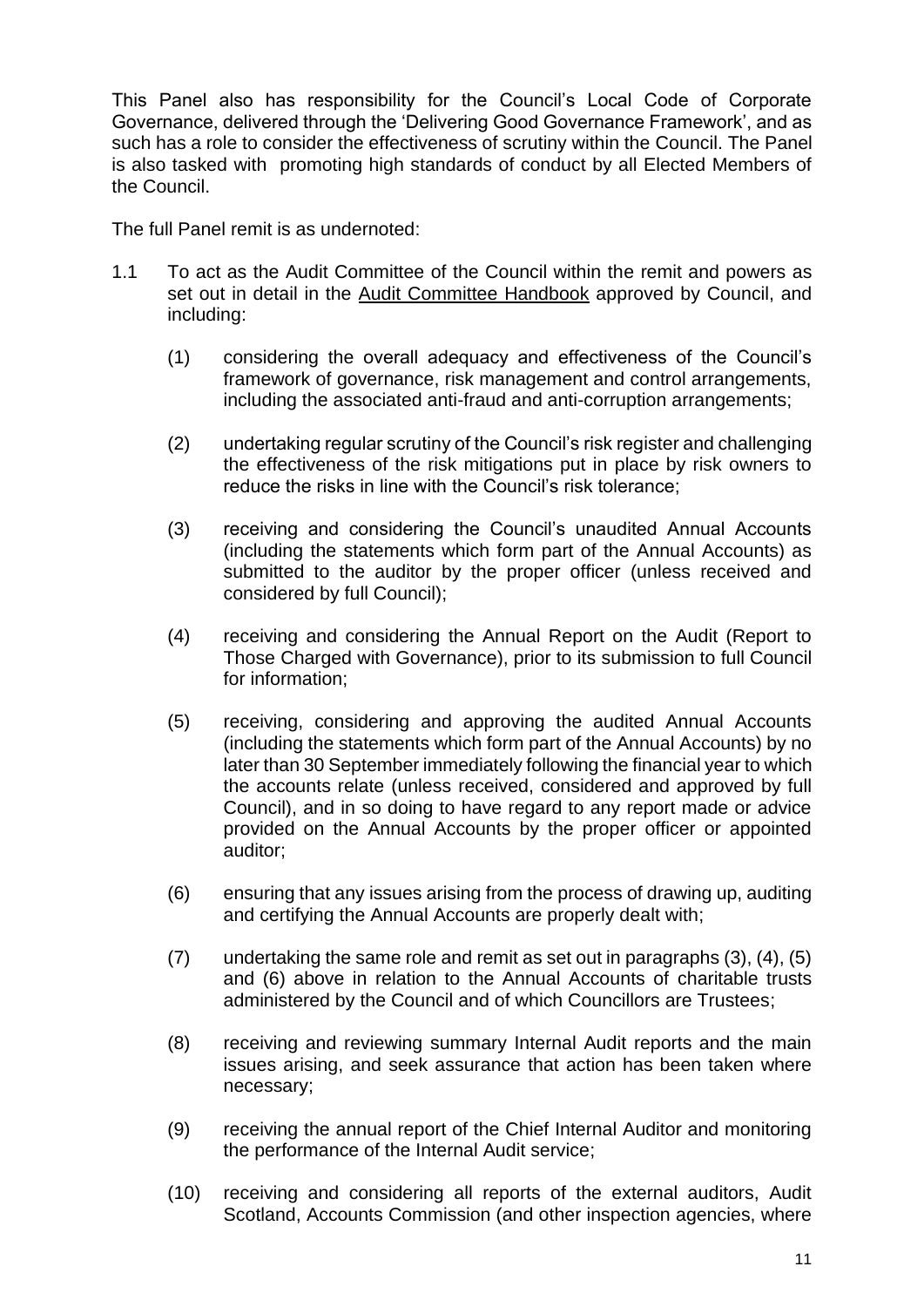not within the remit of the Cabinet), including reports relating to charitable trusts administered by the Council and of which Councillors are Trustees, and, where appropriate, remit to another Scrutiny Panel for further detailed scrutiny; and

- (11) monitoring management action in response to the issues raised by the external auditors, including but not limited to follow-up to Best Value Audit reports.
- 1.2 To deal with called-in decisions of the Cabinet for further discussion, consideration and investigation, all in accordance with the provisions of the Scrutiny Handbook, and to:
	- (1) agree the Cabinet decision(s); or
	- (2) continue the matter to the next meeting of the Panel (which may include an additional meeting held in terms of Standing Order 35.3 (2) for further discussion, consideration, investigation or agreement; and/ or
	- (3) refer the matter back to the Cabinet, with recommendations, for final deliberation.
- 1.3 To keep under review the Council's local Code of Corporate Governance (in terms of the Delivering Good Governance Framework) and to ensure arrangements for its review and continuing relevance leading to the publication of an annual statement as part of the Council's Annual Accounts confirming how well the Council is complying with the framework.
- 1.4 To monitor and review the effectiveness of the Council's Scrutiny Panel arrangements having regard to the Council's powers and duties under Best Value, continuous improvement and effective resource management in the provision of services, performance management frameworks, value for money, and business improvement/ re-design.
- 1.5 To promote and maintain high standards of conduct by all Elected Members of the Council, including consideration of the management and operation of ethical standards as set out in the Councillors' Code of Conduct within the Council, and recommending to Council, if appropriate, the adoption of any protocols relating to Members' conduct supplementary to the Councillors' Code of Conduct, and to consider and advise the Council on any requirements for supplementary training or additional support for Members in relation to ethical standards or any other matters.
- 1.6 To consider any issues which are referred to it by the Council or Cabinet for detailed scrutiny.
- 1.7 To ensure that areas of concern arising from the Audit Committee function are reported to Council, including those that may require further scrutiny either by the Panel or Council.
- 1.8 To make recommendations to the Cabinet or Council (as appropriate) on matters arising from the outcome of the scrutiny processes carried out by the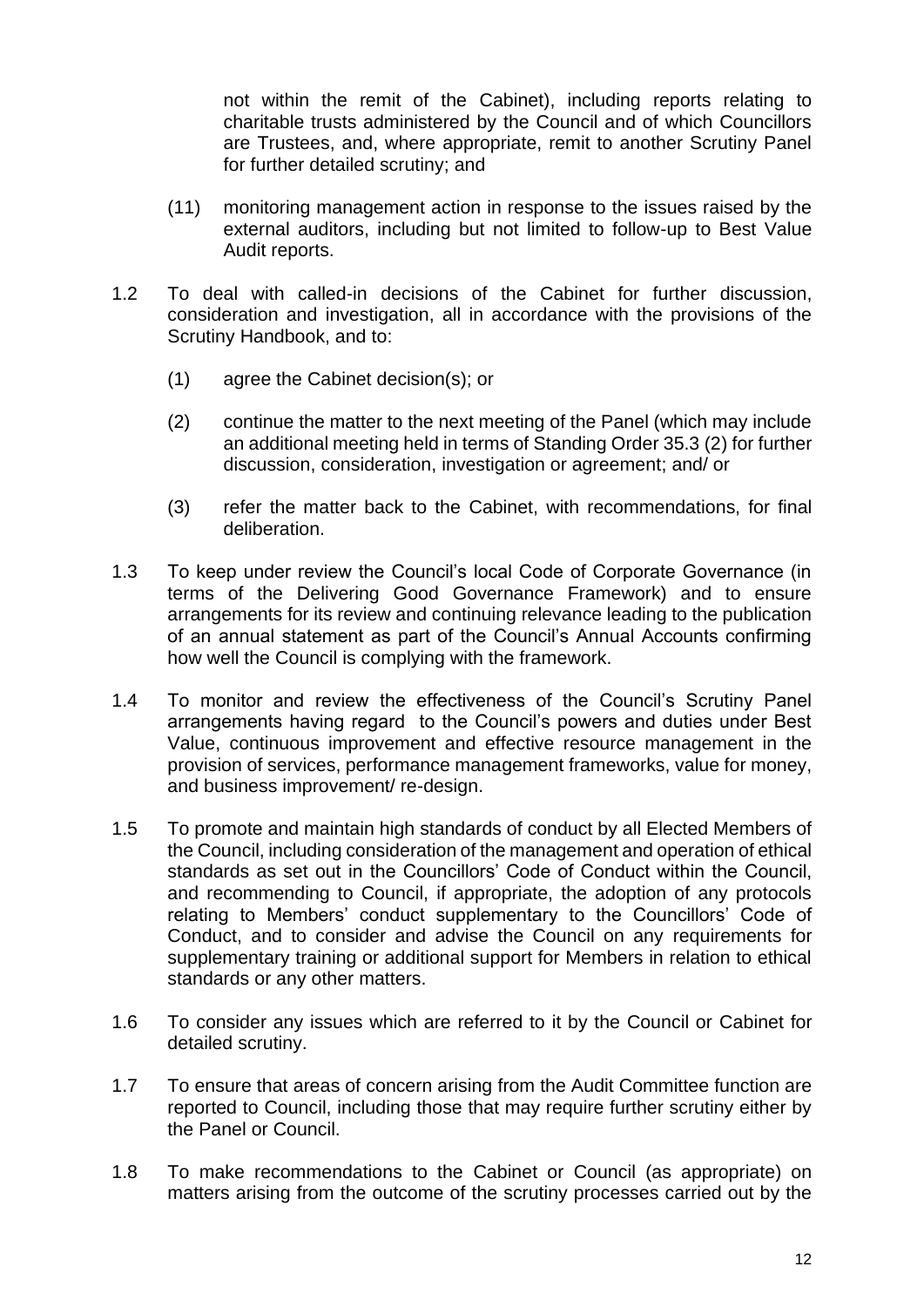Panel including recommendations for areas for Service Review in accordance with the Council's approved **Framework**.

Although the Panel meets eight weekly to undertake its other business, there is provision made for this Panel to meet during the week following Cabinet to consider any decision that may be called in by Members.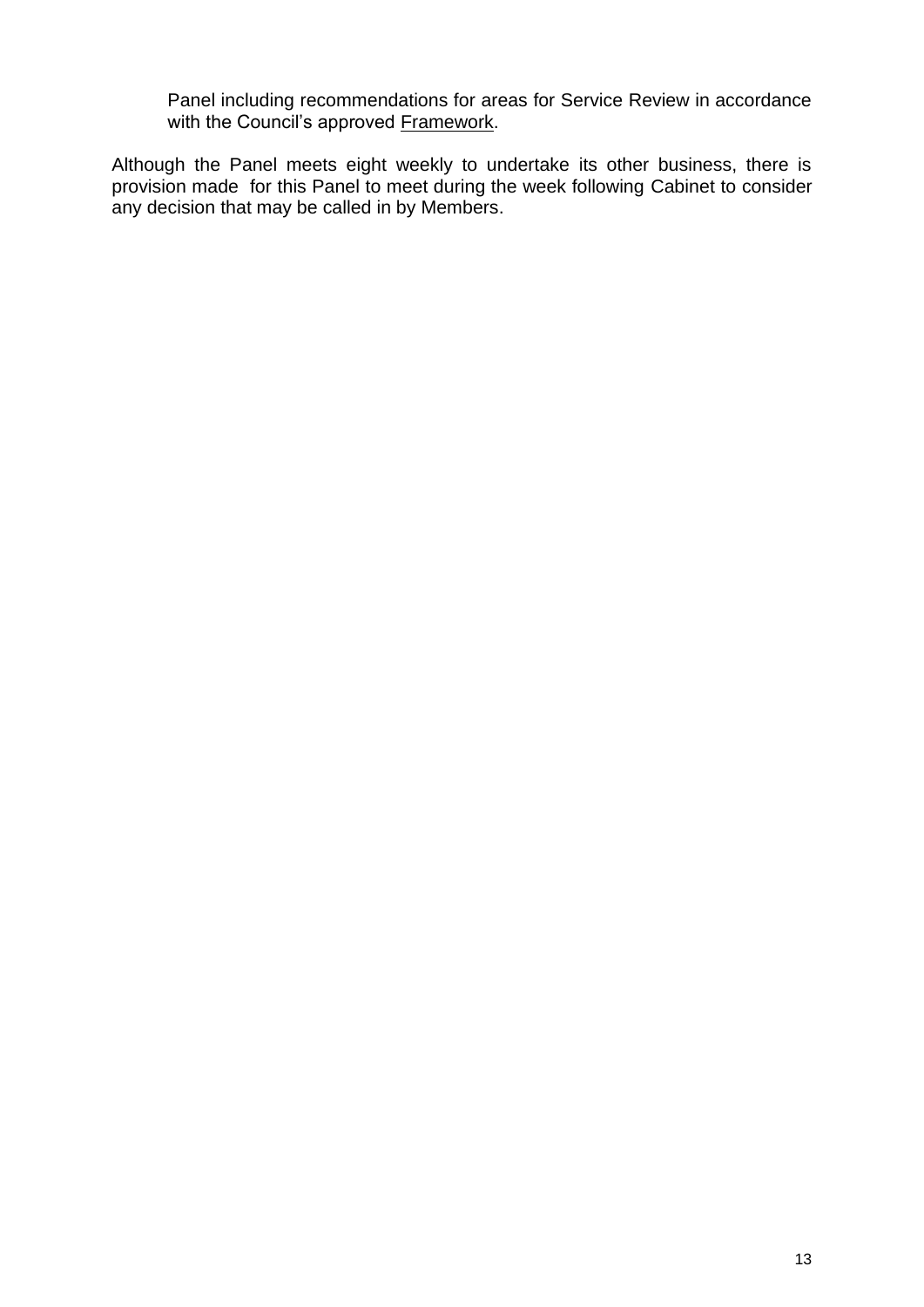# <span id="page-23-0"></span>**2. The Call-In Process**

The Council's call-in process is considered a robust mechanism which allows all Members to challenge decisions made by the Cabinet within prescribed timeframes. As already indicated, consideration of any called-in items is the responsibility of the Audit and Governance Panel. The call-in process is referred to within the Council's Scheme of Delegation and is outlined at paragraph 35.4 of the Council's Standing Orders Relating to Meetings (set out below).The call-in requisition is available on Re-Wired as a 'stand alone' form, but is also attached as [Appendix 2.](#page-45-0)

Extract from Standing Orders Relating to Meetings:

#### 35.4 *The 'Call-In' Process*

As the Council operates an 'executive model' of decision making, provision is required for decisions of the Cabinet to be 'called in' for further scrutiny except for decisions relating to the Community Asset Transfer process that follow a separate process to comply with Part 5 of the Community Empowerment (Scotland) Act 2015 as detailed in Standing Order 35.10. Call-ins shall be considered and dealt with by the Audit and Governance Panel in accordance with the following provisions:

- (1) Requisitions calling-in decisions of the Cabinet must be signed either (a) by four Councillors or (b) by a majority of the membership of the Audit and Governance Panel and be delivered to the Chief Executive by no later than 4.00 pm on the day two days following the day on which the Cabinet has met.
- (2) A requisition calling in a decision must be in the form contained in [Appendix 2.](#page-45-0)Any alterations must either be initialled by all Councillors who signed the requisition or must be otherwise evidenced in writing. The 'reasons' section should be completed with sufficient detail as to allow members of the Audit and Governance Panel and officers to appreciate the cause for concern prompting the call-in.(This may be by reference to a part or parts of the report or decision**,** or by describing an issue which may not have been adequately addressed**,** or by requesting the provision of additional information which should be specified).
- (3) Where a call-in requisition contains any questions, or requests for further or additional information, officers, in consultation with the relevant Portfolio holder, shall, where possible, provide written responses to be intimated to all Councillors in advance of the Panel meeting. Receipt of responses to questions shall not itself preclude further scrutiny of the item called-in for the reason set out in this form.
- (4) Decisions that are called-in will be placed on the agenda for the next meeting of the Audit and Governance Panel (which will generally be in the week following the Cabinet).
- (5) The relevant Portfolio Holder may attend or be requested to attend Audit and Governance Panel meetings to answer questions on matters calledin.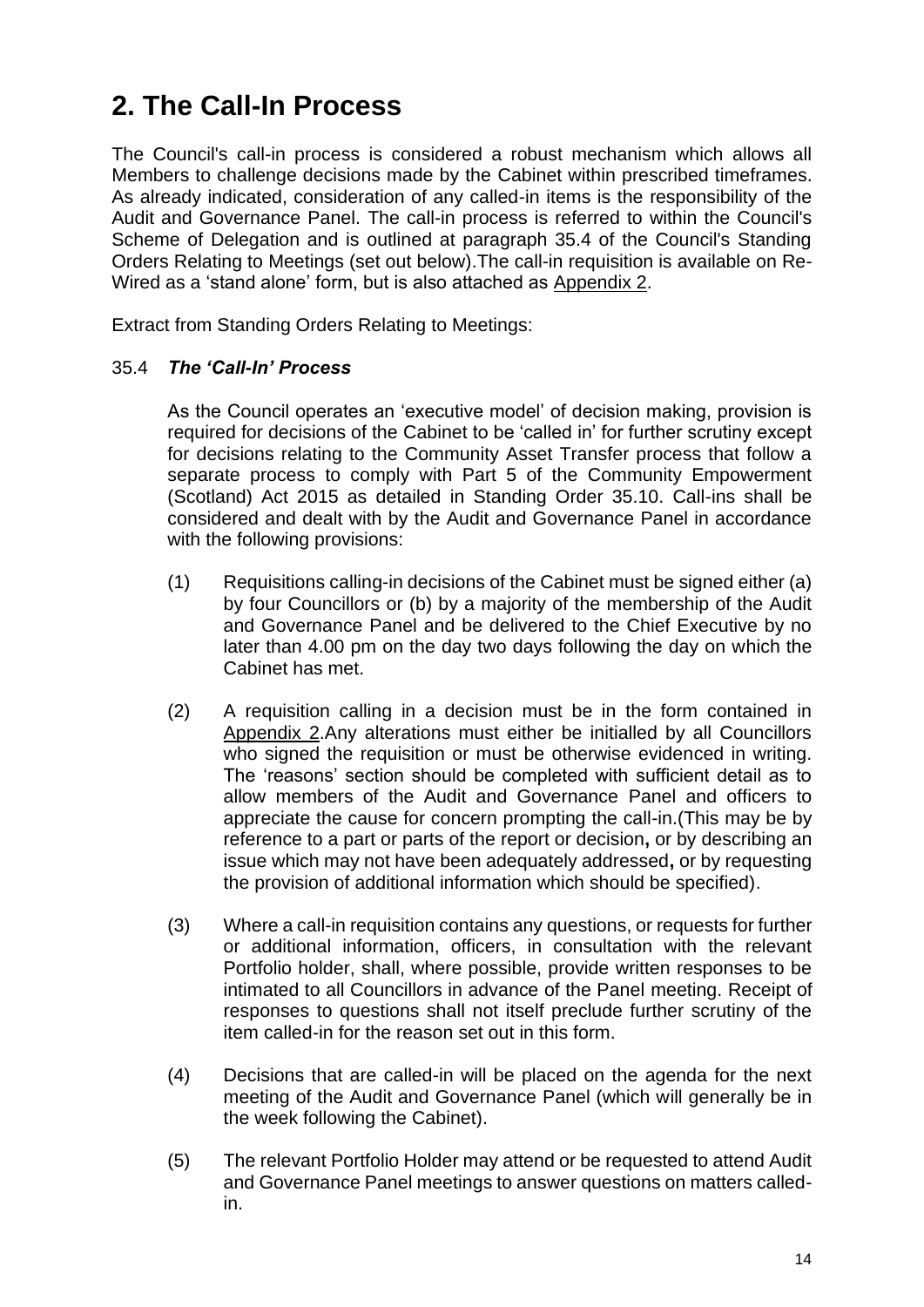- (6) Decisions called-in will be dealt with as follows:
	- where the Audit and Governance Panel agrees on a majority vote with the decision of the Cabinet, it can be implemented without further delay;
	- where the Audit and Governance Panel does not agree on a majority vote with the decision of the Cabinet, it will be referred back to the Cabinet with recommendations from the Audit and Governance Panel for alternative action proposed;
	- the scrutiny meeting can continue discussion to the next meeting of the Audit and Governance Panel if additional information would assist in the decision-making process. If no decision is taken at that next meeting, the matter will be referred back to the Cabinet; and
	- where there continues to be a failure to agree after a referral back to the Cabinet, the matter will be referred to the Council for determination.
- (7) For the avoidance of doubt, where any item was considered by the Cabinet with the public excluded (in accordance with Standing Order 10.1 (1) or (2)), then the public shall also be excluded during consideration of the item at the Audit and Governance Panel, and Standing Order 32.5 shall apply.
- (8) Following a meeting of the Audit and Governance Panel at which a callin has been considered, the Chief Executive will issue a decision notice within two clear days.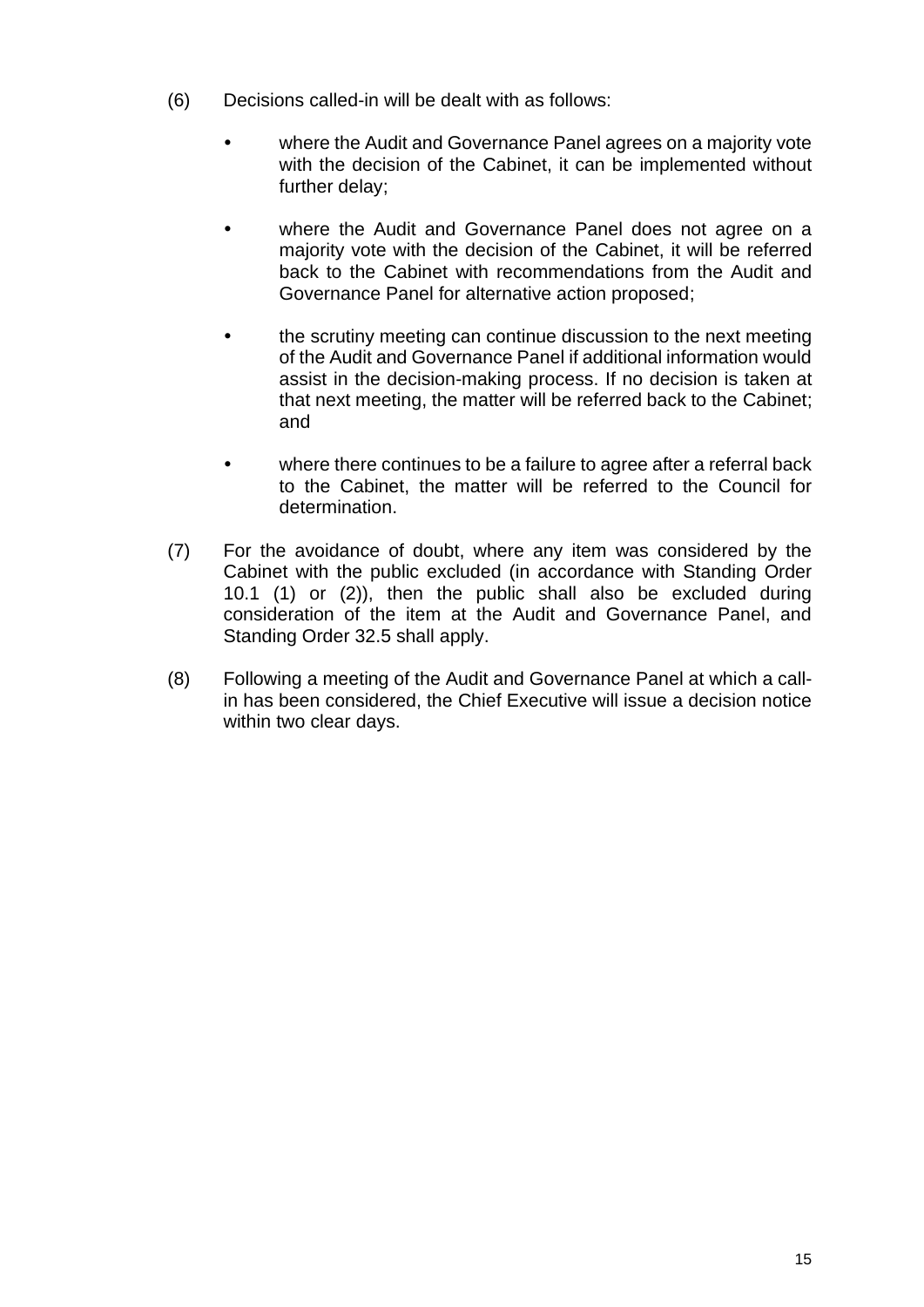# **Section 3**

# **The Work of the Partnerships Panel**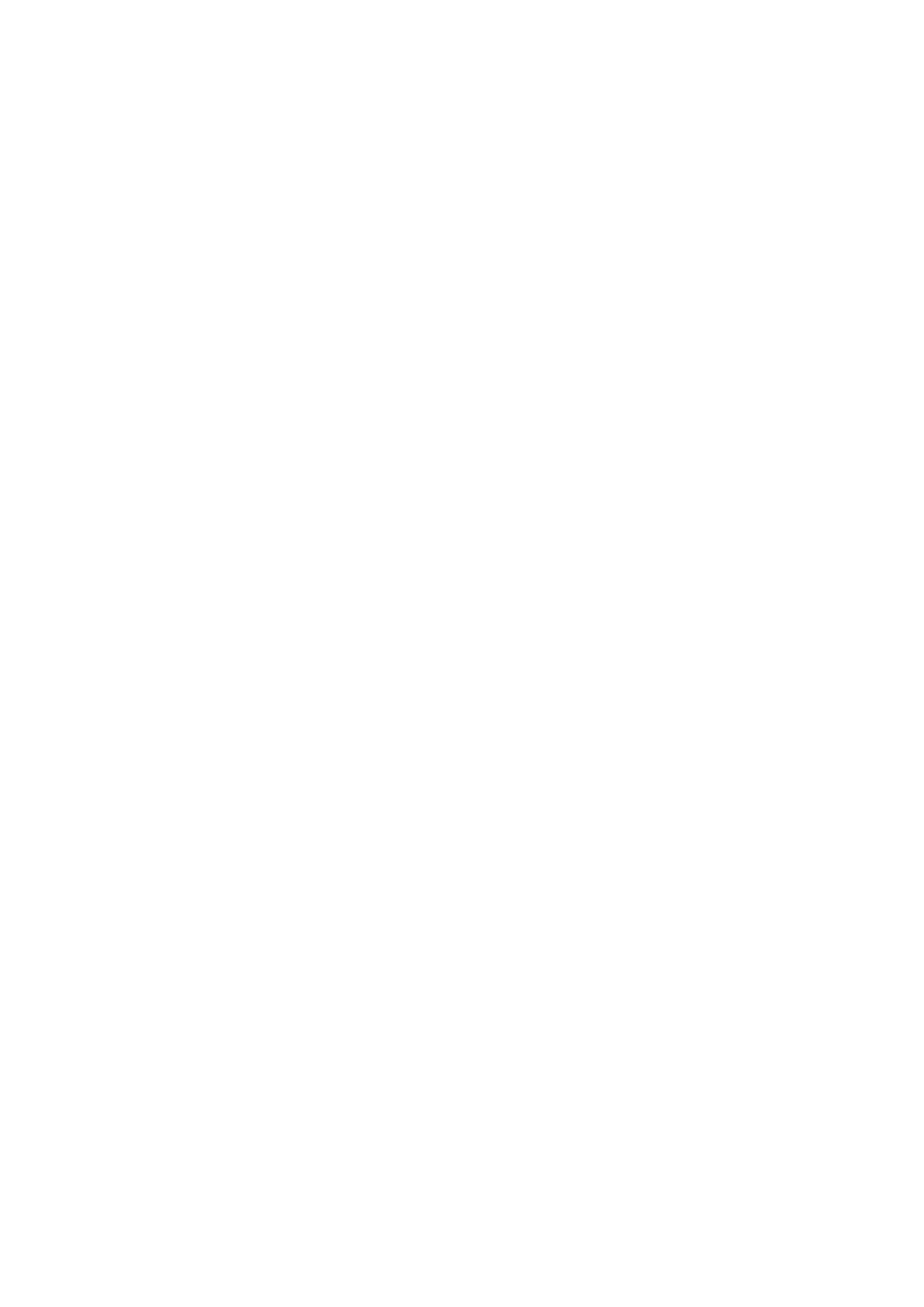# <span id="page-27-0"></span>**1. Partnerships Panel Work Programme**

## *Eight weekly meetings :Eight members*

A snapshot of key functions:

- Services delivered through or in partnership with external bodies:
- Following the Public Pound;
- Police/ Fire/ Community Planning;
- Ayr Renaissance;
- Shared Services;
- Council-funded projects; and
- Other external service delivery models; and
- Petitions from the public.

The remit for this Panel will bring a fresh focus to delivery of services through external organisations and critical partnerships, such as Police Scotland and the Scottish Fire and Rescue Service. Delivery of the Single Outcome Agreement is a key cornerstone of the Council's corporate planning and with a review of Community Planning in South Ayrshire underway at present, this Panel will be well placed to consider and scrutinise partnership delivery going forward.

Delivery of services through alternative delivery models, such as 'Ayr Renaissance LLP', any future trust model for leisure and other services and shared services within Ayrshire or elsewhere is increasing and recognised as an area requiring specific scrutiny of performance. This Panel will be uniquely positioned to consider effective delivery of 'Following the Public Pound' in South Ayrshire.

This Panel also considers petitions submitted to the Council by members of the public as part of its eight weekly cycle. Further information on the Petitions Protocol are outlined within the following pages of this section of the Handbook.

The full Panel remit is as undernoted:

- 1.1 To monitor, review and challenge the performance of services in South Ayrshire which are delivered through or in partnership with external bodies, including improvement actions and performance targets, where applicable, having regard to the Council Plan and the Council's strategic objectives and outcomes, and its duties of Best Value, Following the Public Pound, continuous improvement and effective resource management, in accordance with the Scrutiny Handbook, and including (but not limited to) performance of and in relation to:
	- (1) Ayr Renaissance LLP and other arm's length external organisations (ALEOs) in which the Council participates;
	- (2) Police Scotland;
	- (3) the Scottish Fire and Rescue Service;
	- (4) the use of Common Good funds and assets;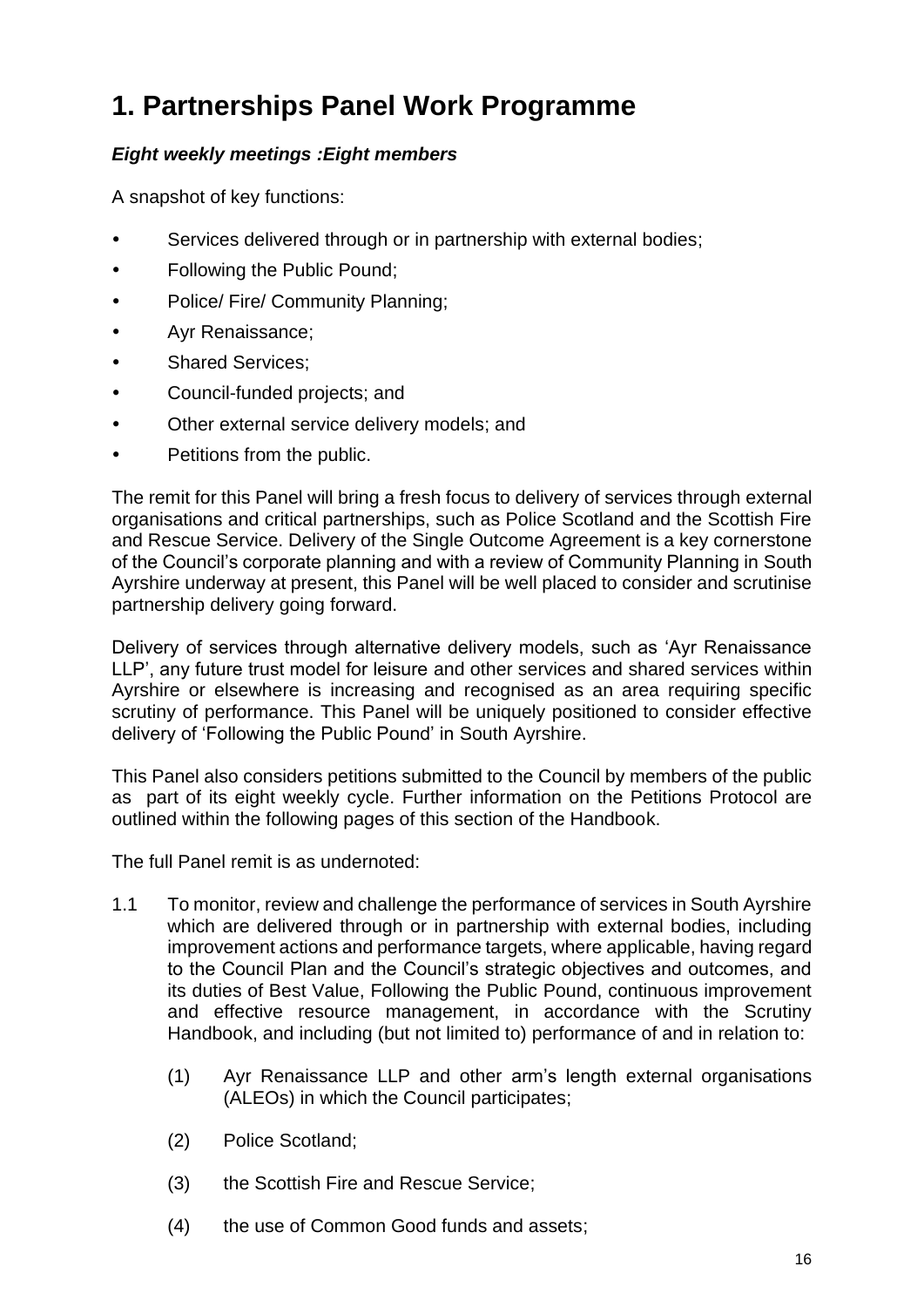- (5) Community Planning (including funded projects);
- (6) Ayrshire Shared Services Joint Committee; and
- (7) Any other South Ayrshire Council funded projects and organisations.
- 1.2 To receive and hear Petitions addressed to the Council from members of the public, in accordance with the Council's Petitions Protocol (see, [Appendix 3\)](#page-47-0) and to determine the appropriate action to be taken within the terms of that Protocol, including, where considered appropriate by the Panel, to report to Cabinet with recommendations.
- 1.3 Where necessary, to remit reports to the Service and Performance Panel for detailed scrutiny of matters falling within the terms of reference of that Panel;
- 1.4 To consider any issues which are referred to it by the Council, Cabinet or the Audit and Governance Panel for detailed scrutiny; and
- 1.5 To make recommendations to the Cabinet or Council (as appropriate) on matters arising from the outcome of the scrutiny processes carried out by the Panel including recommendations for areas for Service Review in accordance with the Council's approved [Framework.](https://ww20.south-ayrshire.gov.uk/ext/committee/CommitteePapers2014/Leadership%20Panel/17th%20June/17%20June%2014%20Item%205(1)(d)%20Appendix.pdf)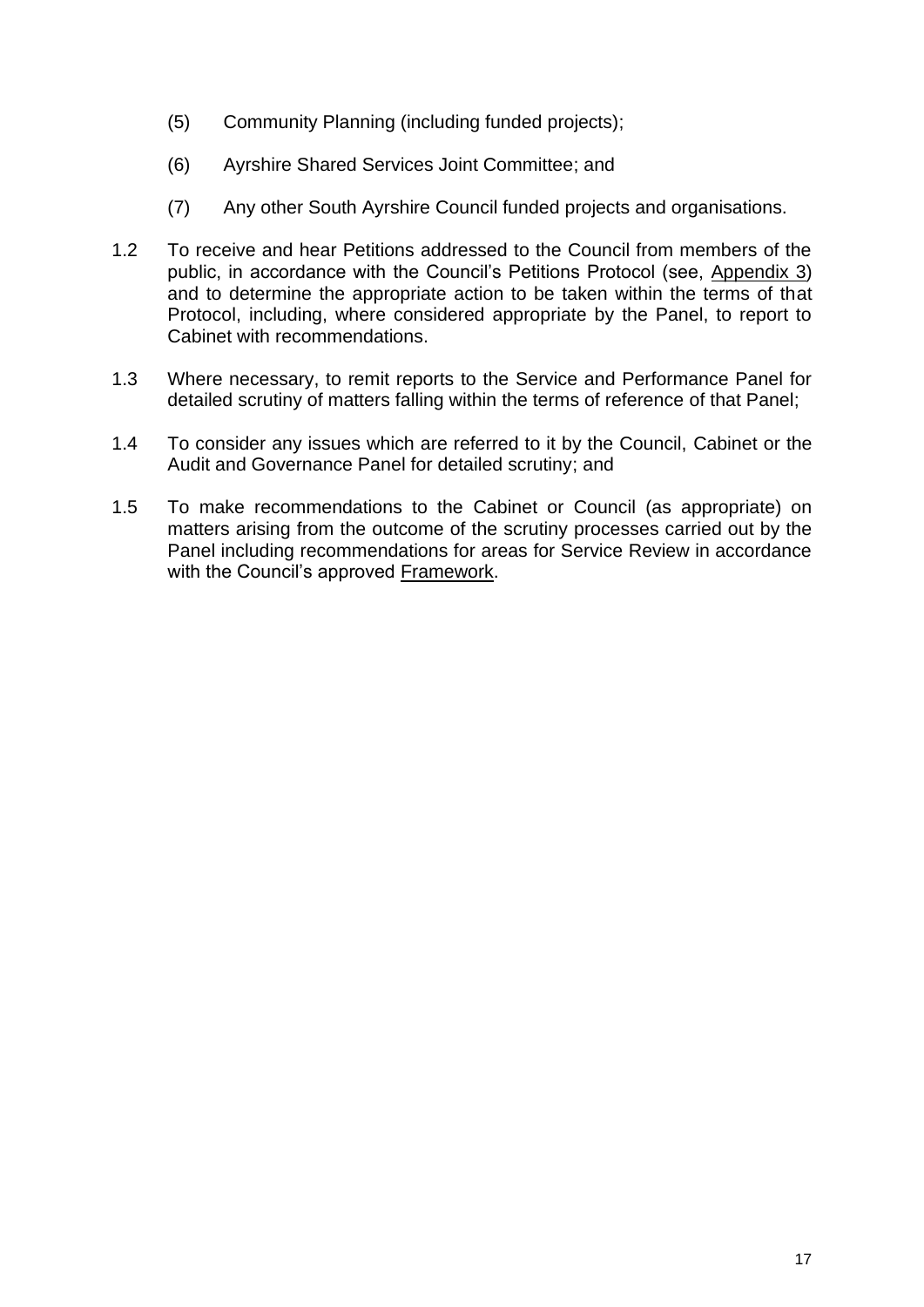# <span id="page-29-0"></span>**2. The Protocol for Petitions from the Public**

The Council's Standing Orders Relating to Meetings, at paragraph 31, provide:

- 31.1 Petitions from members of the public addressed to the Council shall be considered by the Partnerships Panel in accordance with the Council's Petitions Protocol.
- 31.2 Every application for the reception of a petition must be in writing, and delivered or emailed to the Chief Executive, or submitted online in accordance with the specified procedure, by no later than 12.00 noon on the day twenty clear days before the meeting of the Panel at which it may be considered*.*
- 31.3 The Chief Executive, in consultation with the Chair of the Partnerships Panel, may allow the late submission of a petition in cases of urgency.

The Council's Scheme of Delegation provides that the Partnerships Panel will receive and hear petitions addressed to the Council from members of the public, in accordance with the Council's Petitions Protocol and shall determine the appropriate action to be taken within the terms of that procedure, including, where considered appropriate by the Panel, to report to Cabinet with recommendations.

The Council's Petitions Protocol has been designed to be user friendly and to facilitate easy access to Elected Members for community groups and local residents who wish to raise matters of concern relating to delivery of Council services and decisions taken or about to be taken by the Council.

The Petitions Protocol is set out in [Appendix 3](#page-47-0) of this Handbook.

The Council's website contains useful information to increase the accessibility of the Petitions Protocol for members of the public who wish to petition the Council.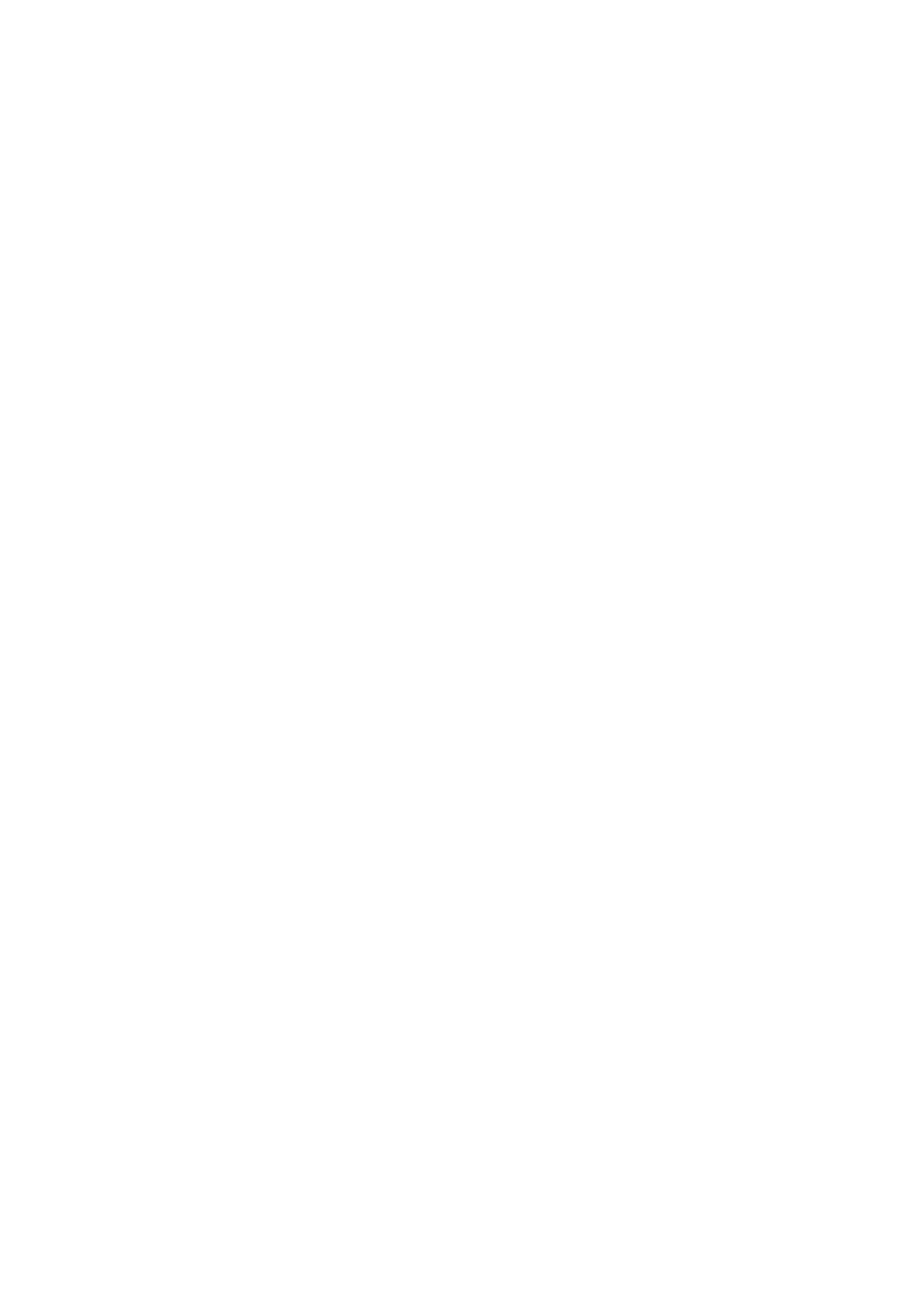# **Section 4**

# **The Work of the Service and Performance Panel**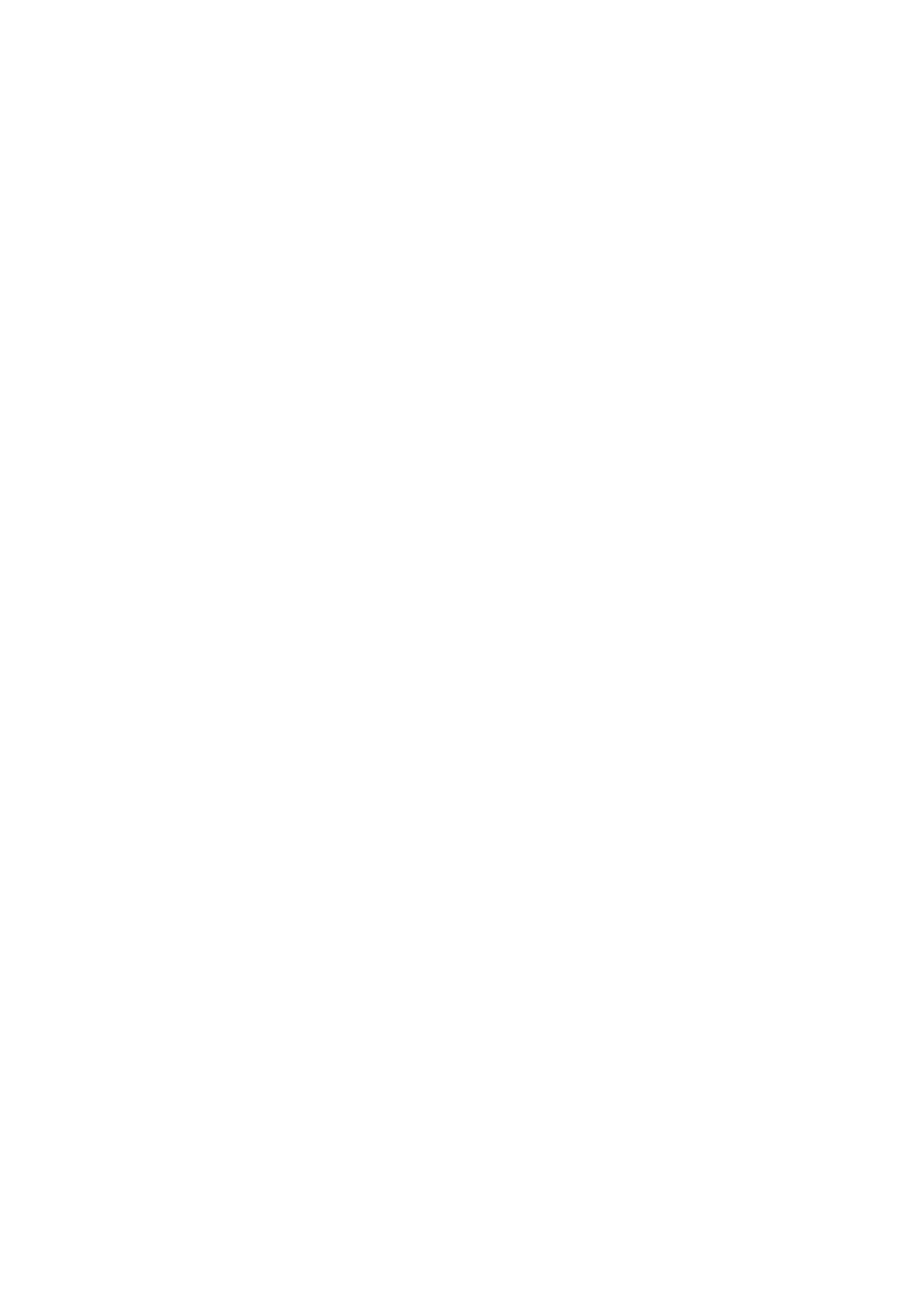# <span id="page-33-0"></span>**1. Service and Performance Panel Work Programme**

### *Eight weekly meetings :Eight members*

A snapshot of key functions:

- Review and monitor the Council Plan/ SIPs; service performance and improvement (including performance indicators) and performance reports in relation to the Health and Social Care Partnership ('HSCP');
- Scrutiny Reviews; and

 Reporting of public complaints handling and information governance arrangements.

This Panel undertakes the critical role to receive and consider performance reports through the Council's Performance Management Framework and to monitor performance against the Council Plan through reporting against the SIPs for all Council services (other than those delivered externally or in partnership and remitted to the Partnerships Panel).

In support of this, as specified within its remit, the Service and Performance Panel will be able to undertake in-depth reviews of particular issues of concern in areas of service provision where performance issues have been identified from the six monthly reporting on the SIPs presented to the Panel. The Panel then prepares an annual programme of up to three potential Scrutiny Reviews to be considered by the Cabinet and subject to approval by Council. The method and processes for undertaking Scrutiny Reviews is further outlined within this section of the Handbook.

The full Panel remit is as undernoted:

- 1.1 To monitor, review and challenge the performance of the Council's/ HSCP's services and service delivery having regard to the Council Plan, the Council's strategic objectives and outcomes, corporate improvement programme, the approved Service and Improvement Plans and performance targets, across all service areas, (but excluding the delivery of services by or in partnership with external bodies falling within the remit of the Partnerships Panel), in accordance with the **Scrutiny Handbook** and including:
	- (1) receiving and considering regular reports in relation to performance in terms of the approved Service and Improvement Plans and corporate improvement programme;
	- (2) receiving and considering service benchmarking information; and
	- (3) reviewing the effectiveness of performance reporting arrangements.
- 1.2 To consider external inspection agency reports relating to services which have been referred to this Panel by the Cabinet or the Audit and Governance Panel.
- 1.3 To undertake in-depth reviews of particular issues of concern in areas of service provision where performance issues have been identified through the Panel's consideration of the Service and Improvement Plans or other performance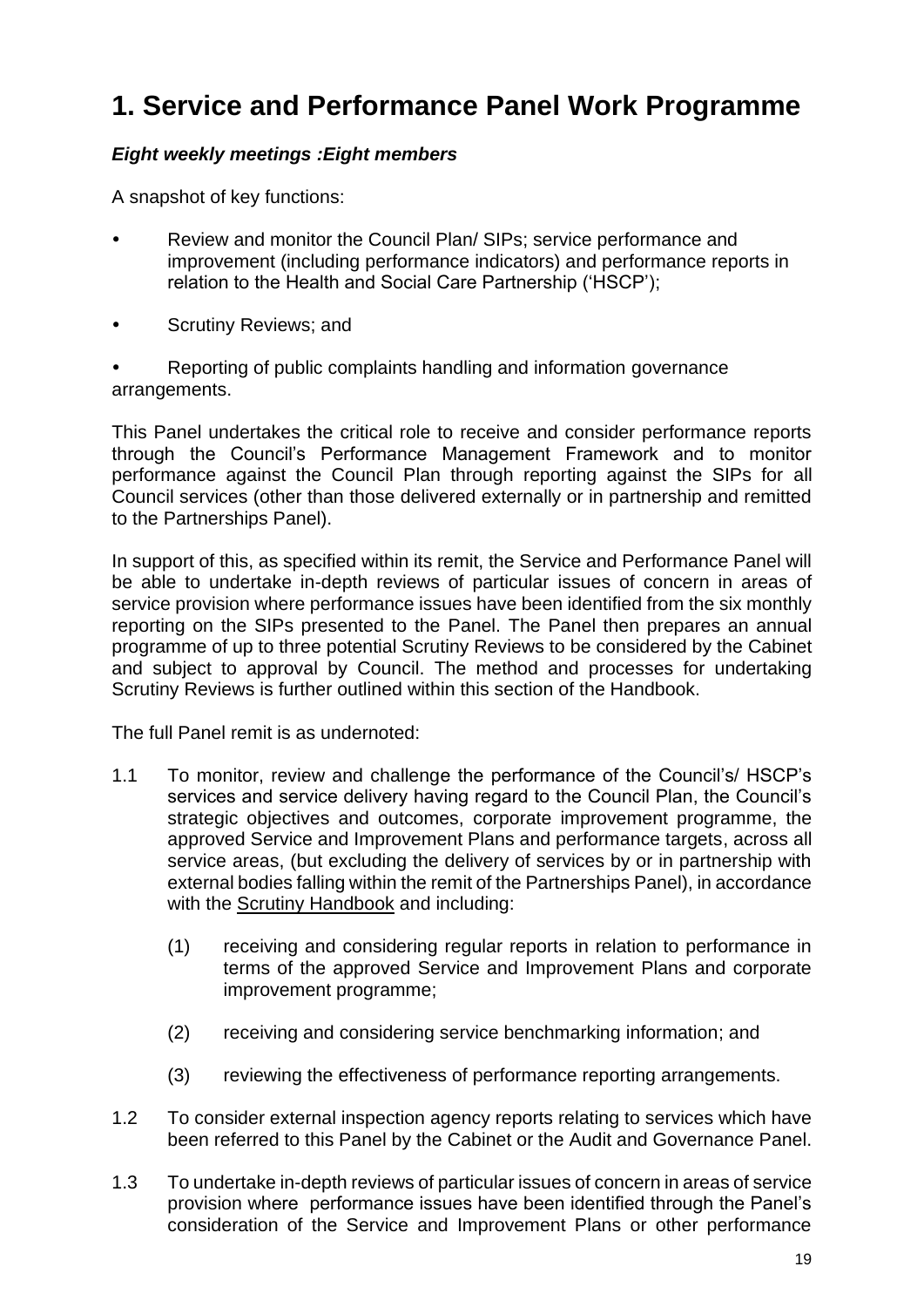reports, all as detailed in, and in accordance with, the [Scrutiny Handbook,](https://ww20.south-ayrshire.gov.uk/corporateservices/LegalAdmin/CommitteeInformation/Scrutiny%20Handbook.pdf) and as set out in the Panel's annual work programme, and to refer any recommendations arising from such review to the Cabinet for consideration.

- 1.4 To receive and consider regular reports on public complaints handling and information governance arrangements within the Council.
- 1.5 Where necessary, to remit reports to the Partnerships Panel for detailed scrutiny of matters falling within the terms of reference of that Panel.
- 1.6 To consider any issues which are referred to it by the Council, Cabinet or the Audit and Governance Panel for detailed scrutiny.
- 1.7 To make recommendations to the Cabinet or Council (as appropriate) on matters arising from the outcome of the scrutiny processes carried out by the Panel, including recommendations for areas for Service Review in accordance with the Council's approved [Framework.](https://ww20.south-ayrshire.gov.uk/ext/committee/CommitteePapers2014/Leadership%20Panel/17th%20June/17%20June%2014%20Item%205(1)(d)%20Appendix.pdf)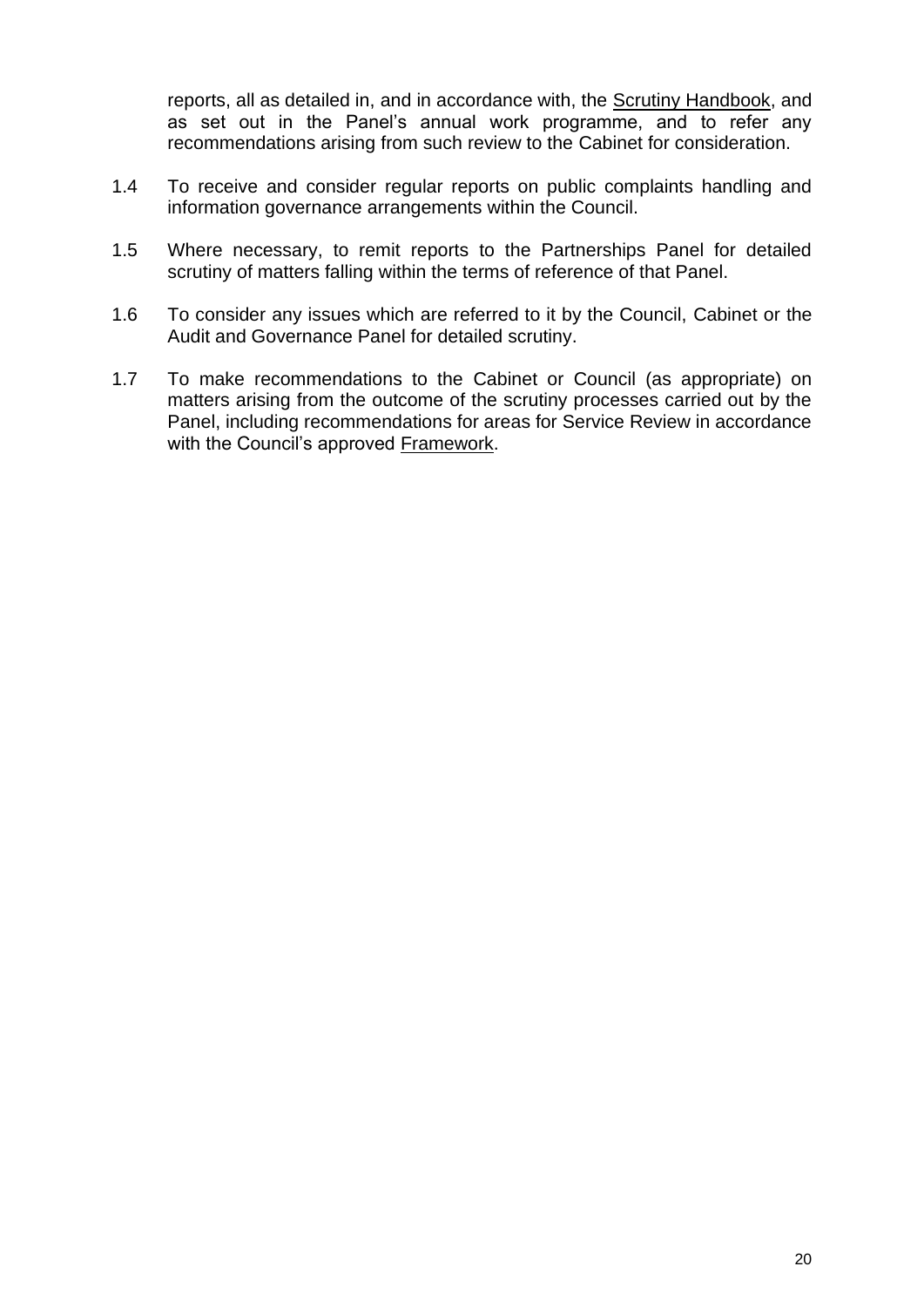# <span id="page-35-0"></span>**2. Scrutiny Review Process**

The Service and Performance Panel has a significant role to play in driving improvement through its detailed scrutiny of the Council's Performance.

In scrutinising the six monthly reports against the SIPs, the Panel's Members have the opportunity to question officers concerning delivery against agreed targets and outcomes. This scrutiny is then reported back to the Council and in instances where there are particular concerns regarding under performance or the assurances provided, these are referred to the Cabinet for their attention and action.

Where the Service and Performance Panel feels that more searching questions need to be asked over current performance, particularly where they feel there may be significant opportunities to make improvements that do not appear to be being addressed through the existing plans and review processes, then they can recommend to the Council that a Scrutiny Review be undertaken.

Scrutiny Reviews are Member led, with the support of officers, and follow an agreed process that commences with justifying the requirement for such a review and the approach that will be taken, to satisfy the Council that such a review is appropriate and commensurate with the issue identified.

In recognition of the resources that can be involved in undertaking such reviews, there is a limit of three Scrutiny Reviews per year, with potential reviews being prioritised to try and ensure that the maximum benefit is obtained from the input of Members, experts, witnesses and officers.

A four phased approach to the review is being is adopted to guide Members and supporting officers through the Scrutiny Review process.

The Service and Performance Panel will:

- (1) select a Scrutiny Review(s) (up to three each year);
- (2) determine the proposed scope of the review(s) for consideration by the Cabinet and approval by Council;
- (3) undertake the Scrutiny Review; and
- (4) consider the findings and recommendations.

The above approach is in accordance with Section 35.5 of the Council's Standing Orders Relating to Meetings in respect of Scrutiny Reviews. An outline of each step in the process is undernoted. Also, a set of review criteria as well as a scoping template to aid the process for undertaking a Scrutiny Review is contained in [Appendix 4](#page-52-0) and [Appendix 5](#page-53-0) respectively – see pages 41 to 44.

#### (1) *Selecting a Scrutiny Review*

As already specified, up to three Scrutiny Reviews in any one year can be identified by the Service and Performance Panel following a detailed examination of the SIPs presented to the Panel based on performance information.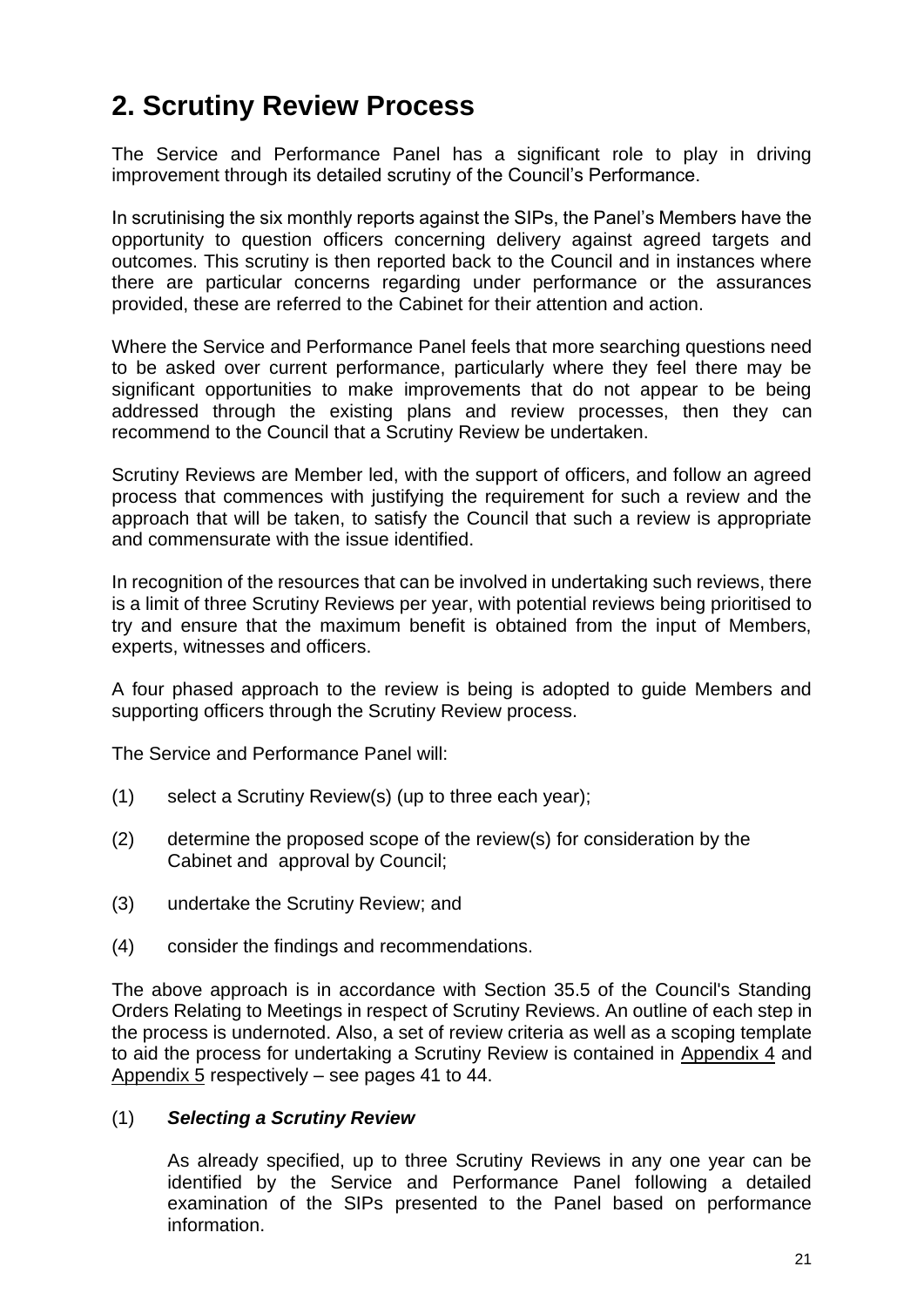There are a number of key questions that are relevant to evaluate the level of importance of topics for a possible Scrutiny Review. The undernoted selection evaluation criteria can be used by the Panel to help identify topics for potential review with those identified (ticked) as being of a great concern being the options most closely meeting the criteria. Rejection criteria are also undernoted so that the reasons for rejection are also captured. This evaluation checklist is also attached as [Appendix 4](#page-52-0) within the Forms and Protocol section of this Handbook.

| <b>Selection Evaluation Criteria</b>                                              | Great<br><b>Concern</b> | <b>Potential</b><br><b>Concern</b> | No concern |
|-----------------------------------------------------------------------------------|-------------------------|------------------------------------|------------|
| Evidence of poor performance                                                      |                         |                                    |            |
| High level of risk identified and<br>not addressed                                |                         |                                    |            |
| Likely to have significant impact<br>on Council's strategic objectives            |                         |                                    |            |
| Lack of progress in delivering<br>identified improvements as<br>addressed by SIPs |                         |                                    |            |
| Evidence of systems failure                                                       |                         |                                    |            |

In considering the selection of reviews, the Panel should also take cognisance of whether any of the following criteria apply which would lead the Council to potentially reject the review.

| <b>Rejection Criteria</b>                                                                                 |
|-----------------------------------------------------------------------------------------------------------|
| The issue is subject to new or impending legislation                                                      |
| The issue is already contained within the Council's Improvement<br>Plan or being addressed by the Cabinet |
| The issue is already identified in the forward agenda of the Service<br>and Performance Panel             |
| A Scrutiny Review is unlikely to result in service improvements and<br>therefore not cost effective       |
| The issue is sub judice                                                                                   |

#### (2) *Determining the Proposed Scope of the Review(s) and Seeking Council Approval*

Having selected up to three Scrutiny Reviews, the Service and Performance Panel then prepare the scope for each possible Scrutiny Review. A scoping template for this purpose is contained within the Forms and Protocols section of this Handbook as [Appendix 5.](#page-53-0)This template contains a number of key steps to help define the scope and timeframe for undertaking this work.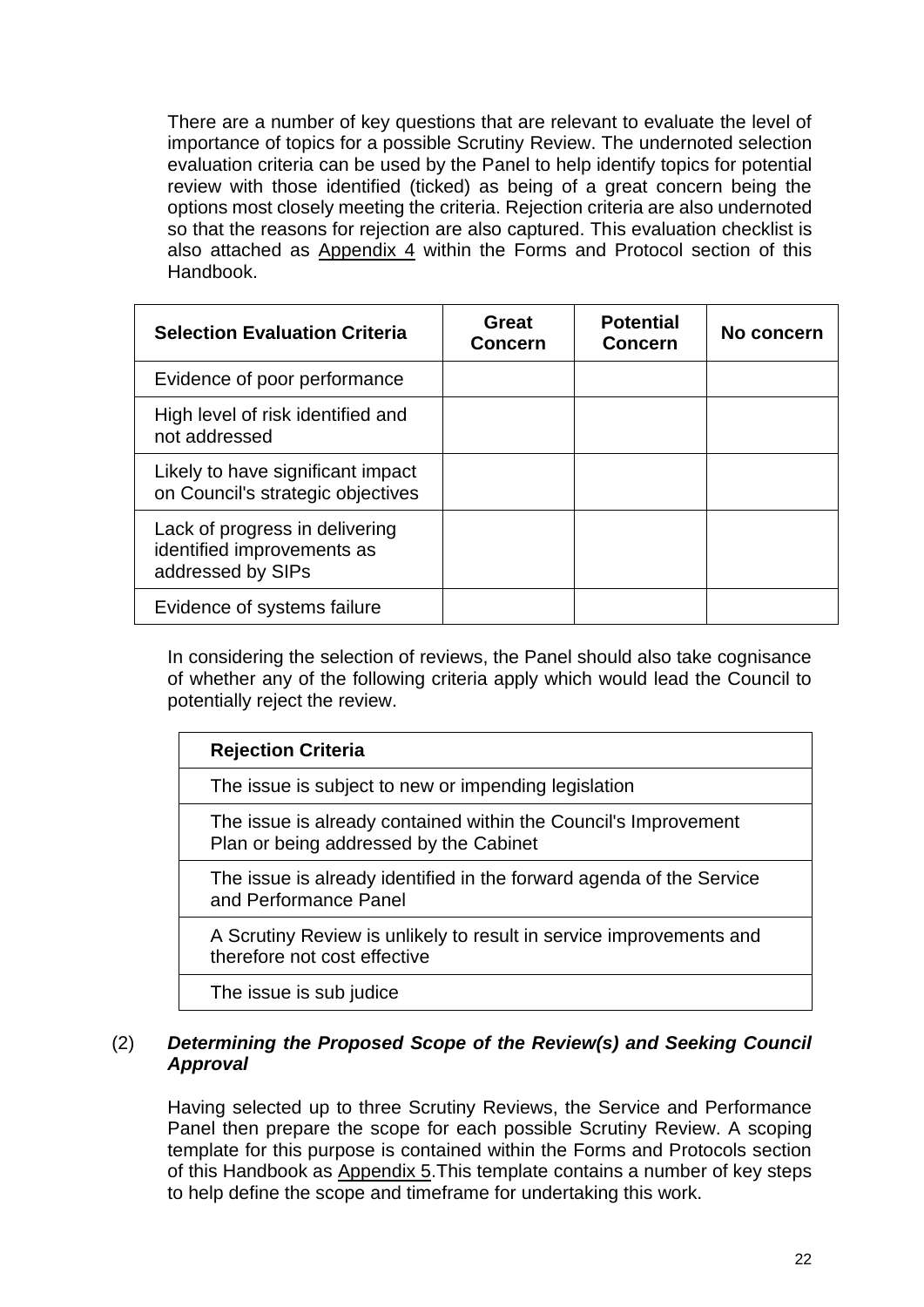It is suggested that, at an early stage, it would be advantageous for the proposed reviews and scopes to be informally discussed with relevant Portfolio Holders to ensure that there is no duplication or conflict of scoping topics with the forward planning of the Cabinet agenda.

At this point, the scope of the Scrutiny Review is presented to a meeting of the Cabinet for consideration and to a meeting of the Council for approval.

#### (3) *Undertaking the Scrutiny Review*

The Council's Standing Orders Relating to Meetings, at paragraph 35.5, state that the Panel may appoint a Sub-Group of their members to undertake a Scrutiny Review and may also specify a minimum and a maximum membership of the Sub-Group. This may also include co-opted Members of the Cabinet, depending on the nature of the topic to be scrutinised. A Lead Member should be selected for each Review who will act as Chair of the Sub- Group.

The Panel will have the power to call expert witnesses and/ or call other professionals or representatives of interest groups for advice in respect of any Scrutiny Reviews being undertaken. Appropriate officers will also be identified and engaged with. Members will be provided with appropriate officer support for the reviews.

The review will be undertaken within the terms of its approved scope and should include:

- devising and setting key questions to be asked;
- identifying contributors such as Chief Officers, Elected Members, partners, stakeholders and staff;
- researching/ identifying background information and sharing it as appropriate;
- arranging site visits, as required, to supplement the evidence gathering process; and
- involving subject specialists, possibly from other Councils, to share good practice.

#### (4) *Considerations of Findings and Recommendations*

The Service and Performance Panel will agree the outcomes and recommendations of Scrutiny Reviews which are then reported to the Cabinet for consideration and Council for approval of any recommendations and decision if required (Council's Standing Orders Relating to Meetings at paragraph 35.5).

As part of this final step, external parties involved in the review should be informed of the review outcomes. The review outcomes should also be made widely available on the Council's website.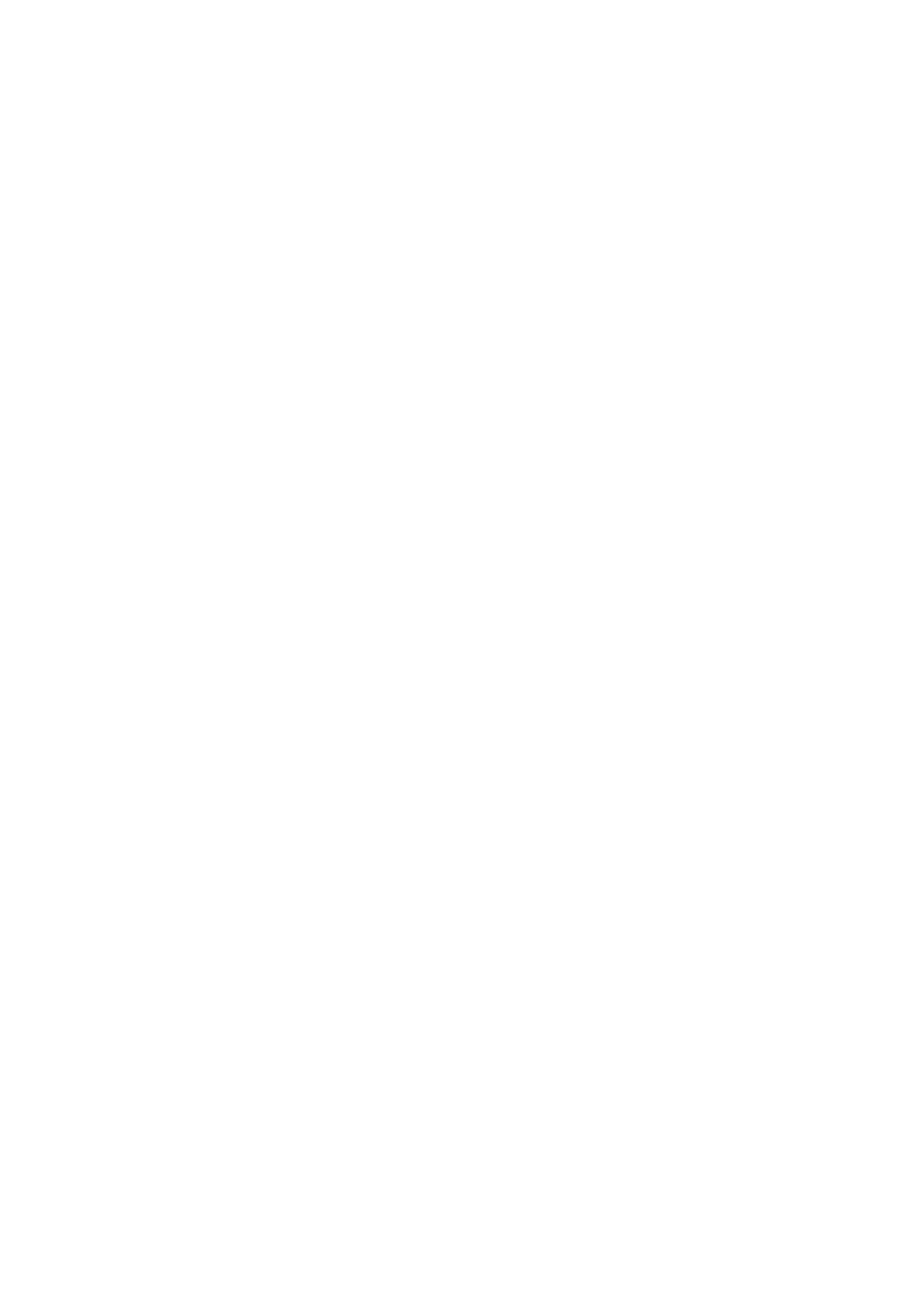# **Appendices**

# **Forms and Protocols**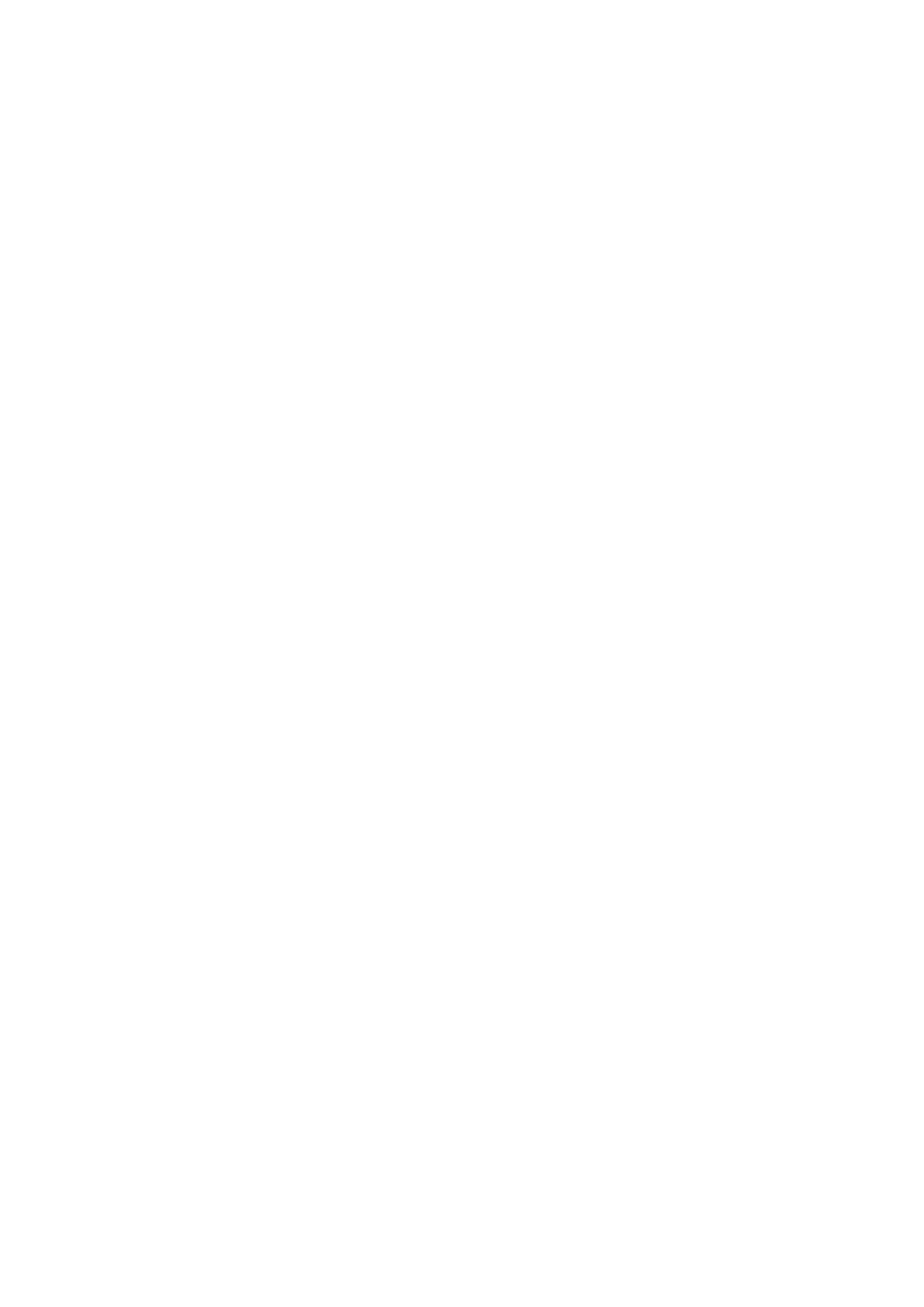## **Appendix 1**

# **Questioning Techniques**

### <span id="page-41-0"></span>*(from CIPFA presentation delivered to Members in February 2018)*

## **Guidance for all Members of the Council**

## **Preparing:**

- What are you being asked to do?
- What do you need to find out in order to do this?
- Address matters of detail in advance.
- What questions would you like to ask?
- What questions do you need to ask?
- Decide the order of questions
- Discuss who will ask the questions

### **Questioning – types of question:**

- Open questions more than a yes or no answer
- Closed question a brief factual answer
- Probing more specific information
- Opinion finding aim to understand, likely to be subjective

### **Questioning - approach:**

- Constructive challenge
- Pitched at the right level policy, strategy, service, spotlight
- Focus on issues not personalities
- Anecdotes v facts and evidence

#### **Practical Application – examples of questions across potential areas of scrutiny:**

#### **1. Focus on policy and strategy:**

- Does this align with our manifesto commitments/stated policy objectives/corporate strategy?
- Are the implications fully set out  $-$  are you aware of any others?
- Have the impact assessments been completed to a high standard?
- Why do we need this policy?
- How will it improve the lives of our stakeholders?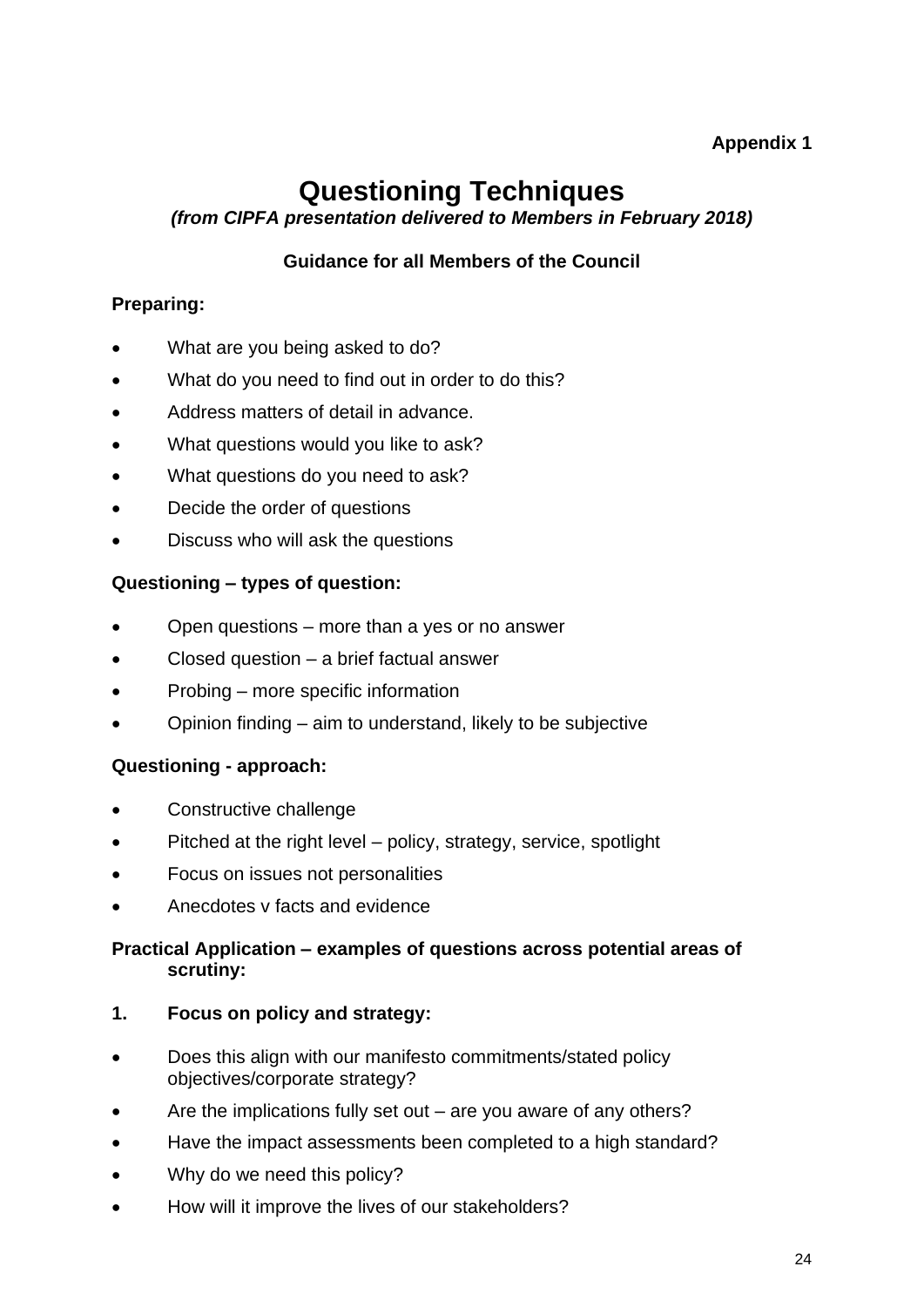- Do we have sufficient capacity and capability to deliver this?
- What arrangements are in place to review progress?

## **2. Focus on service delivery:**

- Does this service contribute to our strategic objectives?
- Are there any legislative requirements?
- How do we know we will meet service user needs?
- What feedback mechanisms are in place and are they working effectively?
- How can we be assured that the quality of service is being maintained or improved?
- Is this level of service fully resourced?
- How do we demonstrate value for money?
- What risks are we exposed to?
- To what extent have we engaged with employees to obtain their commitment to what is being proposed?

## **3. Focus on organisational performance:**

- Are we measuring the right things?
- Are targets agreed for performance, are they ambitious and realistic?
- What is the trend  $-$  are things getter better or worse?
- What is causing the trend and how can this be addressed? Will it have a consequential impact on other service measures?
- Has previously agreed corrective action been effective?
- How do we compare to benchmarks are they the best benchmarks?
- Is good practice being shared?
- Are there inconsistencies using your wider knowledge does it appear true?

## **4. Focus on financial planning:**

- What are the short, medium and long term financial consequences?
- What are the key financial assumptions and risks and has the sensitivity been modelled singular and cumulative?
- What is the basis for the recommended contingencies, provisions and reserves?
- How long will it take to recover our investment?
- Are financial benefits of capital investment/transformation factored into future revenue budgets?
- What steps have been taken to avoid double counting?
- Is this the most effective financing option what others have been considered?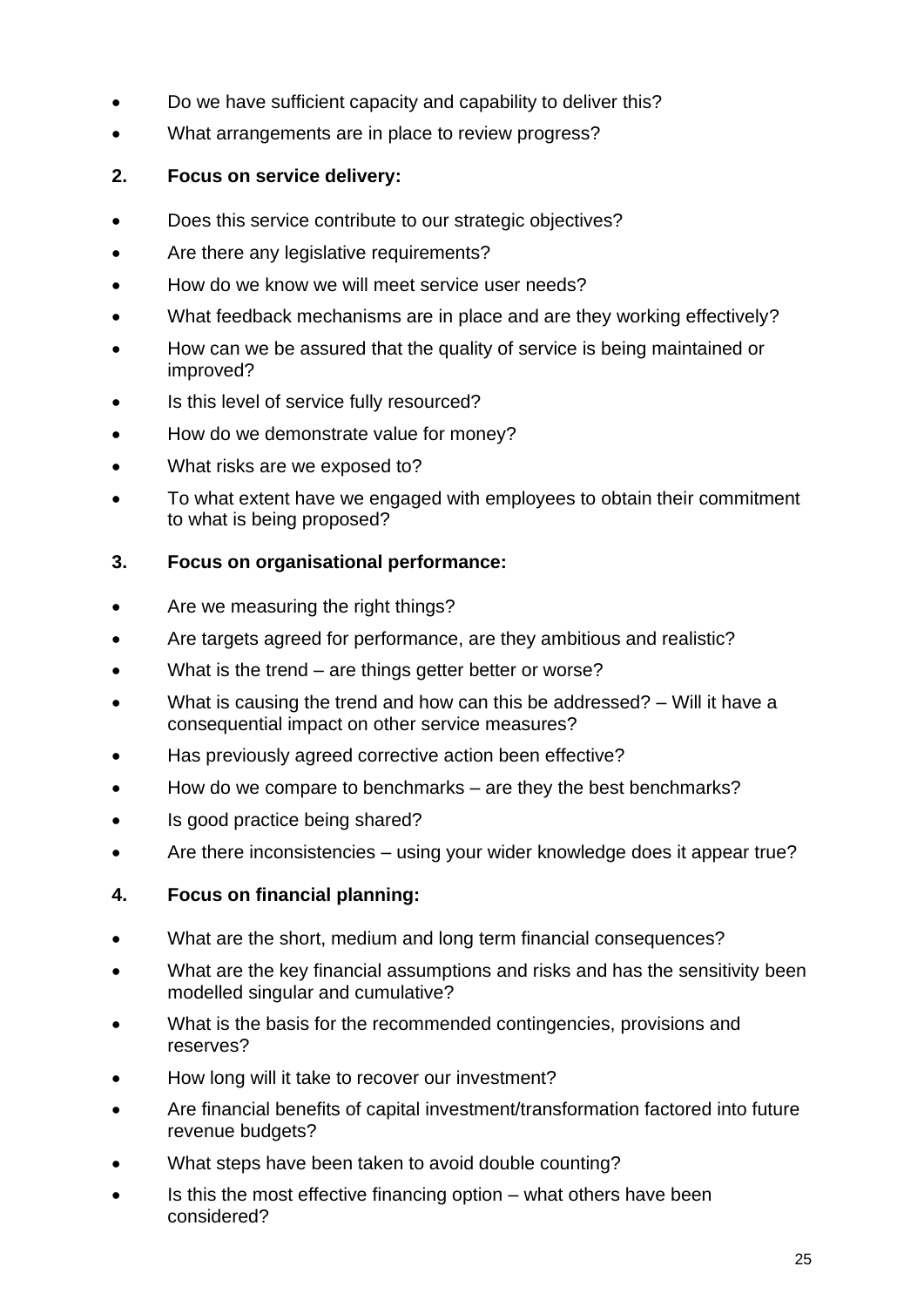### **5. Focus on treasury management:**

- Can you demonstrate that our borrowing is affordable in the short, medium and long term?
- Does the borrowing maturity profile highlight timing risks?
- What is the balance between fixed and variable interest rate borrowing?
- Are funds invested prudentially value, spread, interest, access.
- Is there suitable segregation of duties?
- How is the resilience of the service assured?
- How does the service compare against relevant benchmarks?

## **6. Focus on financial monitoring:**

- What are the trends are projections going up or down?
- Are projections stable or are there too many surprises?
- Have savings plans been RAG rated in relation to risk and value?
- Are there contingency plans if savings do not deliver the required level of savings?
- Is it clear who is responsible for delivering savings?
- What impact is growth funding having on the service?
- Is the capital cashflow projection realistic does it align with progress 'on the ground'?
- Are there breaches of the budget virement policy?

### **7. Focus on investment programme and projects:**

- Is the business case robust independent verification?
- Have all options been considered?
- Do we have the capacity and capability to deliver within timescale and budget?
- How are relationships with key contractors/advisors managed?
- What are the key decision points and what is the financial commitment at each point?
- What are the recommendations of the Gateway Reviews and how are these being progressed?
- What sources of information are used to complete the progress report?
- What are the programme wide risks and dependencies?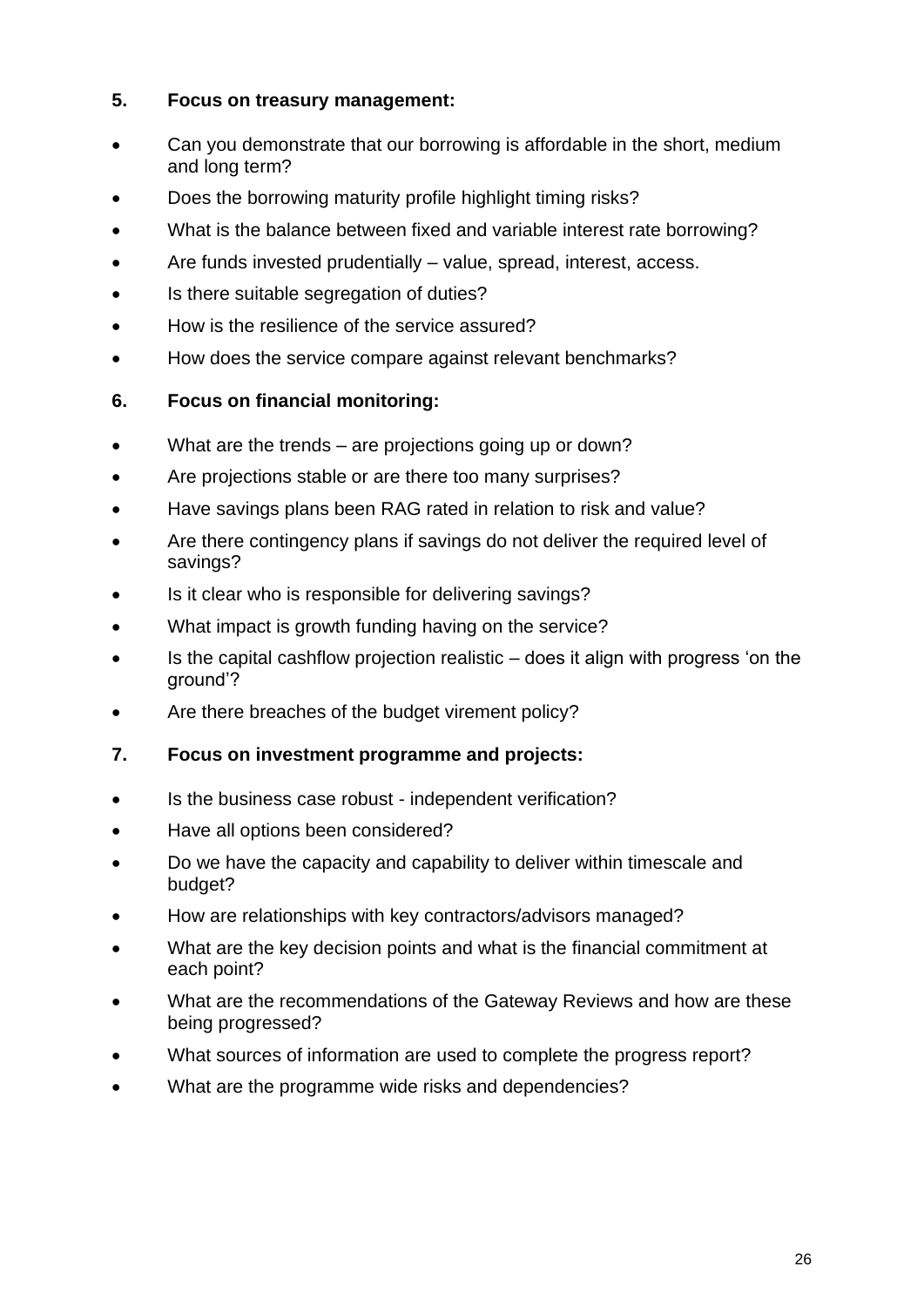## **8. Focus on partnerships:**

- Are the respective roles and responsibilities clear?
- What are the cost/benefit sharing arrangements?
- How will disputes be resolved?
- What arrangements are in place to 'Follow the Public Pound'?
- What is the financial stability of the partner how often is this reviewed?
- What evidence is gathered to ensure compliance with Council policies?
- What assurances are in place to avoid scope creep and potential breach of procurement regulations?

## **9. Focus on audit and risk:**

- Assurance sought from Chief Financial Officer, Internal and External Audit
- Focus on management commentary; governance statement; I&E; balance sheet; contingent liabilities; post balance sheet events; reserves
- External auditor's report and management response
- Progress in discharging audit recommendations
- Is risk management integrated across the organisation?
- Is risk appetite understood?
- Are risks escalated appropriately?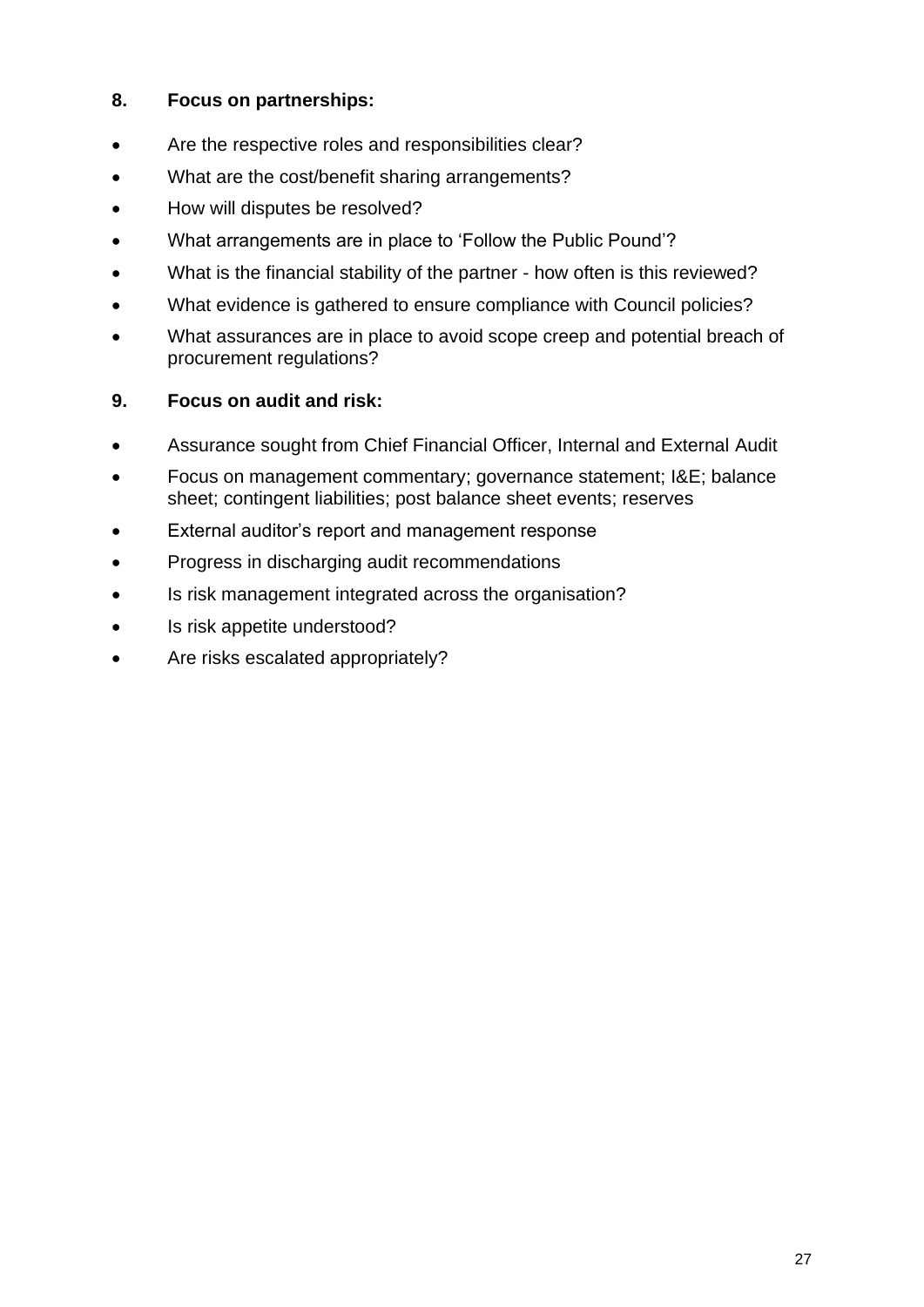**Appendix 2**



## <span id="page-45-0"></span>**Audit and Governance Panel Call-In Requisition**

We, the undersigned, require that the following decision of the Cabinet be called-in to the next meeting of the Audit and Governance Panel.

| <b>Date of Cabinet:</b> |  |
|-------------------------|--|
| Item No:                |  |
| <b>Report Title:</b>    |  |

*Signature Print Name*

| (1)  | for call-in | <b>Councillors responsible</b>                          |
|------|-------------|---------------------------------------------------------|
| (2)  |             | <b>Councillors supporting call-in (three required):</b> |
|      | (a)         |                                                         |
|      | (b)         |                                                         |
|      | (c)         |                                                         |
| Date |             |                                                         |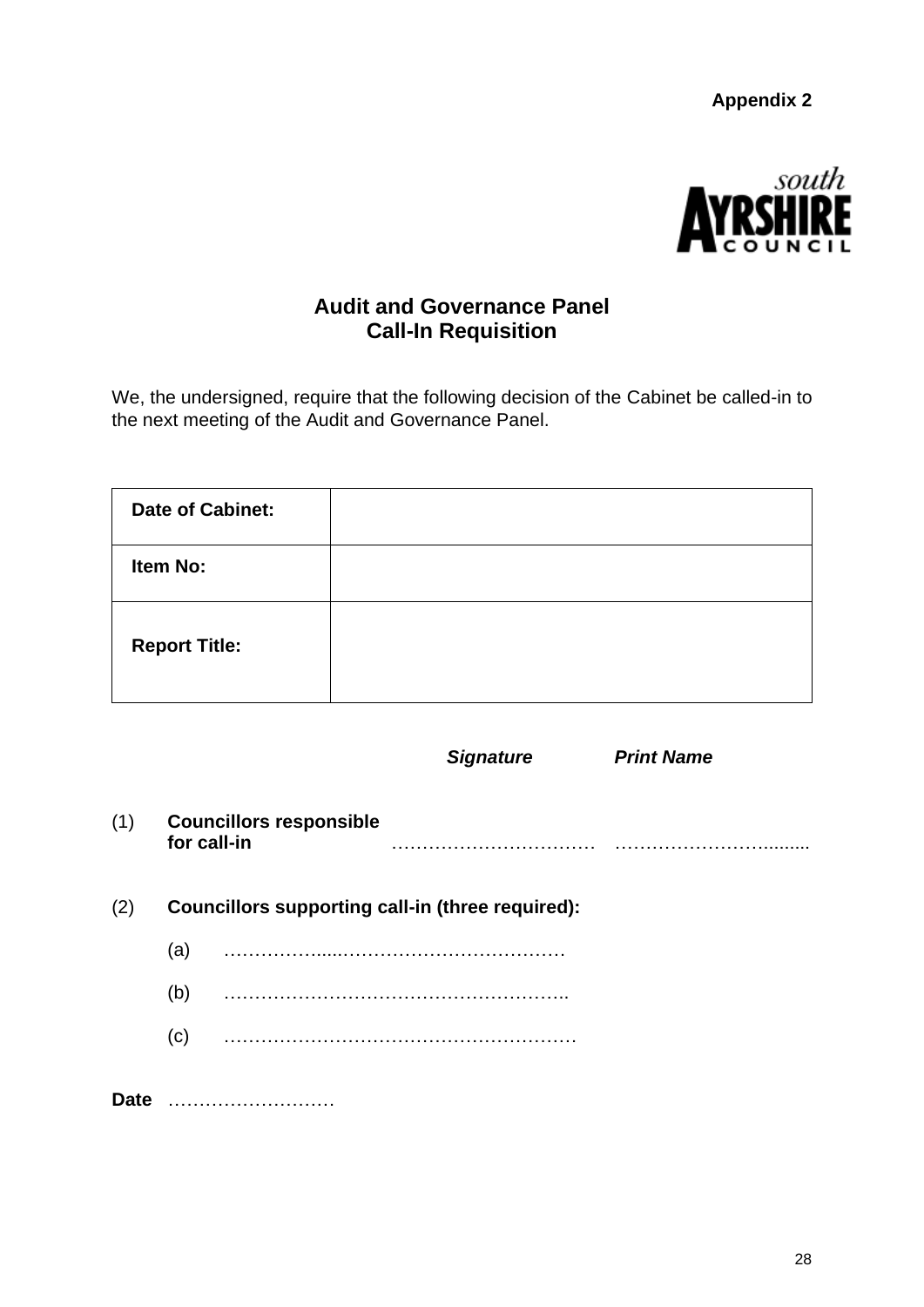### **Reason**

In order to improve information for Councillors, to assist officers in briefing the Panel and to improve the quality of Scrutiny, we confirm that the item is being called-in for the following reason(s).

Councillors are reminded that the 'reasons' section should be completed with sufficient detail as to allow members of the Audit and Governance Panel and officers to appreciate the cause for concern prompting the call-in. (This may be by reference to a part or parts of the report or decision or by describing an issue which may not have been adequately addressed or by requesting the provision of additional information which should be specified). Where a call-in requisition contains any questions, or requests for further or additional information, officers, in consultation with the relevant Portfolio holder, shall, where possible, provide written responses to be intimated to all Councillors in advance of the Panel. Receipt of responses to questions shall not itself preclude further scrutiny of the item called-in for the reason set out in this form.

#### *Note*

Call-ins must be delivered to the Chief Executive no later than 4.00 pm on the day (usually Thursday) two days following the day (usually Tuesday) on which the Cabinet has met.

*Time Received…………… Date Received ……………Received by ……………*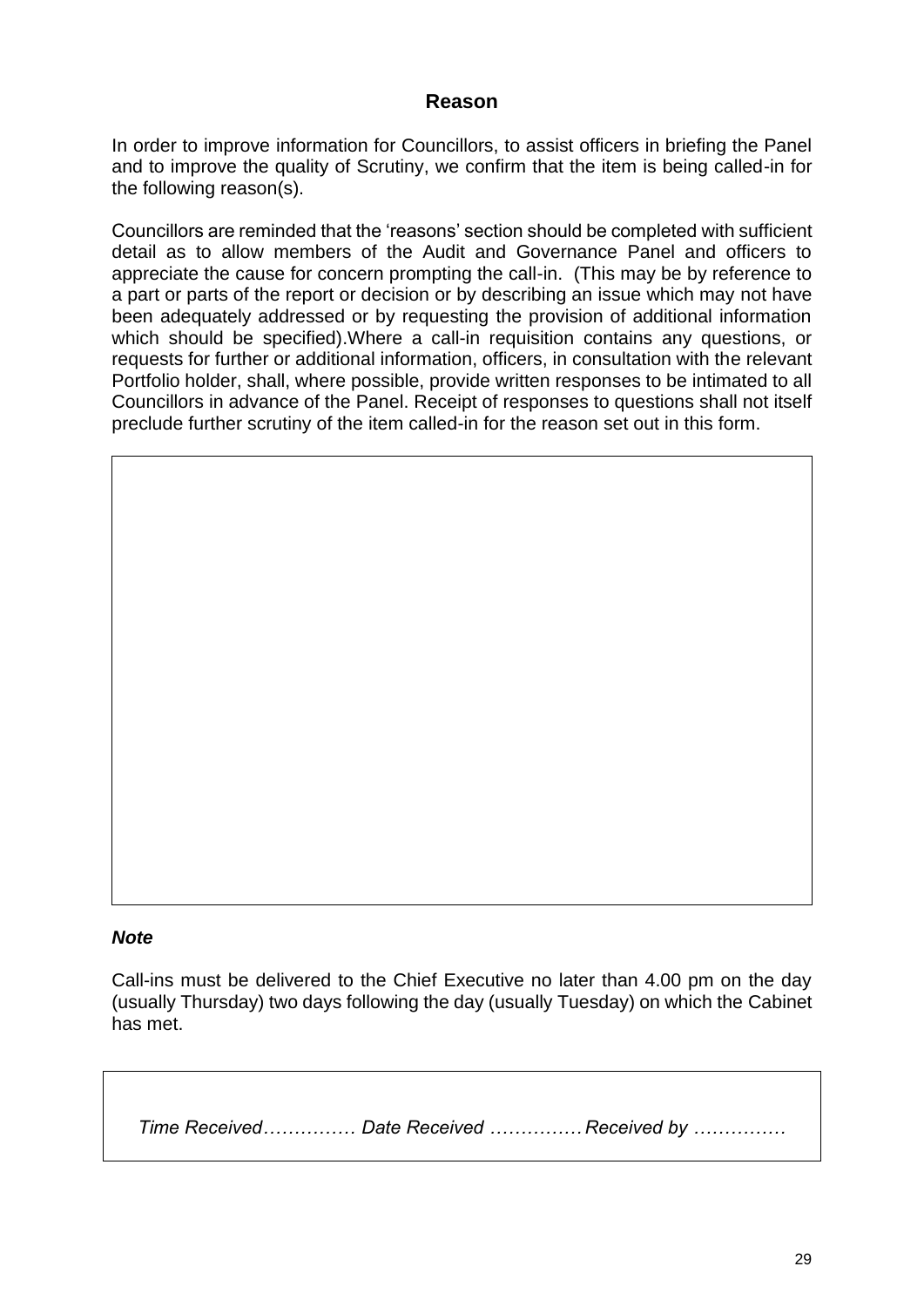## **Partnerships Panel**



## **Petitions Protocol**

#### <span id="page-47-0"></span>**1. Introduction**

- 1.1 This procedure note sets out the process to be followed by persons wishing to submit a petition to the Council.
- 1.2 A petition is a request by members of the public for a hearing by the Partnerships Panel in relation to a competent matter.

Petitions allow for meaningful dialogue between petitioners and a formal scrutiny panel of the Council. They are not complaints, or requests for information that can be dealt with under legislation such as the Freedom of Information (Scotland) Act 2002 or the Environment Information (Scotland) Regulations 2004.

It is an essential aspect of the petitions process that at least one of the petitioners attends to speak to the petition, and thereby allow meaningful dialogue and scrutiny.

- 1.3 Petitions shall be considered by the Partnerships Panel in accordance with this Petitions Protocol.
- 1.4 Following the hearing of the petition, the Partnerships Panel shall, in accordance with this protocol, determine the appropriate action to be taken including, where considered appropriate by the Panel, reporting to Cabinet with recommendations.

#### **2. Procedure for Submission of a Petition**

- 2.1 For every petition submitted, a single person or organisation must be identified and named as the lead petitioner and single point of contact for progressing the petition. There must also be provided a valid address, (which may be an email address) and, preferably, a telephone number, to allow the petition to be dealt with efficiently and timeously under this procedure.
- 2.2 Every application for the reception of a petition must be in writing, and delivered or e-mailed to the Chief Executive by no later than 12.00 noon on the day twenty clear days before the meeting of the Panel at which it may be considered*. The term 'Clear days' means weekday, excluding weekends, bank holidays, local or national holidays and public holidays of the Council, and also excludes the day the petition arrives at the Council and the day on which the meeting is held.*
- 2.3 The Chief Executive, in consultation with the Chair of the Partnerships Panel, may allow the late submission of a petition in cases of urgency.
- 2.4 Petitions will **only** be heard:
	- 2.4.1 if they relate to the delivery of Council services or to services which are provided by the Council in conjunction with other partner organisations; or
	- 2.4.2 if they relate to decisions that the Council has taken or is about to take.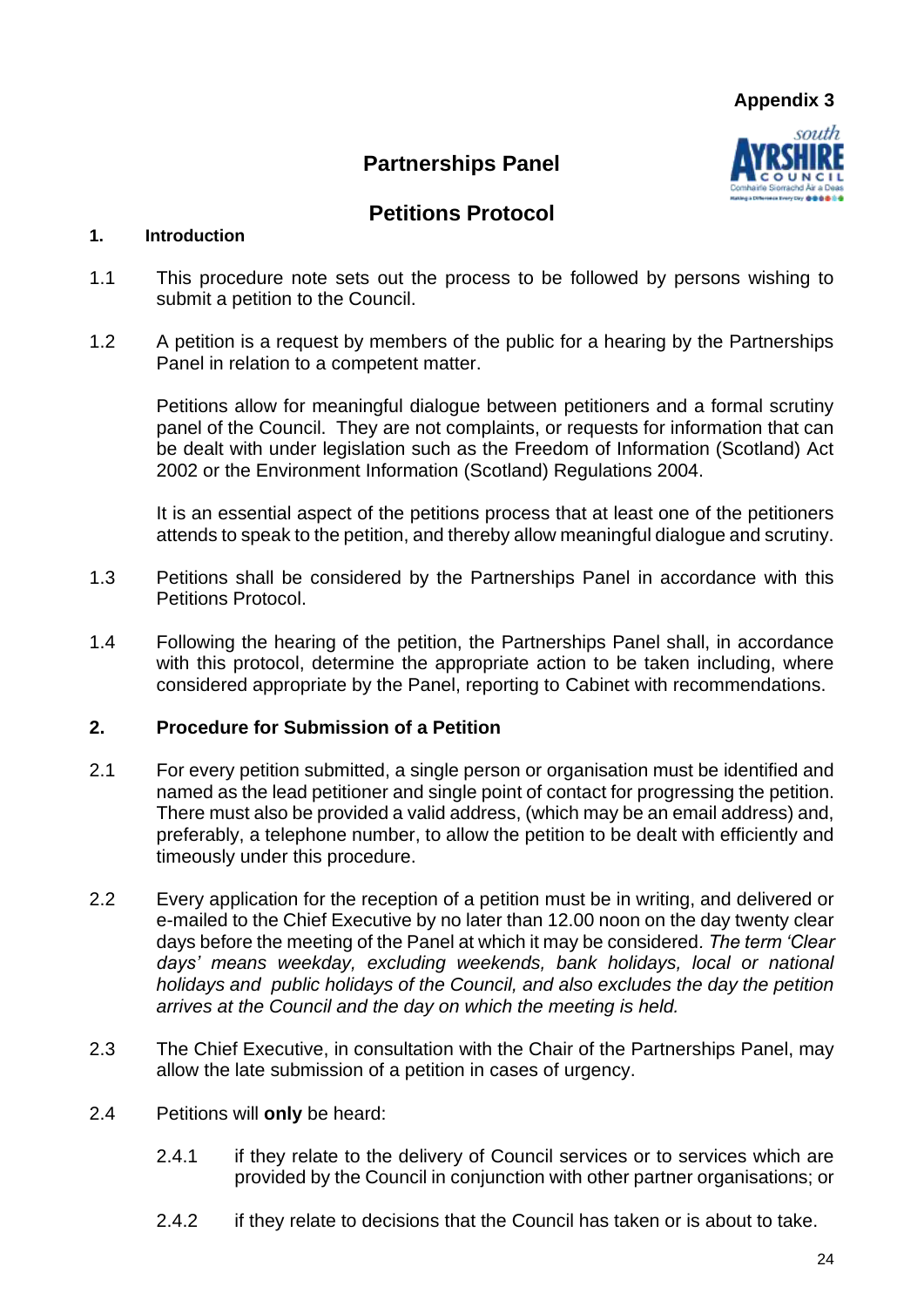At least one petitioner (being either the lead petitioner or a specified substitute – referred to below as the 'lead petitioner) must attend the meeting of the Partnerships Panel to speak to the petition, otherwise it will not be heard. In that case, the petition will lapse and will not be considered further, unless the Partnerships Panel decides to carry it forward to provide a further opportunity for the lead petitioner to attend where this appears to be merited in the circumstances.

- 2.5 The petition must contain a minimum of twenty signatures from different households within South Ayrshire, with a valid address provided for each. E-petitions may be lodged in support, but not in substitution for the twenty written signatures. The petition must provide details of the matter to be considered. The petitioner should be able to demonstrate that steps have been taken to attempt to resolve the issue of concern prior to submitting the petition. Details of the services or officers of the Council previously approached, together with copies or summaries of the responses received, should be submitted together with the petition.
- 2.6 There are cases where it will be inappropriate for the Panel to consider a petition, for example:
	- 2.6.1 if the petition relates to matters that are or have been subject to legal or court proceedings, ombudsman complaints, employment tribunals, or any other appeals procedures;
	- 2.6.2 if the petition requests the Council to do something outwith its powers or to consider a matter outwith the remit of the Council;
	- 2.6.3 if the petition discloses information which is protected by an interdict or other court order;
	- 2.6.4 if the petition reveals commercially sensitive or confidential information;
	- 2.6.5 if the petition is considered to have potential to cause personal distress or loss;
	- 2.6.6 if the petition relates to an individual's circumstances or an individual's grievance, including but not limited to any matter concerning the employment or terms of employment of any individual or group of staff, or contains information by which individuals can be identified;
	- 2.6.7 planning, licensing and other matters with their own procedures;
	- 2.6.8 a decision taken by the Council in the last 6 months;
	- 2.6.9 a matter which is very similar to, or the same as, a petition which the Panel has heard in the 12 months prior to the date of submission of the petition;
	- 2.6.10 matters designed to gain or reduce support for one or more political parties;
	- 2.6.11 matters that could damage a person's or an organisation's reputation;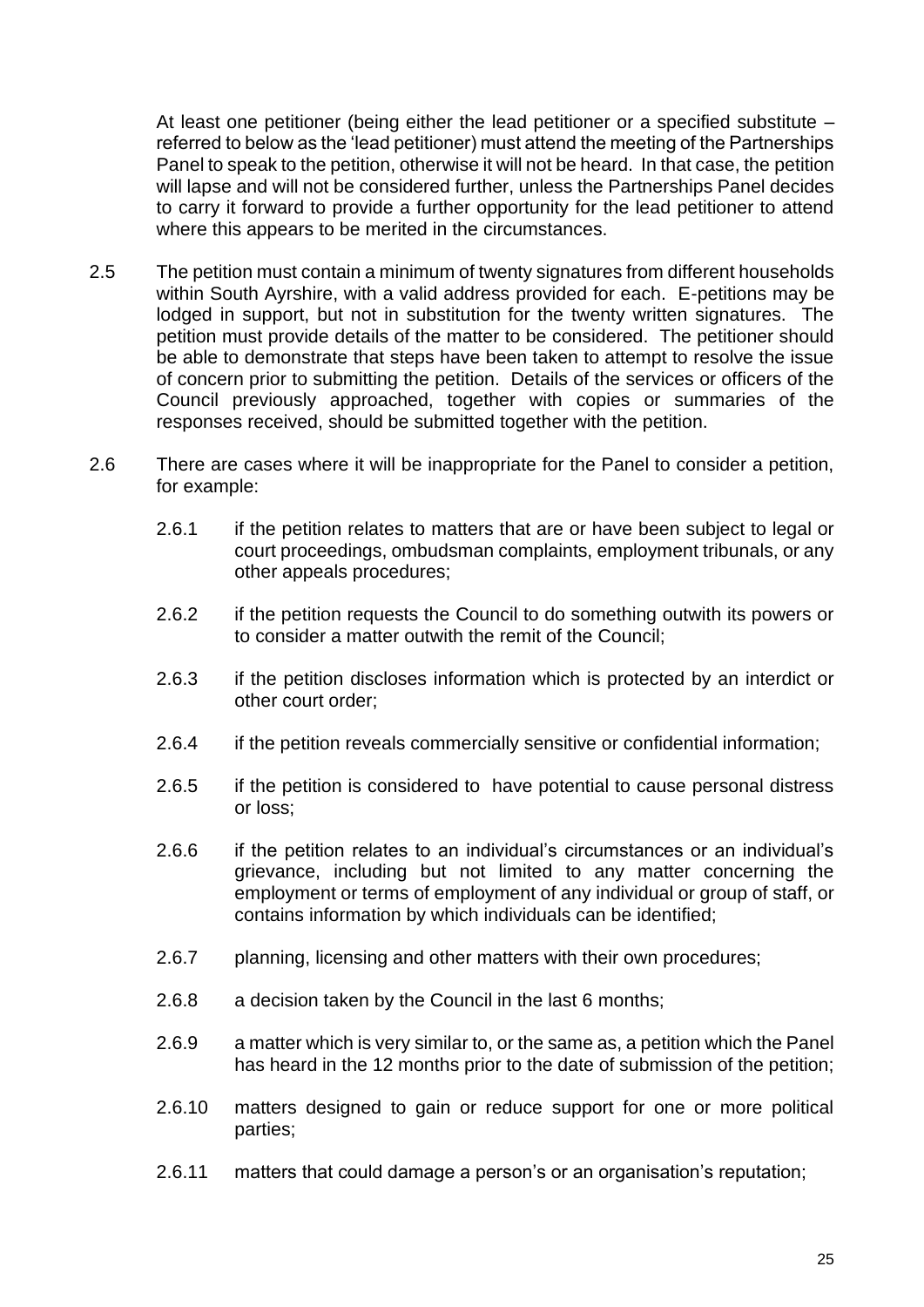- 2.6.12 an allegation or matter which could be contain information that is not true or is defamatory, discriminate against someone or contain offensive language, or be of a humorous or frivolous nature;
- 2.6.13 if the petition does not call on the Council to take any action including, for example, petitions that call on the Council to 'recognise' or 'acknowledge' something; and
- 2.6.14 if the petition is a complaint or a request for information that can be dealt with under legislation such as the Freedom of Information (Scotland) Act 2002 or the Environment Information (Scotland) Regulations 2004.
- 2.7 If twenty or more letters are received on one specific issue, these will be treated in the same way as petitions. If the individual leading the letter writing campaign can be identified, that person will be treated as the principal petitioner and the same procedures will apply as for petitions generally.
- 2.8 The Partnerships Panel will not normally hear more than two petitions at each meeting. Priority will be given to petitions by date of receipt by the Council.
- 2.9 All Elected Members will be notified upon receipt of an application for a petition, irrespective of whether or not the petition is deemed appropriate for consideration by the Partnerships Panel.

#### **3. Procedure for Determination of Acceptance of Petition**

- 3.1 When an application for a petition is received, the Head of Regulatory Services will consider the issues raised in light of the preceding provisions and, through discussion with the Chair of the Partnerships Panel, determine whether it is appropriate for the Panel to consider the petition. The Head of Regulatory Services will reach a decision and notify the lead petitioner, or contact the lead petitioner to seek clarification on the terms of the petition, within 20 working days of receipt of the petition. Within 20 working days following receipt of clarification, the Head of Regulatory Services will reach a decision and notify the lead petitioner. When the Head of Regulatory Services determines that it is so appropriate, the petition will normally be placed on the agenda for the *next or appropriate* meeting of the Panel. The petitioner will be advised of this.
- 3.2 If an application for a petition to be considered is refused, the reasons for this will be notified to the lead petitioner and reported to the next meeting of the Partnerships Panel.
- 3.3 If the application for a petition is approved, the lead petitioner will be invited in writing to attend the appropriate meeting of the Partnerships Panel. Reasonable efforts will be made by officers of the Council to ensure this invitation is received by the lead petitioner. This invitation must be accepted in writing, or by email, by the lead petitioner within a reasonable stated timescale normally not exceeding 10 days. If there is no response to the invitation or it is declined, the petition will not be heard and will lapse. Up to ten (or more on prior request and provided the Chief Executive determines that space permits) members of the petitioner's group may attend the meeting, but the number of persons allowed to address the Panel meeting as representatives of the petitioner group will be limited to a maximum of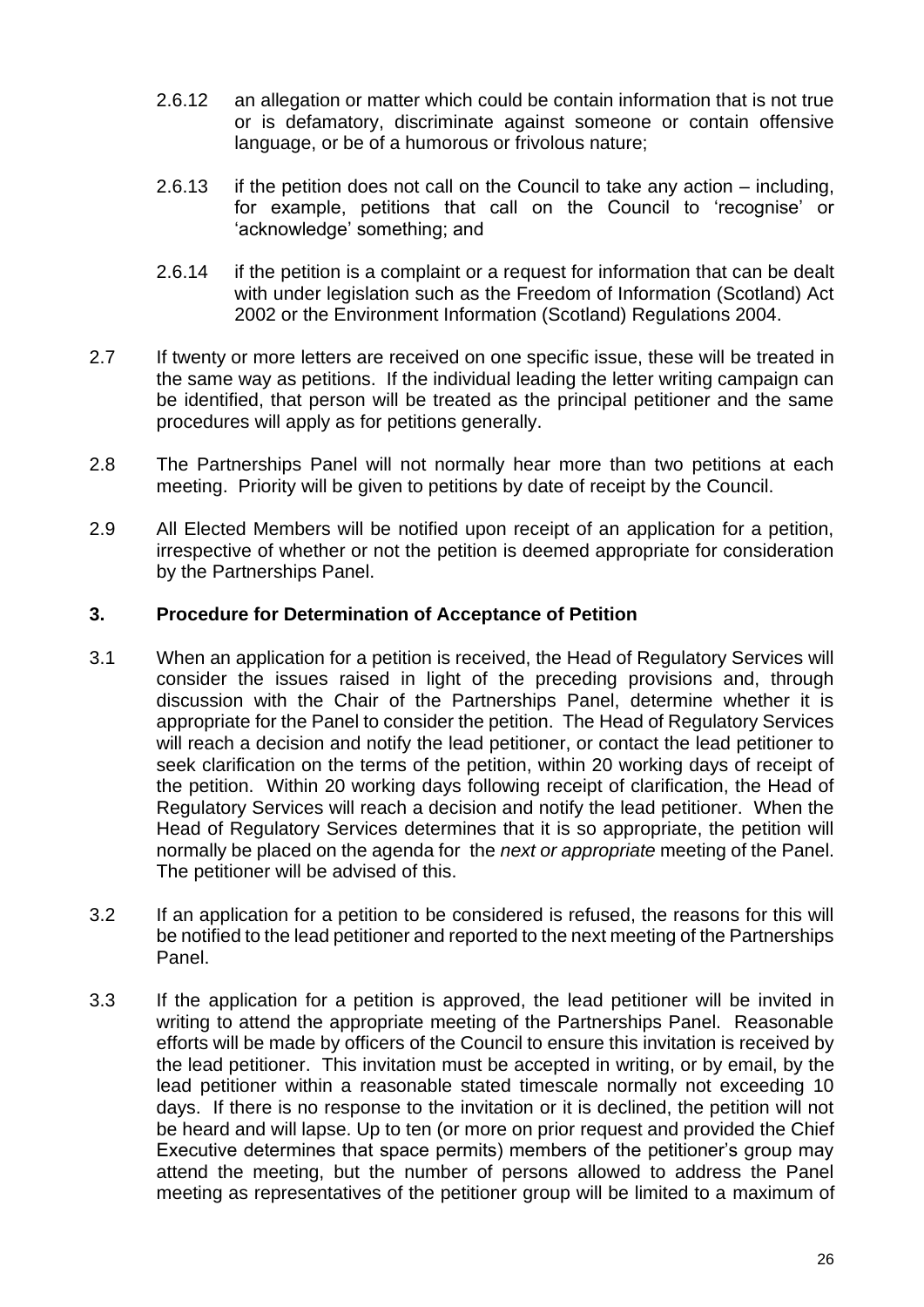three. The petitioner will also be asked to identify the principal spokesperson beforehand.

- 3.4 At the point of acceptance of a petition for consideration by the Panel, the relevant Council officer or officers will normally be asked to prepare a report for the Panel relating to the issues raised in the petition, including details of what steps (if any) have been taken prior to submission of the petition to resolve or respond to the issues raised. This report will be issued as part of the formal agenda for the meeting (subject always to any restrictions on publication in terms of the Local Government (Scotland) Act 1973 – see Standing Orders paras 8 and 10) and copied to the petitioner.
- 3.5 If during a pandemic or public health emergency, the public are to be excluded from a meeting of a local authority where it is likely that, if members of the public were present, there would be a real and substantial risk to public health due to infection or contamination, and in these circumstances, the lead petitioner is unable to proceed via a remote meeting platform, then paragraphs 4.1, 4.2, 4.3, 4.4 and 4.5 will not apply and the lead petitioner will not be invited to attend the appropriate Partnerships Panel in person, but will be invited to submit written submissions for consideration of the Panel. The Panel will consider the written submissions of the lead petitioner and officers of the Council, including the report referred to at paragraph 3.4.Thereafter the Panel will decide what further action it considers appropriate in terms of paragraph 4.6.
- 3.6 Where an application for a petition is deemed appropriate for consideration by the Partnerships Panel, the petition shall fall if it has not been heard by the Panel within a period of six months from the date of receipt of the application, provided there has not been unreasonable delay on the part of the Council.

#### **4. Procedure at the Panel Meeting**

- 4.1 The representatives of the petitioner group should remain seated at all times during the meeting, until the nominated spokesperson(s) is/ are invited to speak by the Chair.
- 4.2 The representatives (up to three as stated above) who address the meeting will be limited to **ten minutes in total** to present their case to the meeting (including any Summing Up as referred to below but subject to paragraph 4.5). Once the representatives have addressed the meeting, the Councillors sitting on the Panel will be invited to put questions to the petitioner representatives.
- 4.3 Appropriate Councillors (who will include the relevant Portfolio Holder and/ or relevant local Members) and/ or officers of the Council (including the officer presenting the report) will then have the opportunity to address the Panel and may be asked questions by members of the Panel. Each officer or Member so addressing the Panel will be limited to five minutes, (subject to paragraph 4.5).
- 4.4 Finally, the lead representative for the petitioners will be invited to sum up but may only speak for the balance remaining (if any) of the ten minutes allocated as per paragraph 4.2 above. Following conclusion of their presentation, the petitioners will be asked to return to the public seating area of the meeting room and may not take any further part in the meeting and the Panel's considerations.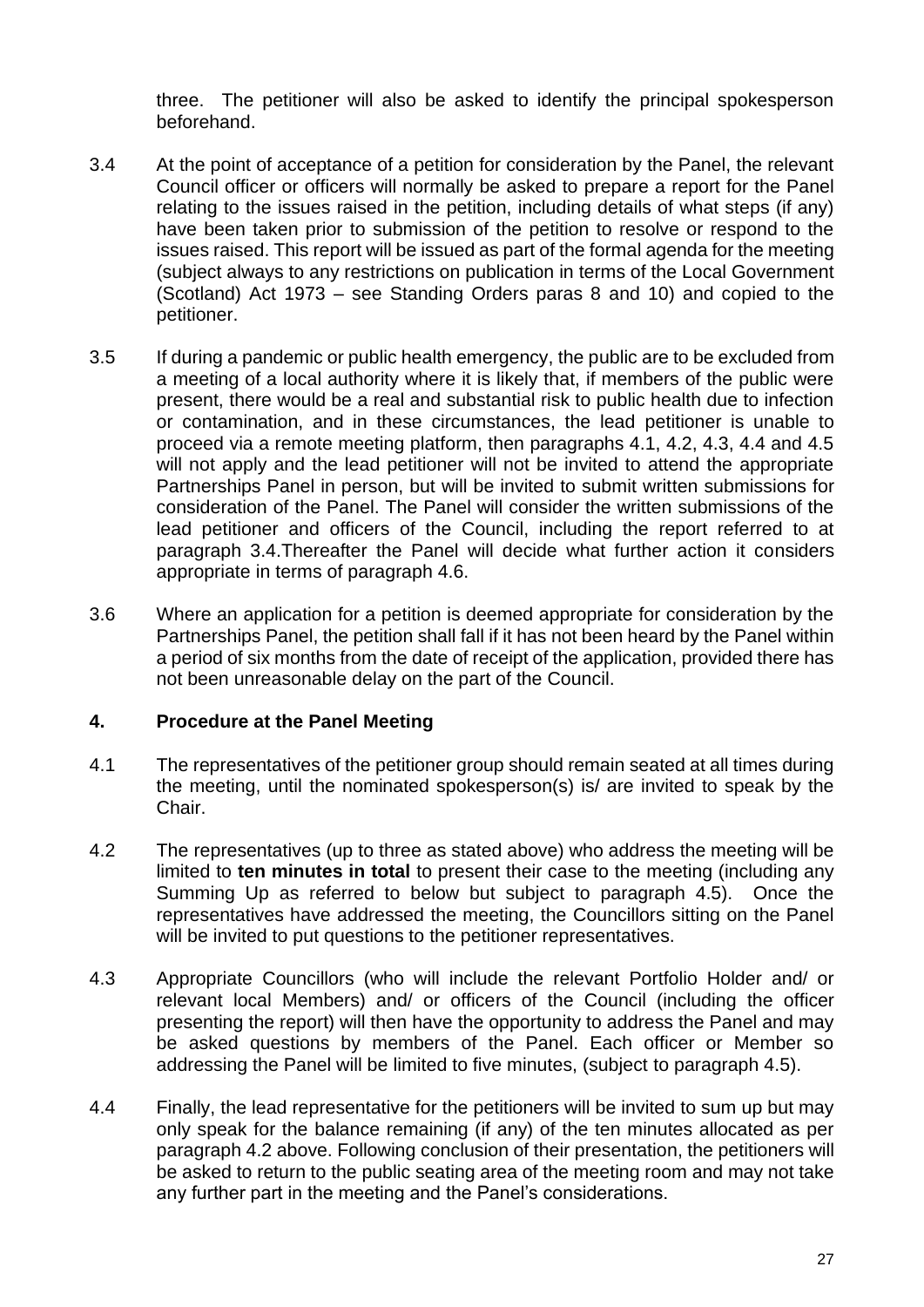- 4.5 The Panel may exercise discretion to agree to extend the time available to any person or persons addressing the Panel if it considers it appropriate to do so.
- 4.6 Following consideration of the matter before it, the Panel shall decide what further action it considers appropriate. This may be:
	- 4.6.1 to request officers to undertake further investigations and report back to a future meeting of the Panel; or
	- 4.6.2 to make recommendations to the Cabinet based on the consideration of the matters before it at the meeting; or
	- 4.6.3 to decide that no further action is appropriate in relation to the matters raised in the petition.

#### **November 2021**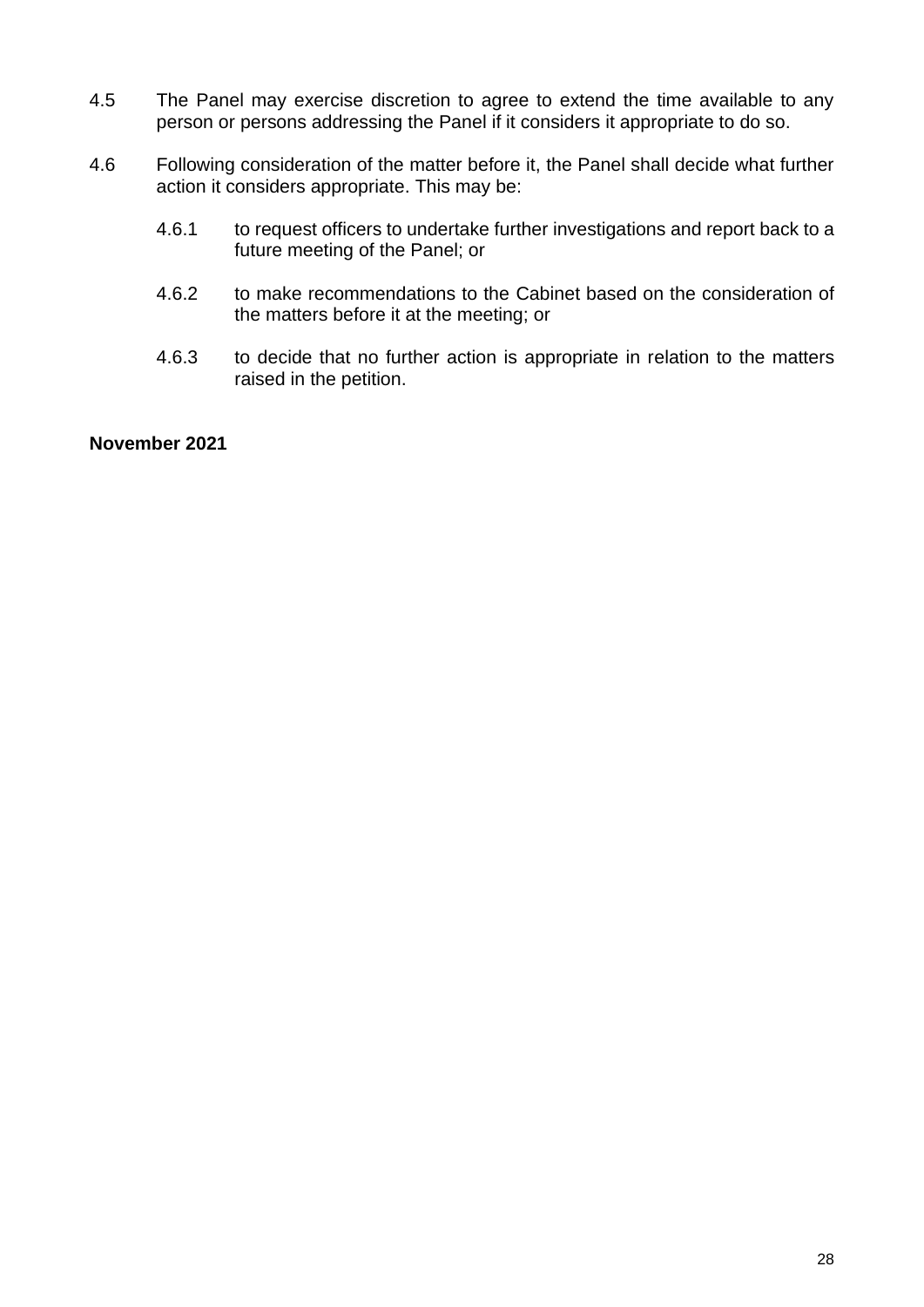**Appendix 4**

<span id="page-52-0"></span>**Selecting a Scrutiny Review**



## **Service and Performance Panel**

## **Scrutiny Review - Evaluation Criteria**

**Possible topic for a Scrutiny Review emerging from scrutiny of the Service and Improvement Plans** - .................................................................................

| <b>Selection Evaluation Criteria</b>                                                                                 | Great<br><b>Concern</b> | <b>Potential</b><br><b>Concern</b> | No concern |
|----------------------------------------------------------------------------------------------------------------------|-------------------------|------------------------------------|------------|
| Evidence of poor performance                                                                                         |                         |                                    |            |
| High level of risk identified and not<br>addressed                                                                   |                         |                                    |            |
| Likely to have significant impact on<br>Council's strategic objectives                                               |                         |                                    |            |
| Lack of progress in delivering<br>identified improvements as<br>addressed by Service and<br><b>Improvement Plans</b> |                         |                                    |            |
| Evidence of systems failure                                                                                          |                         |                                    |            |

## **Criteria identified as being of a great concern**

In considering the selection of reviews, the Panel should also take cognisance of whether any of the following criteria apply which would lead the Council to potentially reject the review.

| <b>Rejection Criteria</b>                                                                                 |
|-----------------------------------------------------------------------------------------------------------|
| The issue is subject to new or impending legislation                                                      |
| The issue is already contained within the Council's Improvement Plan or being<br>addressed by the Cabinet |
| The issue is already identified in the forward agenda of the Service and Performance<br>Panel             |
| A Scrutiny Review is unlikely to result in service improvements and therefore not<br>cost effective       |
| The issue is sub judice                                                                                   |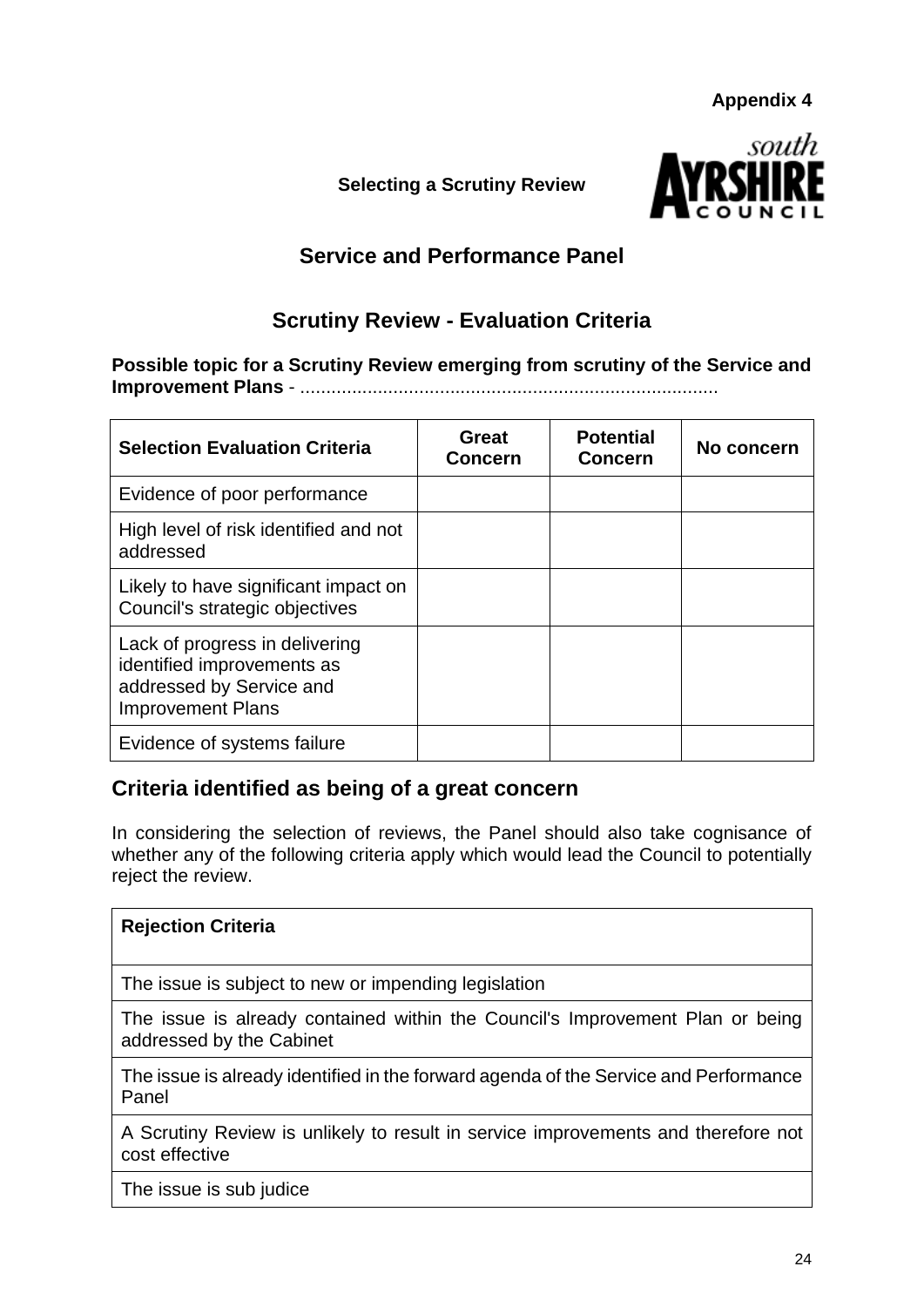### <span id="page-53-0"></span>**Determining the Proposed Scope of a Scrutiny Review**



## **Service and Performance Panel**

## **Scrutiny Review - Scoping Template**

| <b>Scrutiny Review Lead:</b> |  |
|------------------------------|--|
|                              |  |
| Date:                        |  |

#### **1. Background**

Use this section to explain the background and trigger for the review.

This is likely to have arisen through the scrutiny of the Service and Improvement Plans and performance information presented to Panel on a six monthly basis, where areas of concern have been identified that the Panel feels would benefit from more detailed investigation.

It should be clear from this section how the review meets one or more of the selection criteria that are required to be met in order for the Council to agree to such a review being undertaken.

#### **2. Objectives**

Explain what is intended to be achieved by the review i.e. the main areas that are to be examined and the outcomes that are anticipated.

Proposed objectives for the review should cover the various aspects that are to be examined, and will provide a useful checklist during the review to ensure all aspects of concern and interest are covered and conclusions reached.

These will help to justify to the Council why such a review is worthwhile; should help the Panel itself to prioritise between potential reviews; and should help the Panel to establish a clear focus and boundaries around what it can realistically consider and evaluate.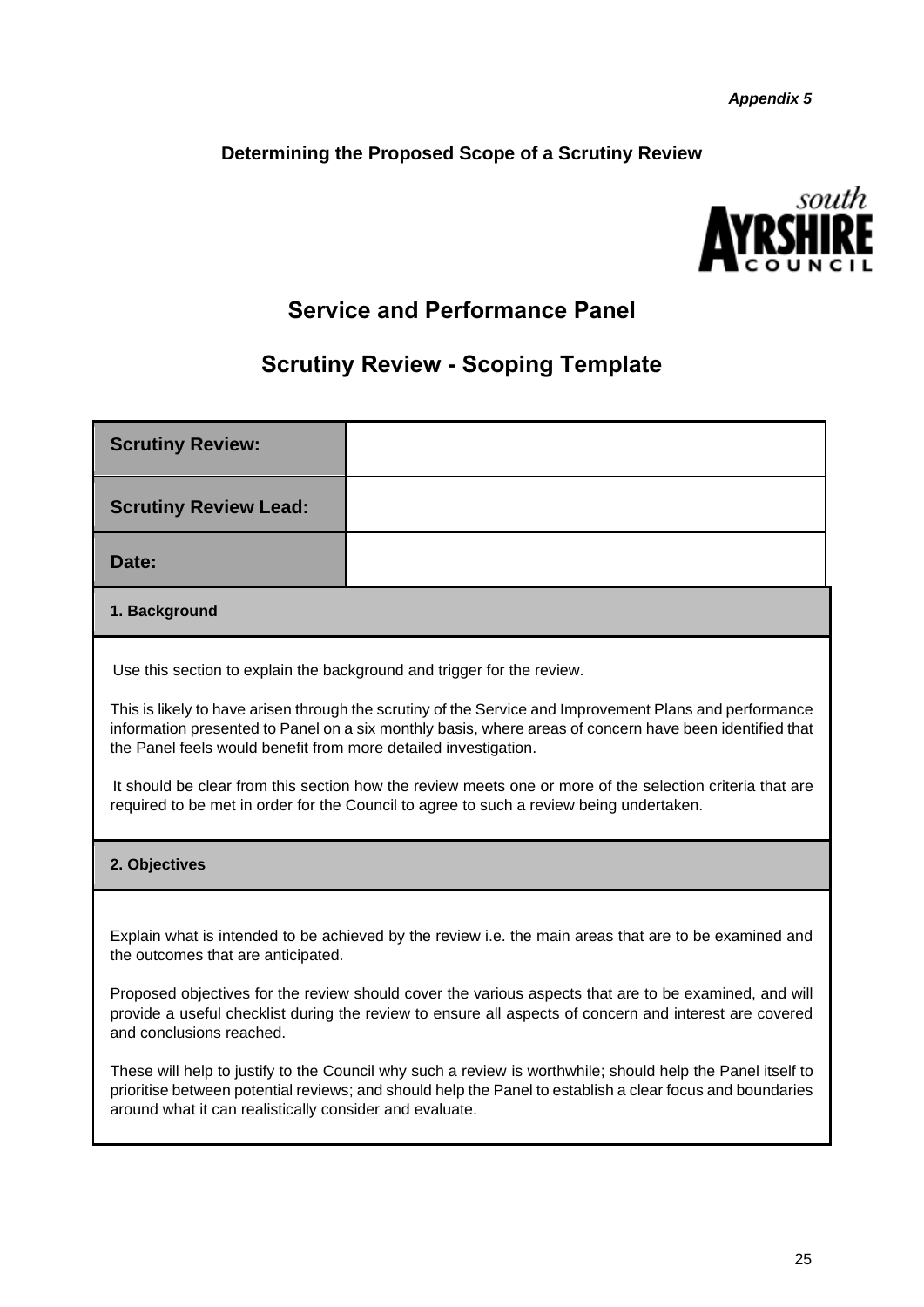#### **3. Scope and Exclusions**

Define in more detail the areas that will be covered e.g. is it the service in total, operation within a geographic area, operation over particular periods of the year etc.

Highlight any aspects that will not be covered, perhaps because of constraints of time, expertise or because elements are already working well or are under review by others.

The outcome of informal discussions with Portfolio Holders can be useful in firming up this section to ensure that there is no duplication or conflict of scoping topics with the forward planning of the Cabinet agenda.

#### **4. Approach to the Review**

Outline how it is proposed to carry out the review.

Depending on what is being reviewed there may be a range of approaches examining the issue, and it should be clear at the outset what particular lines of enquiry will be used, as these will influence timescales, resources, public and expert involvement etc.

Approaches may include:

- detailed research of existing performance data;
- discussion with managers and front line staff;
- site visits to see the service in operation;
- surveys of users;
- visits to other service providers;
- invitation to expert witnesses; and/ or
- public meetings.

In developing the approach, you should consider:

- *Constraints* officers' time to support the review, Members' time to undertake the work, resources and timescales that the review is to be delivered within.
- *Security/ Confidentiality constraints* identify any such implications.
- *Relationship to other reviews*  identify and list any other reviews/ audits that may impact on or be affected by this review and its outcome.
- *Availability of performance information* identify existing sources of performance information and benchmarking data that will inform the review.
- *Identify contributors/ expert witnesses* this could be: Chief Officers, Elected Members, partners, stakeholders and staff. Also subject specialists, possibly from other local authorities, to share good practice.
- *Support*  The Lead Officer for the Panel will arrange support for Members to undertake the review. This could also relate to arrangements for site visits, if necessary, to supplement the evidence gathering process.